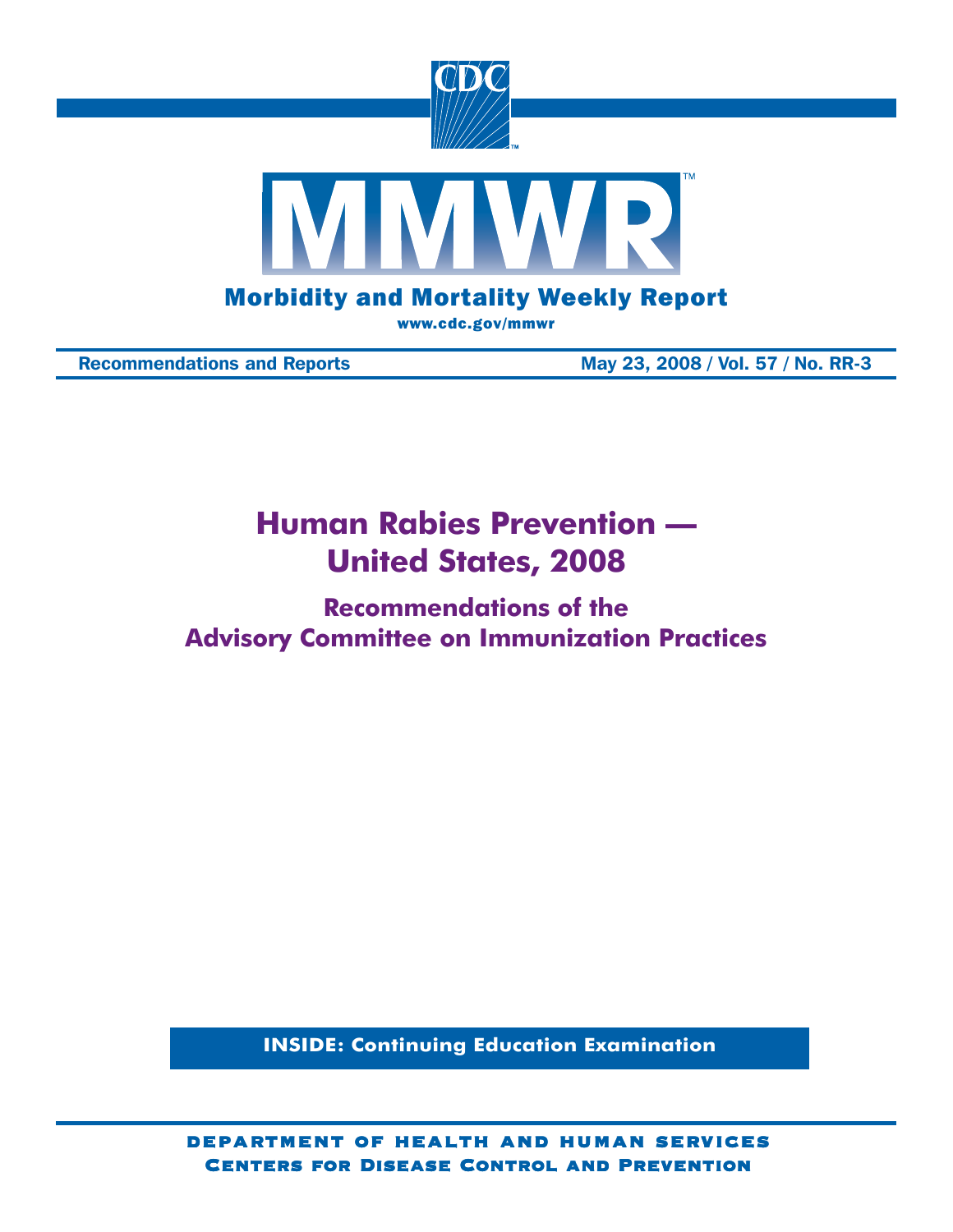### **MMWR**

The *MMWR* series of publications is published by the Coordinating Center for Health Information and Service, Centers for Disease Control and Prevention (CDC), U.S. Department of Health and Human Services, Atlanta, GA 30333.

**Suggested Citation:** Centers for Disease Control and Prevention. [Title]. MMWR 2008;57(No. RR-#): [inclusive page numbers].

#### **Centers for Disease Control and Prevention**

Julie L. Gerberding, MD, MPH *Director*

Tanja Popovic, MD, PhD *Chief Science Officer*

James W. Stephens, PhD *Associate Director for Science* Steven L. Solomon, MD

*Director, Coordinating Center for Health Information and Service* Jay M. Bernhardt, PhD, MPH

*Director, National Center for Health Marketing* Katherine L. Daniel, PhD *Deputy Director, National Center for Health Marketing*

#### **Editorial and Production Staff**

Frederic E. Shaw, MD, JD *Editor,* MMWR *Series* Teresa F. Rutledge (*Acting*) *Managing Editor,* MMWR *Series* David C. Johnson (*Acting*) *Lead Technical Writer-Editor* David C. Johnson *Project Editor* Peter M. Jenkins (*Acting*) *Lead Visual Information Specialist* Lynda G. Cupell Malbea A. LaPete *Visual Information Specialists* Quang M. Doan, MBA Erica R. Shaver *Information Technology Specialists*

#### **Editorial Board**

William L. Roper, MD, MPH, Chapel Hill, NC, Chairman Virginia A. Caine, MD, Indianapolis, IN David W. Fleming, MD, Seattle, WA William E. Halperin, MD, DrPH, MPH, Newark, NJ Margaret A. Hamburg, MD, Washington, DC King K. Holmes, MD, PhD, Seattle, WA Deborah Holtzman, PhD, Atlanta, GA John K. Iglehart, Bethesda, MD Dennis G. Maki, MD, Madison, WI Sue Mallonee, MPH, Oklahoma City, OK Stanley A. Plotkin, MD, Doylestown, PA Patricia Quinlisk, MD, MPH, Des Moines, IA Patrick L. Remington, MD, MPH, Madison, WI Barbara K. Rimer, DrPH, Chapel Hill, NC John V. Rullan, MD, MPH, San Juan, PR Anne Schuchat, MD, Atlanta, GA Dixie E. Snider, MD, MPH, Atlanta, GA John W. Ward, MD, Atlanta, GA

### **CONTENTS**

| Vaccines Licensed for Use in the United States  4         |
|-----------------------------------------------------------|
| <b>Rabies Immune Globulins Licensed for Use</b>           |
|                                                           |
| Effectiveness and Immunogenicity of Rabies Biologics  5   |
|                                                           |
| Cost-Effectiveness of Rabies Postexposure Prophylaxis  10 |
|                                                           |
|                                                           |
| Treatment of Wounds and Vaccination 15                    |
| Postexposure Prophylaxis Outside the United States  17    |
|                                                           |
|                                                           |
| Pre-Exposure Booster Doses of Vaccine  18                 |
| Postexposure Prophylaxis for Previously                   |
|                                                           |
|                                                           |
|                                                           |
| Serologic Response and Pre-Exposure Booster Doses         |
|                                                           |
| Management and Reporting of Adverse Reactions             |
|                                                           |
|                                                           |
|                                                           |
|                                                           |
|                                                           |
|                                                           |
|                                                           |
| <b>Precautions for Safe Clinical Management</b>           |
|                                                           |
|                                                           |
|                                                           |
|                                                           |

### **Disclosure of Relationship**

CDC, our planners, and our presenters wish to disclose they have no financial interests or other relationships with the manufacturers of commercial products, suppliers of commercial services, or commercial supporters with the exception of Praveen Dhankhar, who wishes to disclose that he is currently an employee of Merck Research Labs, Merck and Co. and Harry F. Hull, who wishes to disclose that he is President of a consulting firm unrelated to this continuing education activity.

Presentations will not include any discussion of the unlabeled use of a product or a product under investigational use.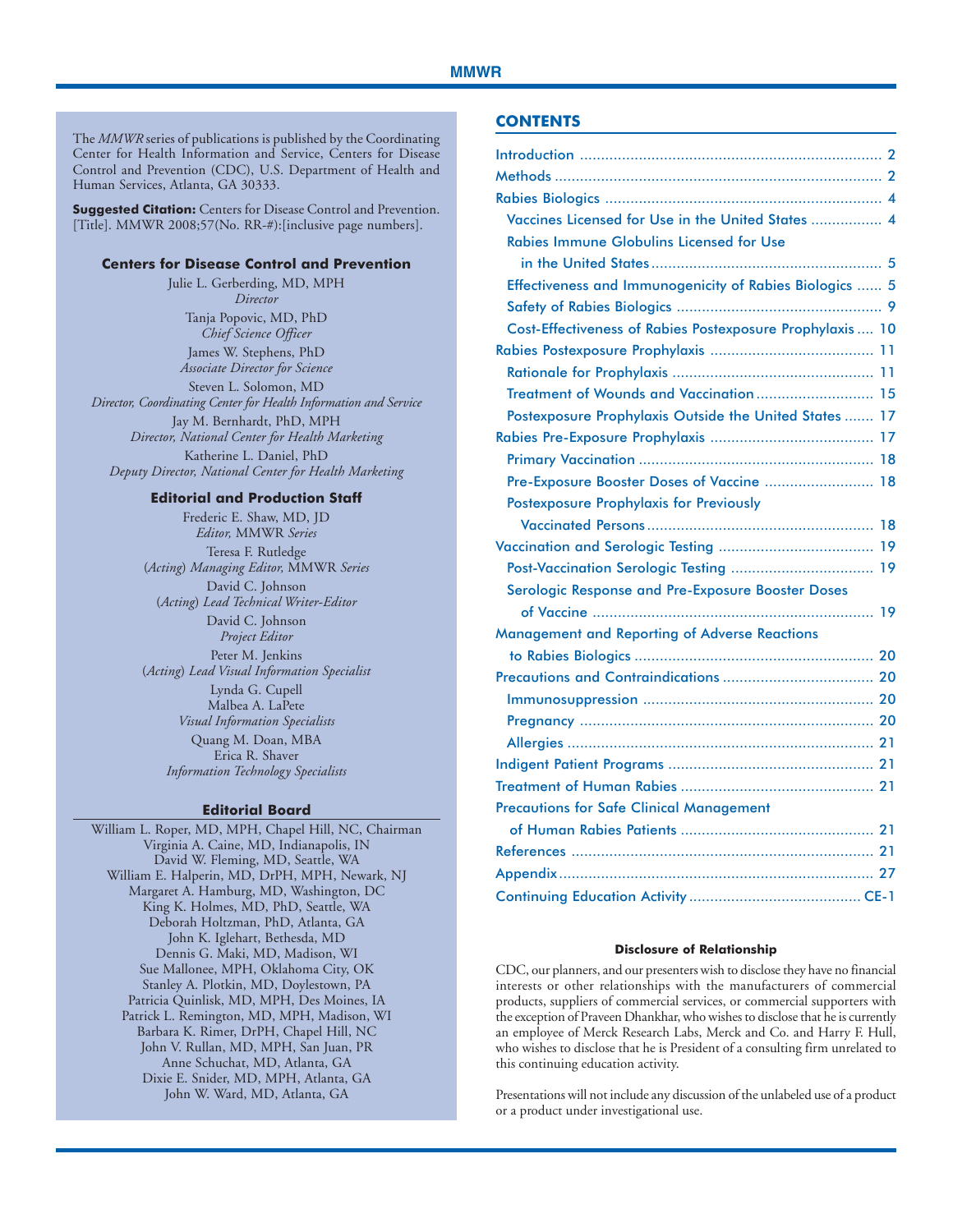# **Human Rabies Prevention — United States, 2008 Recommendations of the Advisory Committee on Immunization Practices**

Prepared by

Susan E. Manning, MD,<sup>1,8</sup> Charles E. Rupprecht, VMD,<sup>2</sup> Daniel Fishbein, MD,<sup>3,8</sup> Cathleen A. Hanlon, VMD,<sup>2</sup>

Boonlert Lumlertdacha, DVM, <sup>2</sup> Marta Guerra, DVM, <sup>2</sup> Martin I. Meltzer, PhD, <sup>4</sup> Praveen Dhankhar, PhD, <sup>4</sup>

Sagar A.Vaidya, MD,<sup>5</sup> Suzanne R. Jenkins, VMD,<sup>6</sup> Benjamin Sun, DVM,<sup>6</sup> Harry F. Hull, MD<sup>7</sup>

*1 Preventive Medicine Residency, Office of Workforce and Career Development, CDC*

*2 Division of Viral and Rickettsial Diseases, National Center for Zoonotic, Vector-Borne and Enteric Diseases, CDC*

*3 Immunization Services Division, National Center for Immunization and Respiratory Diseases, CDC*

*4 Division of Emerging Infections and Surveillance Services, National Center for Preparedness, Detection, and Control of Infectious Diseases, CDC*

*5 Combined Internal Medicine/Pediatrics Program, Mount Sinai School of Medicine*

*6 National Association of State Public Health Veterinarians*

*7 Minnesota Department of Public Health*

*8 Commissioned Corps of the United States Public Health Service*

#### *Summary*

*These recommendations of the Advisory Committee on Immunization Practices (ACIP) update the previous recommendations on human rabies prevention* (CDC. Human rabies prevention—United States, 1999: recommendations of the Advisory Committee on Immunization Practices. MMWR 1999;48 [No. RR-1]) *and reflect the status of rabies and antirabies biologics in the United States. This statement 1) provides updated information on human and animal rabies epidemiology; 2) summarizes the evidence regarding the effectiveness/efficacy, immunogenicity, and safety of rabies biologics; 3) presents new information on the cost-effectiveness of rabies postexposure prophylaxis; 4) presents recommendations for rabies postexposure and pre-exposure prophylaxis; and 5) presents information regarding treatment considerations for human rabies patients.*

*These recommendations involve no substantial changes to the recommended approach for rabies postexposure or pre-exposure prophylaxis. ACIP recommends that prophylaxis for the prevention of rabies in humans exposed to rabies virus should include prompt and thorough wound cleansing followed by passive rabies immunization with human rabies immune globulin (HRIG) and vaccination with a cell culture rabies vaccine. For persons who have never been vaccinated against rabies, postexposure antirabies vaccination should always include administration of both passive antibody (HRIG) and vaccine (human diploid cell vaccine [HDCV] or purified chick embryo cell vaccine [PCECV]). Persons who have ever previously received complete vaccination regimens (pre-exposure or postexposure) with a cell culture vaccine or persons who have been vaccinated with other types of vaccines and have previously had a documented rabies virus neutralizing antibody titer should receive only 2 doses of vaccine: one on day 0 (as soon as the exposure is recognized and administration of vaccine can be arranged) and the second on day 3. HRIG is administered only once (i.e., at the beginning of antirabies prophylaxis) to previously unvaccinated persons to provide immediate, passive, rabies virus neutralizing antibody coverage until the patient responds to HDCV or PCECV by actively producing antibodies. A regimen of 5 1-mL doses of HDCV or PCECV should be administered intramuscularly to previously unvaccinated persons. The first dose of the 5-dose course should be administered as soon as possible after exposure (day 0). Additional doses should then be administered on days 3, 7, 14, and 28 after the first vaccination. Rabies pre-exposure vaccination should include three 1.0-mL injections of HDCV or PCECV administered intramuscularly (one injection per day on days 0, 7, and 21 or 28).*

*Modifications were made to the language of the guidelines to clarify the recommendations and better specify the situations in which rabies post- and pre-exposure prophylaxis should be administered. No new rabies biologics are presented, and no changes*

*were made to the vaccination schedules. However, rabies vaccine adsorbed (RVA, Bioport Corporation) is no longer available for rabies postexposure or pre-exposure prophylaxis, and intradermal pre-exposure prophylaxis is no longer recommended because it is not available in the United States.*

The material in this report originated in the National Center for Zoonotic, Vector-Borne and Enteric Diseases, Lonnie King, DVM, Director.

**Corresponding preparer:** Charles E. Rupprecht, VMD, National Center for Zoonotic, Vector-Borne and Enteric Diseases, 1600 Clifton Road, N.E., MS G33, Atlanta, GA 30333. Telephone: 404-639-1050; Fax: 404-639-1564; E-mail: cyr5@cdc.gov.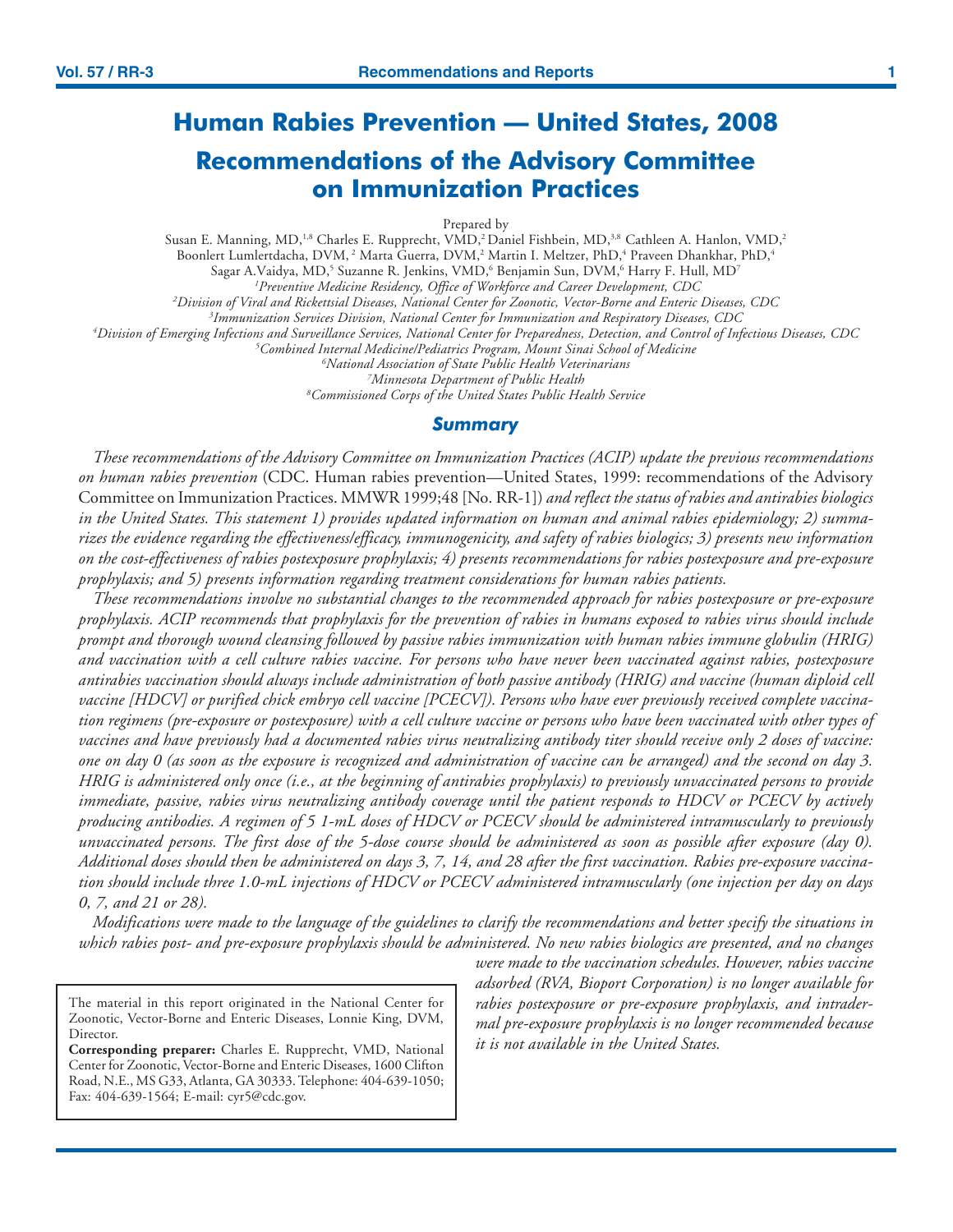# **Introduction**

Rabies is a zoonotic disease caused by RNA viruses in the Family *Rhabdoviridae*, Genus *Lyssavirus* (*1–4*). Virus is typically present in the saliva of clinically ill mammals and is transmitted through a bite. After entering the central nervous system of the next host, the virus causes an acute, progressive encephalomyelitis that is almost always fatal. The incubation period in humans is usually several weeks to months, but ranges from days to years.

As a result of improved canine vaccination programs and stray animal control, a marked decrease in domestic animal rabies cases in the United States occurred after World War II. This decline led to a substantial decrease in indigenously acquired rabies among humans (*5*). In 1946, a total of 8,384 indigenous rabies cases were reported among dogs and 33 cases in humans. In 2006, a total of 79 cases of rabies were reported in domestic dogs, none of which was attributed to enzootic dog-to-dog transmission, and three cases were reported in humans (*6*). The infectious sources of the 79 cases in dogs were wildlife reservoirs or dogs that were translocated from localities where canine rabies virus variants still circulate. None of the 2006 human rabies cases was acquired from indigenous domestic animals (*6*). Thus, the likelihood of human exposure to a rabid domestic animal in the United States has decreased substantially. However, one of the three human rabies cases diagnosed in 2006 was associated with a dog bite that occurred in the Philippines, where canine rabies is enzootic. The risk for reintroduction from abroad remains (*7*). International travelers to areas where canine rabies remains enzootic are at risk for exposure to rabies from domestic and feral dogs.

Unlike the situation in developing countries, wild animals are the most important potential source of infection for both humans and domestic animals in the United States. Most reported cases of rabies occur among carnivores, primarily raccoons, skunks, and foxes and various species of bats. Rabies among insectivorous bats occurs throughout the continental United States. Hawaii remains consistently rabiesfree. For the past several decades, the majority of naturally acquired, indigenous human rabies cases in the United States have resulted from variants of rabies viruses associated with insectivorous bats (*5*). The lone human case reported in the United States during 2005 and two of the three human rabies cases in 2006 were attributed to bat exposures (*6,8*). During 2004, two of the eight human rabies cases resulted from bat exposures. One of these rabies patients recovered and remains the only rabies patient to have survived without the administration of rabies vaccination (*9*). Rabies was not immediately recognized as the cause of death in the other 2004 patient,

and organs and a vascular graft from this patient were transplanted into four persons, resulting in clinical rabies and death in all of the recipients (*10*).

Approximately 16,000–39,000 persons come in contact with potentially rabid animals and receive rabies postexposure prophylaxis each year (*11*). To appropriately manage potential human exposures to rabies, the risk for infection must be accurately assessed. Administration of rabies postexposure prophylaxis is a medical urgency, not a medical emergency, but decisions must not be delayed. Prophylaxis is occasionally complicated by adverse reactions, but these reactions are rarely severe (*12–16*).

For these recommendations, data on the safety and efficacy of active and passive rabies vaccination were derived from both human and animal studies. Because controlled human trials cannot be performed, studies describing extensive field experience and immunogenicity studies from certain areas of the world were reviewed. These studies indicated that postexposure prophylaxis combining wound treatment, local infiltration of rabies immune globulin (RIG), and vaccination is uniformly effective when appropriately administered (*17–22*). However, rabies has occasionally developed among humans when key elements of the rabies postexposure prophylaxis regimens were omitted or incorrectly administered. Timely and appropriate human pre-exposure and postexposure prophylaxis will prevent human rabies; however, the number of persons receiving prophylaxis can be reduced if other basic public health and veterinary programs are working to prevent and control rabies. Practical and accurate health education about rabies, domestic animal vaccination and responsible pet care, modern stray animal control, and prompt diagnosis can minimize unnecessary animal exposures, alleviate inherent natural risks after exposure, and prevent many circumstances that result in the need for rabies prophylaxis.

# **Methods**

The Advisory Committee on Immunization Practices (ACIP) Rabies Workgroup first met in July 2005 to review previous ACIP recommendations on the prevention of human rabies (published in 1999) and to outline a plan for updating and revising the recommendations to provide clearer, more specific guidance for the administration of rabies preexposure and postexposure prophylaxis. The workgroup held monthly teleconferences to discuss their review of published and unpublished data on rabies and related biologic products. Data on the effectiveness, efficacy, immunogenicity, and safety of rabies biologics in both human and animal studies were reviewed using a systematic, evidence-based approach.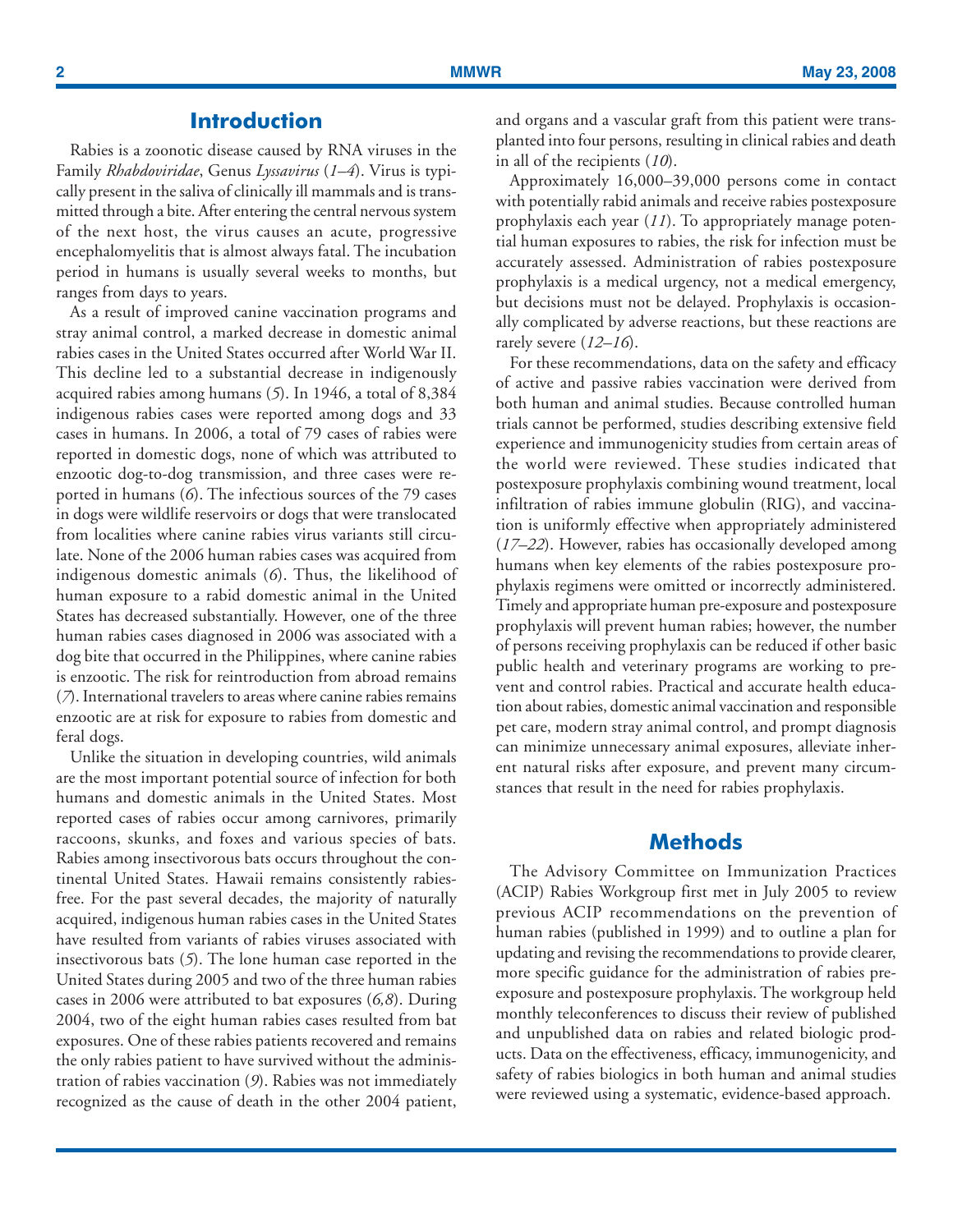Randomized trials or well-conducted cohort studies with untreated comparison groups would provide the best evidence of the direct effectiveness of rabies pre-exposure and postexposure prophylaxis to prevent rabies-associated death. However, because of the almost universal fatality among untreated persons infected with rabies virus, no such controlled studies exist. However, studies describing final health outcomes among persons exposed to the rabies virus do exist, including studies using formulations of rabies biologics, timing of vaccine doses, and routes of administration that are not recommended for use in the United States. These and other studies were identified by reviewing the PubMed database and relevant bibliographies and by consulting subjectmatter experts. The literature review did not identify any studies of the direct effectiveness of rabies pre-exposure vaccination in preventing human rabies cases. Such studies would be difficult to conduct because rabies pre-exposure vaccination is intended to simplify the postexposure prophylaxis that is required after a recognized rabies exposure. Rabies preexposure vaccination also might afford immunity against an unrecognized rabies exposure, an outcome that would be difficult to measure in controlled studies. However, rabies cases have occurred among those who received rabies pre-exposure prophylaxis and did not receive rabies postexposure prophylaxis (*23*), indicating that pre-exposure prophylaxis in humans is not universally effective without postexposure prophylaxis. Because of the paucity of formal studies on the effectiveness of rabies pre-exposure vaccination in humans, the literature was searched for studies that reported clinical outcomes among animals that received pre-exposure rabies prophylaxis with cell culture rabies vaccine and were subsequently challenged with rabies virus. Evaluation of the effectiveness of antirabies biologics in experimental animal models has been essential to developing successful rabies prevention approaches for exposed humans. Animal studies investigating the effectiveness of both pre-exposure and posteexposure rabies prophylaxis were reviewed and were used to make inferences about the direct effectiveness of licensed rabies biologics in preventing human rabies.

Data regarding the immunogenicity of rabies biologics also were reviewed. Assessing protective immunity against rabies is complex. Virus neutralizing antibodies are believed to have a primary role in preventing rabies virus infection. However, antibody titers alone do not always directly correlate with absolute protection because of other important immunologic factors. Nonetheless, the ability of a vaccine to elicit rabies virus neutralizing antibodies in animals and humans and the demonstration of protection in animals is generally viewed as a reasonable surrogate of protection for inferential extension to humans (*24*). Although a definitive "protective" titer cannot be described for all hosts under all exposure scenarios, two working definitions of adequate rabies virus neutralizing antibody reference values have been developed to define an appropriate, intact adaptive host response to vaccination. The literature review included studies in humans that measured rabies virus neutralizing antibody in response to rabies postexposure prophylaxis consisting of human rabies immune globulin (HRIG) and 5 intramuscular (IM) doses of cell culture rabies vaccine and the recommended pre-exposure prophylaxis regimen of 3 IM doses of cell culture vaccine. The outcomes of interest for these studies were antibody titers of 0.5 IU/mL (used by the World Health Organization [WHO] as an indicator of an adequate adaptive immune response) (*25*) or complete virus neutralization at a 1:5 serum dilution by the rapid fluorescent focus inhibition test (RFFIT) (used by ACIP as an indicator of an adequate adaptive immune response) (*26*). The literature also was searched for evidence regarding the safety of the licensed rabies biologics available for use in the United States in both pre-exposure and postexposure situations.

ACIP's charter requires the committee to consider the costs and benefits of potential recommendations when they are deliberating recommendations for vaccine use in the United States. Few studies exist on the cost-effectiveness of rabies prophylaxis in various potential exposure scenarios. A challenge in conducting such studies is the lack of data on the probability of rabies transmission under different exposure scenarios, except when the involved animal tests positive for rabies. To provide information on the cost-effectiveness of rabies postexposure prophylaxis, a new analysis was conducted to estimate the cost-effectiveness of rabies postexposure prophylaxis in various potential exposure scenarios. A Delphi methodology was used to estimate the risk for transmission of rabies to a human in each of the scenarios, and this information was used in the cost-effectiveness calculations.

The rabies workgroup reviewed the previous ACIP recommendations on the prevention of human rabies and deliberated on the available evidence. When definitive research evidence was lacking, the recommendations incorporated expert opinion of the workgroup members. The workgroup sought input from members of the National Association of State Public Health Veterinarians, the Council of State and Territorial Epidemiologists (CSTE), and state and local public health officials. The proposed revised recommendations and a draft statement were presented to ACIP in October 2006. After deliberations, the recommendations were unanimously approved with minor modifications. Further modifications to the draft statement were made following the CDC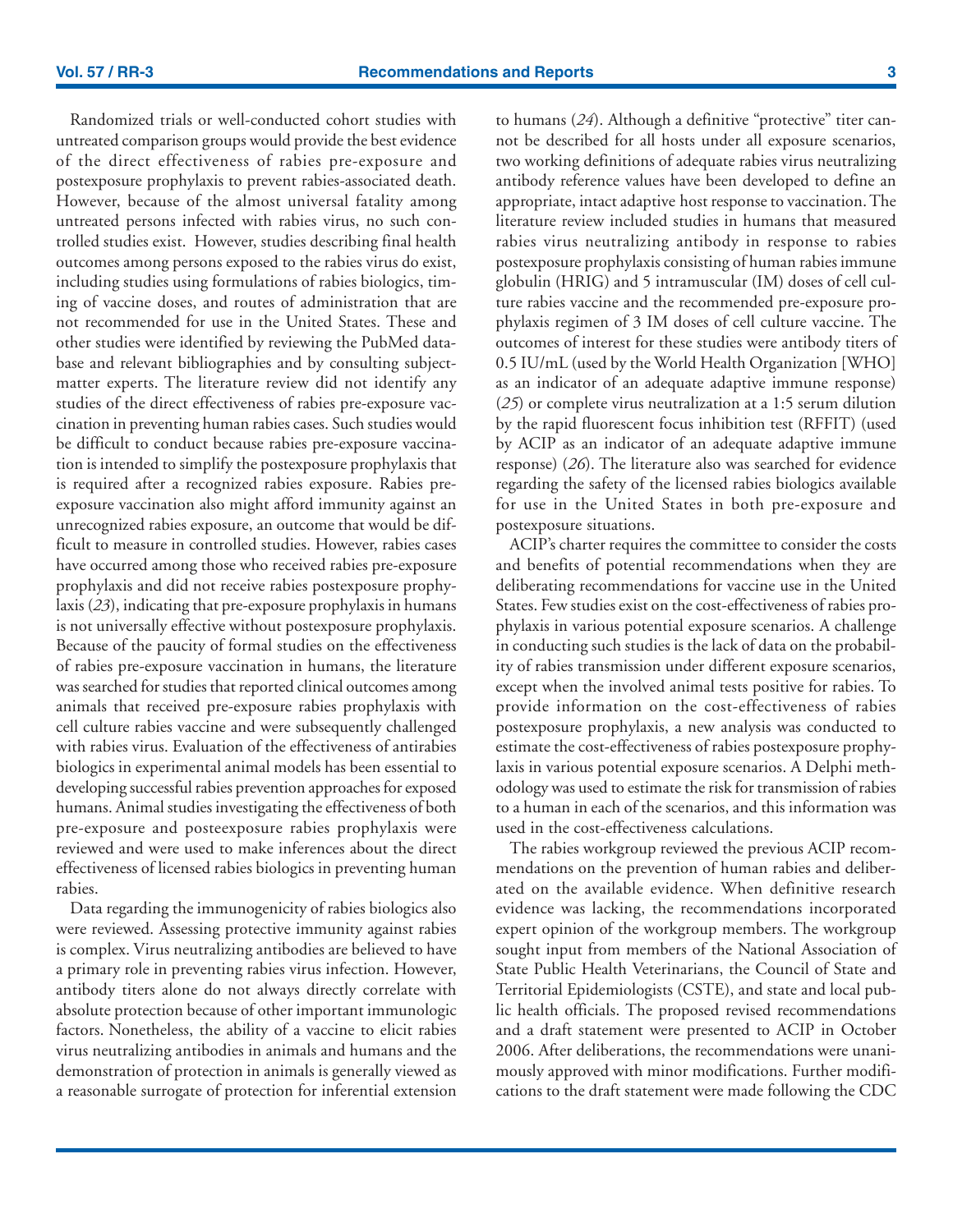and external review process to update and clarify wording in the document.

# **Rabies Biologics**

Three cell culture rabies vaccines are licensed in the United States: human diploid cell vaccine (HDCV, Imovax® Rabies, sanofi pasteur), purified chick embryo cell vaccine (PCECV, RabAvert®, Novartis Vaccines and Diagnostics), and rabies vaccine adsorbed (RVA, Bioport Corporation). Only HDCV and PCECV are available for use in the United States (Table 1). For each of the available vaccines, the potency of 1 dose is greater than or equal to the WHO-recommended standard of 2.5 international units (IU) per 1.0 mL of vaccine (*27*). A full 1.0-mL IM dose is used for both pre-exposure and postexposure prophylaxis regimens. Rabies vaccines induce an active immune response that includes the production of virus neutralizing antibodies. The active antibody response requires approximately 7–10 days to develop, and detectable rabies virus neutralizing antibodies generally persist for several years. A vaccination series is initiated and completed usually with one vaccine product. No clinical trials were identified that document a change in efficacy or the frequency of adverse reactions when the series is initiated with one vaccine product and completed with another.

The passive administration of RIG is intended to provide an immediate supply of virus neutralizing antibodies to bridge the gap until the production of active immunity in response to vaccine administration. Use of RIG provides a rapid, passive immunity that persists for a short time (half-life of approximately 21 days) (*28*). Two antirabies immune globulin (IgG) formulations prepared from hyperimmunized human donors

are licensed and available for use in the United States: HyperRab<sup>™</sup> S/D (Talecris Biotherapeutics) and Imogam<sup>®</sup> Rabies-HT (sanofi pasteur). In all postexposure prophylaxis regimens, except for persons previously vaccinated, HRIG should be administered concurrently with the first dose of vaccine.

# **Vaccines Licensed for Use in the United States**

### **Human Diploid Cell Vaccine**

HDCV is prepared from the Pitman-Moore strain of rabies virus grown on MRC-5 human diploid cell culture, concentrated by ultrafiltration, and inactivated with betapropiolactone (*22*). HDCV is formulated for IM administration in a single-dose vial containing lyophilized vaccine that is reconstituted in the vial with the accompanying sterile diluent to a final volume of 1.0 mL just before administration. One dose of reconstituted vaccine contains <150 *µ*g neomycin sulfate, <100 mg albumin, and 20 *µ*g of phenol red indicator. It contains no preservative or stabilizer.

### **Purified Chick Embryo Cell Vaccine**

PCECV became available in the United States in 1997. The vaccine is prepared from the fixed rabies virus strain Flury LEP grown in primary cultures of chicken fibroblasts (*29*). The virus is inactivated with betapropiolactone and further processed by zonal centrifugation in a sucrose density gradient. It is formulated for IM administration in a single-dose vial containing lyophilized vaccine that is reconstituted in the vial with the accompanying sterile diluent to a final volume of 1.0 mL just before administration. One dose of reconsti-

| Human rabies<br>vaccine                                                                                                                               | <b>Product</b><br>name      | <b>Manufacturer</b>                                                                                                                | <b>Dose</b>   | Route                                        | <b>Indications</b>                           |
|-------------------------------------------------------------------------------------------------------------------------------------------------------|-----------------------------|------------------------------------------------------------------------------------------------------------------------------------|---------------|----------------------------------------------|----------------------------------------------|
| Human diploid<br>cell vaccine                                                                                                                         | <b>Imovax®</b><br>Rabies*   | sanofi Pasteur<br>Phone: 800-822-2463<br>Website: http://www.vaccineplace.com/products/                                            | mL            | Intramuscular                                | Pre-exposure or<br>postexposure <sup>†</sup> |
| RabAvert®<br>Purified chick<br>Novartis Vaccines and Diagnostics<br>Phone: 800-244-7668<br>embryo cell<br>Website: http://www.rabavert.com<br>vaccine |                             | 1 mL                                                                                                                               | Intramuscular | Pre-exposure or<br>postexposure <sup>†</sup> |                                              |
| Rabies immune<br>qlobulin                                                                                                                             | <b>Imogam®</b><br>Rabies-HT | sanofi pasteur<br>Phone: 800-822-2463<br>Website: http://www.vaccineplace.com/products/                                            | 20 IU/kg      | Local <sup>§</sup>                           | Postexposure only                            |
|                                                                                                                                                       | HyperRab™<br>S/D            | <b>Talecris Biotherapeutics</b><br><b>Bayer Biological Products</b><br>Phone: 800-243-4153<br>Website: http://www.talecris-pi.info | 20 IU/kg      | Local <sup>§</sup>                           | Posteexposure only                           |

**TABLE 1. Currently available rabies biologics — United States, 2008**

\* Imovax rabies I.D., administered intradermally, is no longer available in the United States.

<sup>†</sup>For postexposure prophylaxis, the vaccine is administered on days 0, 3, 7, 14 and 28 in patients who have not been previously vaccinated and on days 0 and 3 in patients who have been previously vaccinated. For pre-exposure prophylaxis, the vaccine is administered on days 0, 7 and 21 or 28.

§As much of the product as is anatomically feasible should be infiltrated into and around the wound. Any remaining product should be administered intramuscularly in the deltoid or quadriceps (at a location other than that used for vaccine inoculation to minimize potential interference).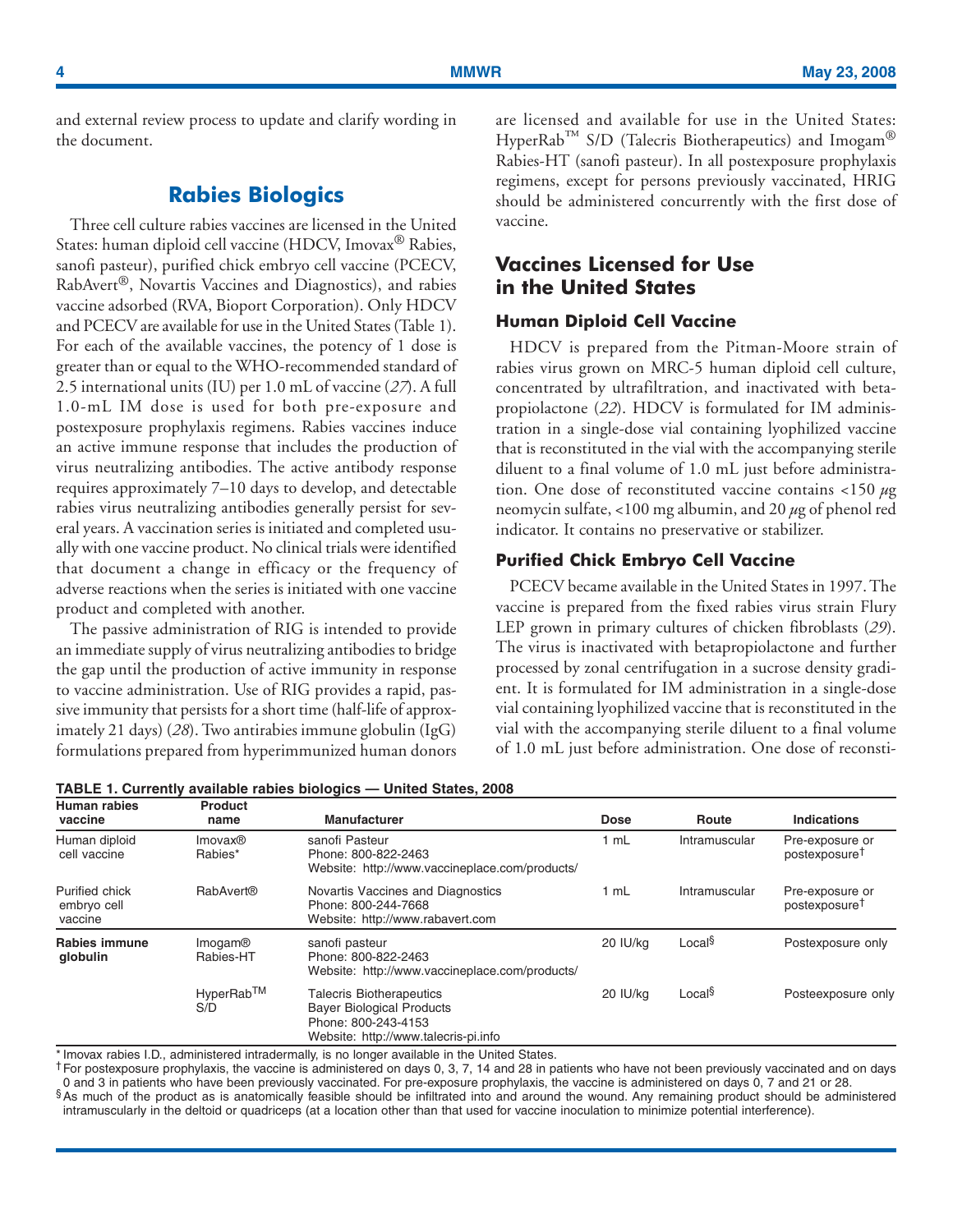tuted vaccine contains <12 mg polygeline, <0.3 mg human serum albumin, 1 mg potassium glutamate, and 0.3 mg sodium EDTA. No preservatives are added.

# **Rabies Immune Globulins Licensed for Use in the United States**

The two HRIG products, HyperRab™ S/D and Imogam® Rabies-HT, are IgG preparations concentrated by cold ethanol fractionation from plasma of hyperimmunized human donors. The HyperRab<sup>™</sup> S/D is formulated through the treatment of the immune globulin fraction with 0.3% tri-n-butyl phosphate (a solvent to inactivate potential adventitious viruses) and 0.2% sodium cholate (a detergent to inactivate potential adventitious viruses) and the application of heat (30°C [86°F] for 6 hours). After ultrafiltration, the final product is a 15%–18% protein solution in glycine. The Imogam<sup>®</sup> Rabies-HT is prepared from the cold ethanol fraction of pooled venous plasma of donors, stabilized with glycine, and subjected to a heat-treatment process (58°C–60°C [136°F– 140°F] for 10 hours) to inactivate potential adventitious viruses, with the final formulation consisting of 10%–18% protein. Both HRIGs are standardized at an average potency value of 150 IU per mL, and supplied in 2-mL (300 IU) vials for pediatric use and 10-mL (1,500 IU) vials for adult use. The recommended dose is 20 IU/kg (0.133 mL/kg) body weight. Both HRIG preparations are considered equally efficacious when used as described in these recommendations.

These products are made from the plasma of hyperimmunized human donors that, in theory, might contain infectious agents. Nevertheless, the risk that such products will transmit an infectious agent has been reduced substantially by screening plasma donors for previous exposure to certain viruses, by testing for the presence of certain current virus infections, and by inactivating and/or removing certain viruses. No transmission of adventitious agents has been documented after administration of HRIGs licensed in the United States.

# **Effectiveness and Immunogenicity of Rabies Biologics**

## **Effectiveness of Rabies Postexposure Prophylaxis: Human Studies**

A literature search identified 11 studies regarding the direct effectiveness of varying regimens of rabies postexposure prophylaxis in preventing rabies-associated deaths (*18,30–39*). An additional eight studies were identified from reviews of bibliographies or consultations with subject matter experts (*19,40–46*).

Three large retrospective cohort studies were identified that describe differences in rabies mortality between rabies-exposed persons (persons who were exposed to proven or suspected rabid animals) who were vaccinated with older formulations of rabies vaccine compared with similarly exposed persons who were not administered prophylaxis (*41,44,46*). In one 1923 study of 2,174 persons bitten by "presumably rabid" dogs in India, 2.9% of persons vaccinated with 1% Semple nerve tissue rabies vaccine (NTV) subcutaneously for 14 days died from rabies compared with 6.2% of unvaccinated persons (*41*). Another study of persons bitten by assumed infective rabid animals (i.e., one or more other persons bitten by the same animal died from rabies) during 1946–1951 indicated that 8.3% of persons "completely treated" with 5% Semple rabies vaccine, 23.1% of "incompletely treated", and 43.2% of unvaccinated persons died from rabies (*46*). A third study in Thailand in 1987 documented no deaths among 723 persons bitten by dogs (661 of these persons were bitten by confirmed rabid dogs) who received one of three rabies vaccines: Semple vaccine ( $n = 427$ ), HDCV ( $n = 257$ ), or duck embryo vaccine (n = 39) (*44*). However, 45% (nine of 20) of unvaccinated persons who were bitten by confirmed rabid dogs died from rabies. All of the persons who died were severely bitten on the face, neck, or arms. All unvaccinated persons who survived after having been bitten by confirmed rabid dogs were bitten either on the legs or feet. Although these studies describe outcomes of persons receiving older formulations of rabies vaccines that are not used in the United States, they demonstrate that a majority of persons bitten by known rabid dogs did not acquire rabies and provide historical evidence of a substantial protective effect of rabies vaccination after rabies exposure.

The effectiveness of cell culture rabies vaccine plus rabies IgG in preventing human deaths after rabies exposure has been demonstrated in certain studies (*18*,*19,30–32,39,45*). One prospective study described 10 children (aged <12 years) and 32 adults who had been administered HRIG (Hyperrab<sup>®</sup>, Cutter Laboratories, Berkeley, CA, USA) and 5 IM doses of HDCV (L'Institut Merieux, Lyons, France) after exposure to suspected or confirmed rabid animals (brain-tissue positive by fluorescent antibody testing) (*30*). All exposed persons remained rabies-free during 5 years of observation. Another study investigated outcomes for 90 persons with high-risk exposures (bites or direct exposure to saliva from animals shown to be rabid by fluorescent antibody tests or bites from wild carnivores or bats that were not available for testing) who were treated with HRIG and 5 IM doses of HDCV (Wyeth Laboratories, Radnor, PA) (*18*). All patients, including 21 who were bitten by proven rabid animals (brain tissue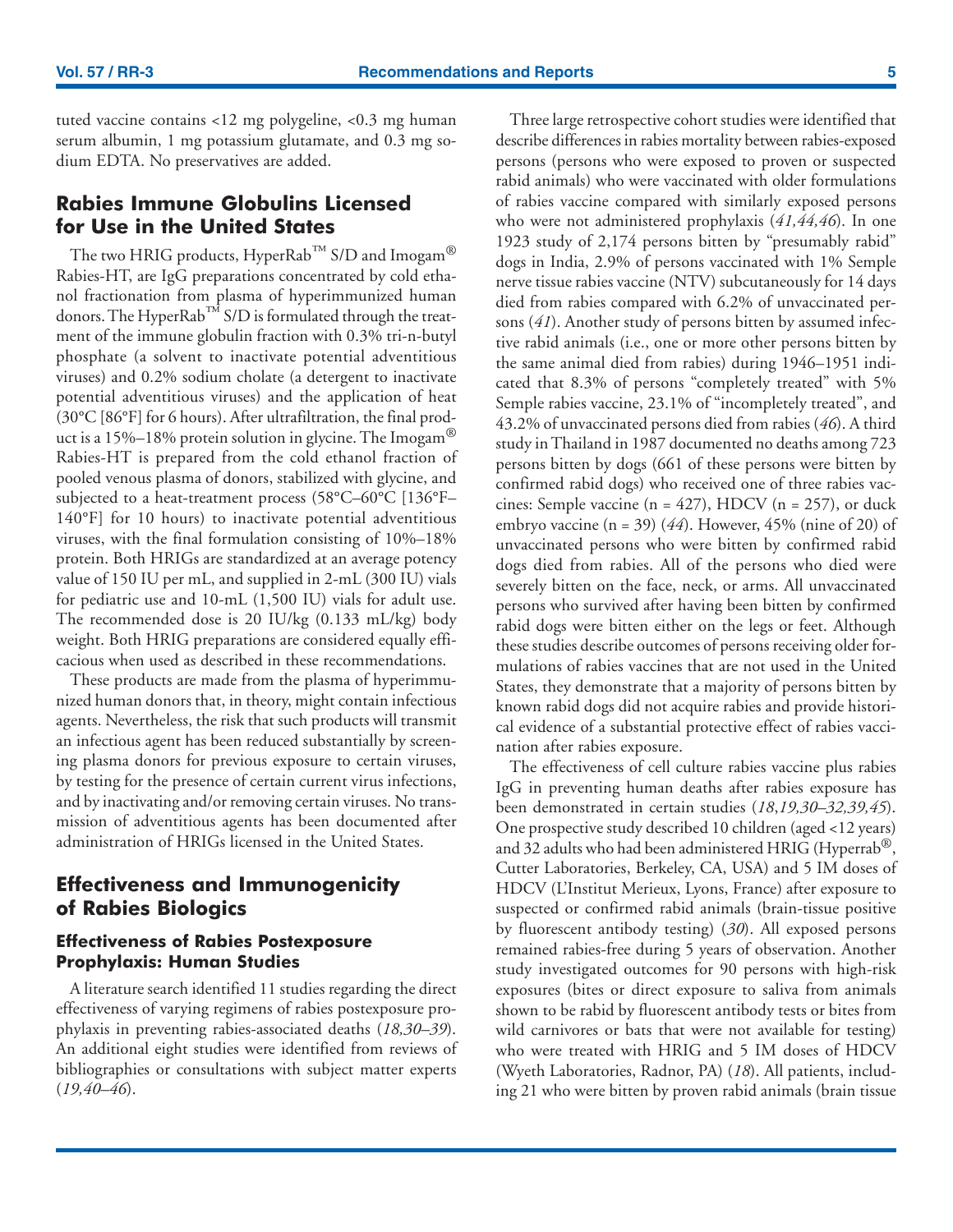fluorescent antibody positive), were rabies-free after 10–18 months of follow-up. A third study documented 45 persons severely bitten by confirmed rabid animals (brain tissue fluorescent antibody positive) who were administered RIG of mule origin and 5 IM doses of HDCV (L'Institut Merieux) (*19*). No rabies-related deaths were documented 6–12 months after exposure. A fourth study indicated no human rabies cases in 12 months of follow-up among 45 patients receiving HRIG (Berirab®) and 6 IM doses of PCECV (Behringwerke Research Laboratories, Marburg, West Germany) after contact with proven rabid animals (brain tissue fluorescent antibody positive) (*32*). Other studies examining outcomes for persons with varying degrees of exposure to confirmed rabid animals who were administered 6 doses of PCECV IM with or without HRIG also reported no rabies deaths in 12–15 months of follow-up (*39,45*). Several studies also have demonstrated the effectiveness of intradermal (ID) administration of cell culture rabies vaccine with or without RIG (of human or equine origin) in preventing rabies among exposed humans (*33–35,37*).

Two studies demonstrated the role of RIG administration in conjunction with vaccine in rabies postexposure prophylaxis (*42,43*). The first described quantitative serologic outcomes in 29 persons severely bitten by a rabid wolf and demonstrated the importance of rabies antiserum administration in the establishment of an early, passive, rabies virus neutralizing antibody level in patients and protection against rabies (*40,43*). Among five patients treated with 2 doses of rabies antiserum and NTV for 21 days, all had detectable levels of rabies virus neutralizing antibody during the first 5 days and all survived. Among seven patients treated with 1 dose of antiserum in addition to NTV, all had detectable antibody during the first 5 days, but four of six had low antibody titers by day 21. One of the seven failed to develop more than a very low antibody level beyond day 7 and eventually died from rabies. Among the five persons treated with NTV without antiserum, none had detectable antibody levels before day 19, and three died from rabies. In the second study, none of 27 persons severely wounded by rabid animals in China who were treated with purified hamster kidney cell (PHKC) rabies vaccine plus horse-origin rabies immune serum died from rabies (*42*). In contrast, all three severely wounded persons treated with PHKC alone died.

### **Effectiveness of Rabies Postexposure Prophylaxis: Animal Studies**

During the preceding four decades, results of experimental studies using various animal species have supported the use of cell culture-based vaccines for protection against rabies after infections. For example, a postexposure prophylaxis experiment conducted in 1971 in rhesus monkeys using an experimental purified, concentrated tissue-culture vaccine alone, or in combination with homologous antirabies serum, demonstrated that a single administration of tissue-culture vaccine after exposure to rabies virus provided substantial (seven of eight animals) protection against the development of rabies. In addition to demonstrating that homologous or heterologous antirabies serum alone resulted in poor protection from rabies (63%–88% mortality), the experimental data suggested that highly concentrated, purified tissue-culture vaccine might be effective for postexposure prophylaxis in humans (*47*). A study in 1981 documented limited protection against a lethal rabies virus challenge in goats who received ERA vaccine with or without antirabies goat serum (*48*). In cattle, another livestock species, the superiority of tissue culture vaccine over brain-origin vaccine was demonstrated (*49*). Similarly, in sheep, vaccine alone provided limited protection, but vaccine in combination with polyclonal IgG provided the best outcome (*50*). A 1989 evaluation of postexposure prophylaxis administered to dogs demonstrated similar findings. The combination of serum and vaccine provided nearly complete protection compared with animals receiving vaccine only and nontreated controls (*51*).

Previous animal postexposure research focused primarily on interventions against traditional rabies viruses. However, new causative agents of rabies continue to emerge, as demonstrated by the recent description of four novel lyssaviruses from bats in Eurasia, Aravan (ARAV), Khujand (KHUV), Irkut (IRKV), and West Caucasian bat virus (WCBV) (*52,53*). The combined effect of RIG and vaccine after exposure to these four new isolates was investigated in a Syrian hamster model, using commercially available human products or an experimental mAb (*54*). Conventional rabies postexposure prophylaxis provided little or no protection against all four new bat viruses. In general, protection was inversely related to the genetic distance between the new isolates and traditional rabies viruses, which demonstrated the usefulness of this animal model in estimating the potential impact of these new lyssaviruses on human and domestic animal health.

### **Immunogenicity of Rabies Postexposure Prophylaxis**

To assess the ability of rabies postexposure prophylaxis to elicit rabies virus neutralizing antibodies in humans, studies were reviewed that documented antibody responses to rabies postexposure prophylaxis. Four studies of antibody responses to rabies postexposure prophylaxis with 5 IM doses of HDCV with or without HRIG were identified (*30,55–57*). Because no studies were identified that examined antibody responses to postexposure or simulated postexposure prophylaxis with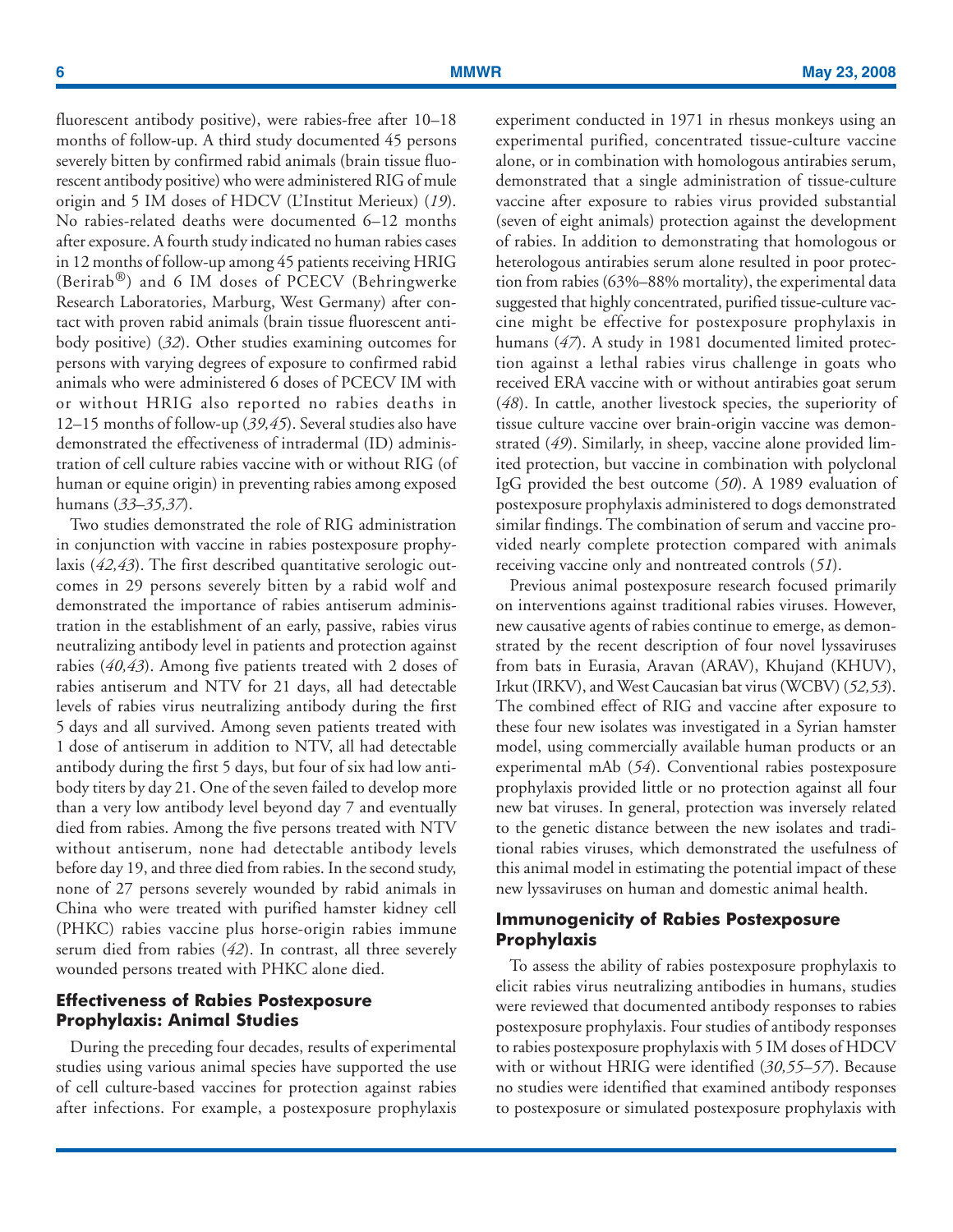5 IM doses of the licensed PCECV vaccine (RabAvert®) plus HRIG, a study reporting antibody responses to 6 IM doses of another PCECV formulation (Rabipur®, Novartis Vaccines and Diagnostics) administered with or without HRIG was reviewed (*36*). In a randomized trial, all persons receiving HRIG and 5 IM doses of HDCV (Imovax<sup>®</sup> Rabies) developed rabies virus antibody titers  $\geq 0.5$  IU/mL lasting up to 42 days after prophylaxis initiation (*56*). In a 1999 case-series, among 40 persons with diverse histories of exposure to animals suspected of having rabies, all persons who received 5 IM doses of HDCV with or without HRIG seroconverted or had increases in baseline serum antibody titers after the fifth vaccine dose (geometric mean titer [GMT] = 6.22 IU/mL) (*57*). Furthermore, a significantly higher mean antibody titer was observed in the group that received HDCV and HRIG (GMT  $= 12.3$  IU/mL; standard error [SE]  $= 2.9$ ) than in the group that received HDCV alone (GMT =  $8.5$  IU/mL; SE = 1.6; p=0.0043). In a randomized, modified double-blind, multicenter, simulated postexposure trial, 242 healthy adult volunteers were administered HRIG (Imogam® Rabies-HT) and 5 IM doses of either HDCV (Imovax® Rabies) or a chromatographically purified Vero-cell rabies vaccine (CPRV) (*55*). All participants had rabies virus neutralizing antibody titers  $\geq$ 0.5 IU/mL by day 14 and maintained this level through day 42. Participants receiving HDCV had higher GMTs on days 14 and 42 than did participants receiving CPRV. In the prospective study comparing rabies neutralizing antibodies in the serum of children compared with adults following postexposure prophylaxis, all 25 adults and eight children tested on day 14 had rabies virus neutralizing antibody concentrations >0.5 IU/mL (*30*). In addition, no differences in antibody titer were observed between adults and children, and all persons remained alive during the 5 years of follow-up.

### **Effectiveness of Rabies Pre-Exposure Prophylaxis: Animal Studies**

Because no studies exist on the effectiveness of rabies preexposure prophylaxis in preventing rabies deaths in humans, literature was reviewed on the effectiveness of pre-exposure vaccination in animal models. The effectiveness of rabies vaccine has been appreciated for most of the 20<sup>th</sup> century on the basis of animal experiments. Commercial rabies vaccines are licensed for certain domestic species, all of which entail the direct demonstration of efficacy after the administration of a single pre-exposure dose, and observed protection from rabies virus challenge for a minimum duration of 1–4 years after vaccination of captive animals. In addition, rabies preexposure vaccine research varies typically either by modification of standard regimens of vaccination or the relative antigenic value or potency of vaccine administration to animals. For example, at least five studies involved animals challenged with rabies viruses (challenge standard virus [CVS] or street rabies virus isolates) and other lyssaviruses (European bat lyssavirus [EBL] 1, EBL2, Australian bat lyssavirus [ABL], and WCBV, IRKV, ARAV, KHUV) after primary vaccination with PCECV (*58*) or HDCV (*54,58–62*). Two of seven studies reported seroconversion in mice and humans. Complete protection of animals from rabies virus infection was observed in all experiments that used PCECV or HDCV IM for primary vaccination except in one group that had been challenged by CVS through the intracranial route and experienced 5% mortality (*59*). Evaluation of crossprotection of HDCV against WCBV, ARAV, IRKV, KHUV, and ABL through IM challenge showed 44%, 55%, 67%, 89% and 79% survival, respectively (*54*). These studies demonstrated the usefulness of commercial human vaccines when administered to animals, with resulting protection dependent on the relative degree of phylogenetic relatedness between the rabies vaccine strain and the particular lyssavirus isolate.

### **Immunogenicity of Rabies Pre-Exposure Prophylaxis: Human Studies**

Thirteen studies were identified that provide evidence of the effectiveness of pre-exposure rabies vaccination in eliciting an adaptive host immune response in humans. The outcomes of interest for these studies (*29,63–74*) include the two working definitions of adequate rabies virus neutralizing antibody reference values that have been developed to define an appropriate, intact adaptive host response to vaccination: antibody titers of 0.5 IU/mL or complete virus neutralization at a 1:5 serum dilution by RFFIT (*26*).

Multiple studies comparing different pre-exposure prophylaxis regimens provide evidence that vaccination with 3 IM doses of cell culture rabies vaccine (the recommended preexposure regimen) result in neutralizing antibody titers >0.5 IU/mL by days 14 (*70,71*), 21 (*63,74*), 28 (*64,69,72*), or 49 (*67,68,75*) after primary vaccination. One study in 1987 documented antibody responses in 177 healthy student volunteers aged 18–24 years following primary vaccination with either PCECV (Behringwerke) or HDCV (Behringwerke) (*71*). On day 14 after vaccination (first dose administered on day 0), no significant difference in GMT was observed between participants who received 3 IM doses of PCECV on days 0, 7, and 21 (GMT = 5.9 IU/mL) compared with persons who received 3 IM doses of HDCV (GMT = 4.4 IU/mL). On day 42, the GMT of the HDCV group was significantly higher than that of the PCECV group (13.7 IU/mL versus 8.4 IU/mL; p<0.025). Another study documented similar antibody responses to primary vaccination with HDCV in healthy veterinary students (*64*). The GMT of persons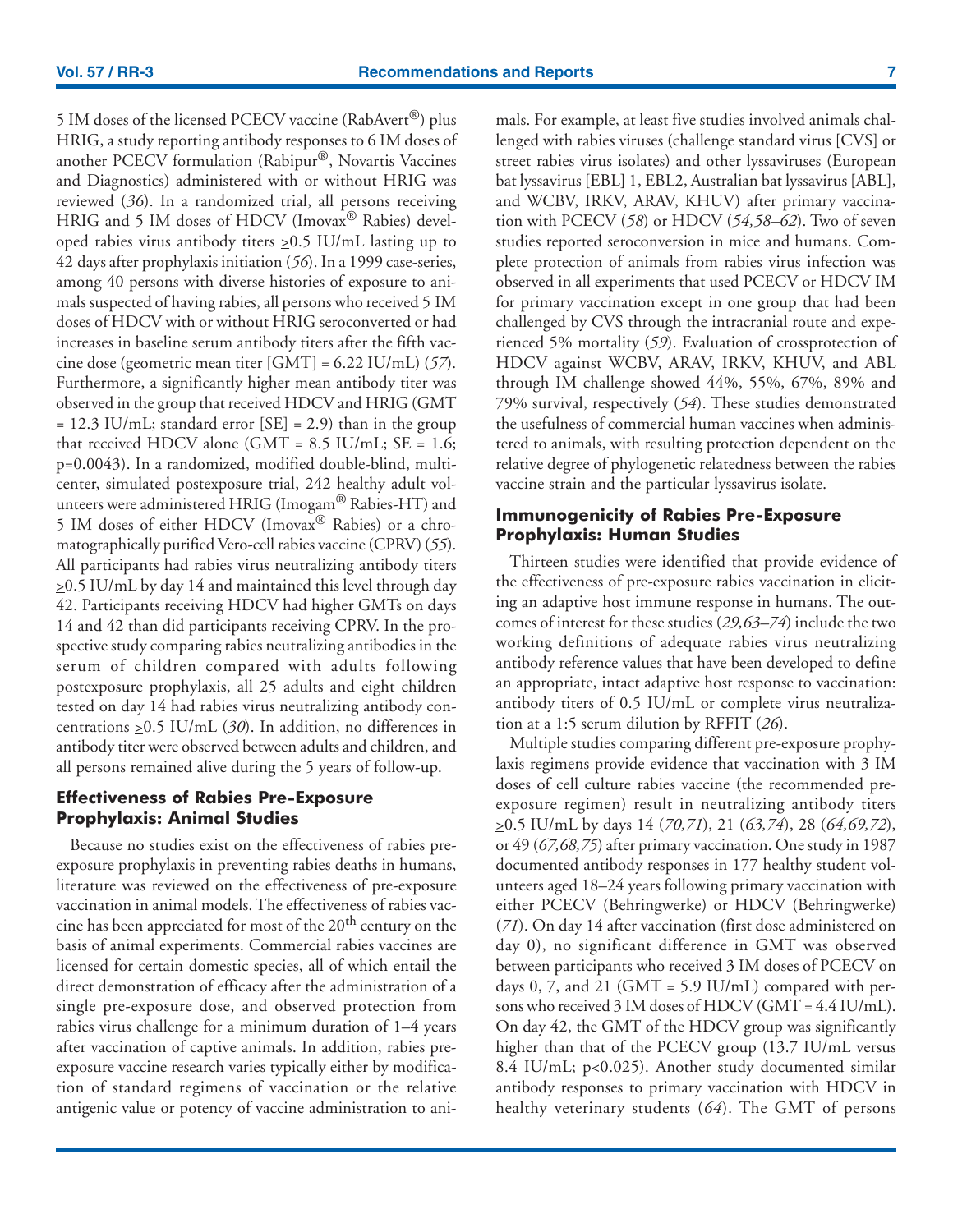receiving 3 IM doses of HDCV on days 0, 7, and 28 was 10.2 IU/mL (range: 0.7–51.4) on day 28 and 37.7 IU/mL (range: 5.4–278.0) on day 42. Another study documented even higher GMTs among 78 volunteers in a randomized trial studying differences between primary vaccination with PCECV (Behringwerke) and HDCV (L'Institut Merieux) administered IM or ID on days 0, 7, and 28 (*29*). The day 28 GMT among persons receiving HDCV IM (GMT = 239 RFFIT titer/mL; range: 56–800) was significantly higher than the GMT among persons receiving PCECV IM (GMT = 138 RFFIT titer/mL; range: 45–280). On days 50 and 92, no significant difference in GMT was observed between the two groups in which vaccine was administered IM, and the GMTs of the IM groups were significantly higher than the ID groups. Another study also observed higher antibody titers on days 49 and 90 and 26 months after primary vaccination with HDCV (Imovax® Rabies) when the vaccine was administered IM compared with ID on days 0, 7, and 28 (*68*). A randomized trial was conducted to determine the equivalence and interchangeability of PCECV (RabAvert<sup>®)</sup> and HDCV (Imovax® Rabies) administered IM on days 0, 7, and 28 for rabies pre-exposure prophylaxis to 165 healthy, rabies vaccine naïve veterinary students (*66*). No significant difference in GMT was observed among the HDCV and PCECV groups on days 28 and 42.

Although the 3-dose rabies pre-exposure prophylaxis series has been the standard regimen recommended by WHO (*17*) and ACIP (*26*), a 2-dose pre-exposure series has been used previously in some countries (*76*). One study compared antibody responses in persons receiving 2 (days 0 and 28) versus 3 (days 0, 7, and 28) IM doses of either HDCV (Pasteur Merieux Connaught, Lyon, France) or purified Vero cell rabies vaccine (PVRV) (Pasteur Merieux Connaught) and indicated that the cohort seroconversion rate decreased more rapidly among persons receiving 2 doses compared with those receiving 3 doses (p<0.001), indicating superior longer term immunogenicity when 3 vaccine doses were administered (*73*).

In addition to the rapidity of the immune response resulting from rabies pre-exposure vaccination, another important consideration is the length of duration or persistence of the immune response. One study reported rapid declines in GMT at 4 months after initial vaccination among persons receiving 3-dose primary vaccination with HDCV (L'Institut Merieux) or PVRV (L'Institut Merieux) on days 0, 7, and 21 followed by stabilization of the antibody level through 21 months (*63*). Another study observed persistent GMTs among persons receiving 3-dose (days 0, 7, and 28) primary vaccination with PCECV (Behringwerke) and HDCV (L'Institut Merieux) IM on day 365 (PCECV GMT = 189 RFFIT titer/mL; range:

53–1400; HDCV GMT = 101 RFFIT titer/mL; range: 11–1400) and day 756 (PCECV GMT = 168 RFFIT titer/ mL; range: 50–3600; HDCV GMT = 92 RFFIT titer/mL; range: 11–480) after initial vaccination (*29*). On day 387 post vaccination, another study indicated that the GMT among persons receiving PCECV (RabAvert®) IM on days 0, 7, and 28 (GMT = 2.9 IU/mL) was significantly higher than the GMT in the HDCV (Imovax<sup>®</sup> Rabies) group (GMT = 1.5 IU/mL; p<0.05) (*66*). All persons vaccinated with PCECV had antibody titers > 0.5 IU/mL on days 387, as did 95.7% of persons vaccinated with HDCV. Another study indicated that all persons receiving PCECV (Behringwerke) IM on days 0, 7, and 21 maintained antibody titers >0.5 IU/mL 2 years after primary vaccination (*71*). In summary, rabies virus neutralizing antibody titers >0.5 IU/mL were observed in all persons at 180 days and 96.8% at 365 days after initial vaccination (*72*), 94% of persons at 21 months after initial vaccination (*63*), and all persons tested at 26 months after primary vaccination (*77*).

An important use of rabies pre-exposure prophylaxis is to prime the immune response to enable a rapid anamnestic response to postexposure booster vaccination and simplify the postexposure prophylaxis requirements for previously vaccinated persons. One study observed antibody responses to 1 or 2-dose (days 0 and 3) IM booster vaccinations with PCECV (RabAvert®) in persons who had received primary vaccination with either PCECV IM or HDCV IM 1 year earlier (*66*). All participants who had initially received PCECV primary vaccination and 66 of 69 (96%) who had initially received HDCV primary vaccination had titers >0.5 IU/mL before booster vaccination. No significant differences in GMT were observed between 1- and 2-dose booster groups on days 3 (2-dose GMT = 2.07 IU/mL; 1-dose GMT = 2.87 IU/ mL), seven (2-dose GMT = 51.67 IU/mL; 1-dose GMT = 51.23 IU/mL) and 365 (2-dose GMT = 30.60 IU/mL; 1-dose GMT = 26.10 IU/mL) (*66*). However, a significantly higher GMT was observed on day 21 for persons receiving 2-dose boosters (GMT =  $151.63$  IU/mL) compared with 1-dose boosters (GMT = 120.91 IU/mL). All persons tested at day 365 post-booster dose in both 1- and 2-dose booster groups had rabies virus neutralizing antibody titers >0.5 IU/mL regardless of whether PCECV or HDCV was used for primary vaccination. Another study documented rapid antibody responses to a single booster dose of HDCV (Imovax® Rabies) or CPRV (Pasteur Merieux Connaught), with all persons in both groups exhibiting antibody titers >0.5 IU/mL on days 7 and 14 post-booster dose (*72*).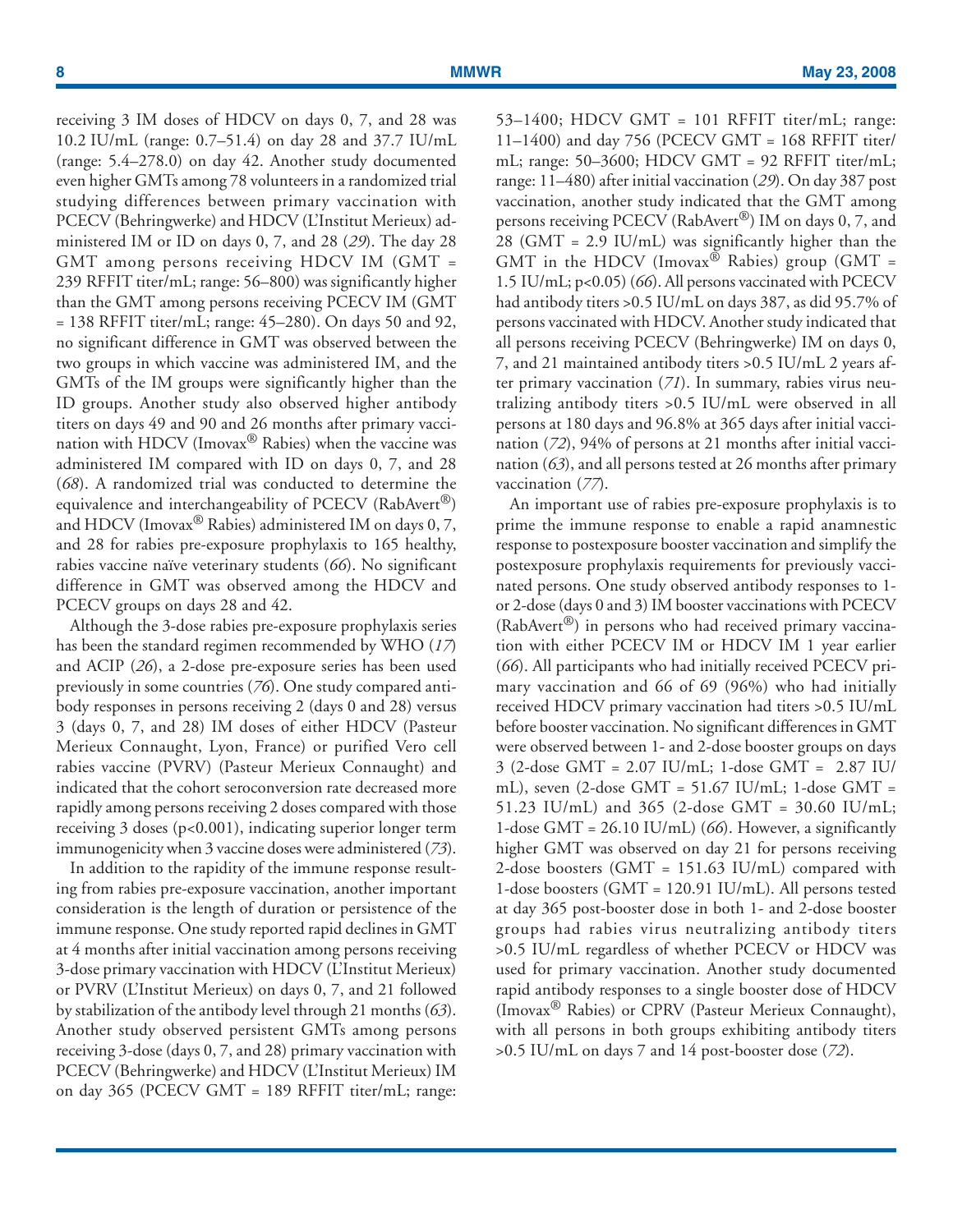## **Safety of Rabies Biologics**

Eight studies regarding the safety of rabies biologics used in postexposure or simulated postexposure settings (*36,55– 57,78–81*) and eight studies of safety in pre-exposure settings were identified (*63–65,68,71,72,82*). Three identified studies investigated reports of adverse events in both postexposure and pre-exposure settings (*14,83,84*). Reviews of relevant bibliographies identified one additional study examining the safety of PCECV when used without HRIG for postexposure prophylaxis in children (*85*)*.*

### **HDCV**

Studies of the use of HDCV reported local reactions (e.g., pain at the injection site, redness, swelling, and induration) among 60.0%–89.5% of recipients (*63–65,68,72*). Local reactions were more common than systemic reactions. Most local reactions were mild and resolved spontaneously within a few days. Local pain at the injection site was the most frequently reported adverse reaction occurring in 21%–77% of vaccinees (*24,63,68,71,72,80*). Mild systemic reactions (e.g., fever, headache, dizziness, and gastrointestinal symptoms) were reported in 6.8%–55.6% of recipients (*63,64,68,72*).

Systemic hypersensitivity reactions have been reported in up to 6% of persons receiving booster vaccination with HDCV following primary rabies prophylaxis, 3% occurring within 1 day of receiving boosters, and 3% occurring 6–14 days after boosters (*82*). In one study, hypersensitivity reactions (e.g., urticaria, pruritic rash, and angioedema) were reported in 5.6% (11 of 99) of schoolchildren aged 5–13 years following pre-exposure prophylaxis with IM HDCV (*72*). Angioedema was observed in 1.2% of these school children after booster doses of HDCV 1 year after primary vaccination with HDCV. In 46 months of surveillance for adverse events following HDCV administration during 1980–1984, CDC received reports of 108 systemic allergic reactions (ranging from hives to anaphylaxis) following HDCV (11 per 10,000 vaccinees) (*14*). These included nine cases of presumed Type I immediate hypersensitivity (one of 10,000), 87 cases of presumed Type III hypersensitivity (nine of 10,000), and 12 cases of hypersensitivity of indeterminate type. All nine of the presumed immediate hypersensitivity reactions occurred during either primary pre-exposure or postexposure vaccination. Most (93%) of the Type III hypersensitivity reactions were observed following booster vaccination. Systemic allergic reactions have been associated with the presence of betapropiolactone-altered human albumin in HDCV and the development of immunoglobulin E (IgE) antibodies to this

allergen (*82,86*). No deaths resulting from these reactions were reported.

In four studies investigating the safety of rabies postexposure prophylaxis with both HRIG and HDCV, no serious adverse events were observed (*55–57,78*). Local reactions were common, and pain at the injection site was reported by 7%–92% of participants (*55–57*). Studies of the frequency of systemic adverse reactions following rabies vaccination are limited by small sample sizes. Systemic adverse reactions were not observed in any of the participants in one study with a relatively small sample size (*78*). In two other studies in which adverse events were collected using patient self-monitoring forms and investigator interviews at each visit, systemic reactions were reported by 76%–100% of participants (*55,56*). However, none of these reported systemic adverse events was considered to be serious.

Rare, individual case reports of neurologic adverse events following rabies vaccination have been reported, but in none of the cases has causality been established. Four cases of neurologic illness resembling Guillain-Barré syndrome occurring after treatment with HDCV were identified (*13,87–89*). One case of acute neurologic syndrome involving seizure activity was reported following the administration of HDCV and HRIG (*90*). Other central and peripheral nervous system disorders have been temporally associated with HDCV vaccine (*91*).

### **PCECV**

In studies of PCECV use, local reactions (e.g., pain at the injection site, redness, swelling, and induration) were reported among 11%–57% of recipients (*29,79,84*). Local pain at the injection site, the most common local reaction, was reported in 2%–23% of vaccinees (*29,71,79,81,83,85*). Systemic reactions were less common and have been reported in 0– 31% of vaccine recipients (*79,83,84*). One study investigated adverse events among 271 children in India who received rabies postexposure prophylaxis with PCECV IM without HRIG following bites from suspected or confirmed rabid dogs (*85*). Overall, 7% of the children experienced mild to moderate clinical reactions. The most frequently reported reaction was local pain after the first or second dose (4%). Another study documented clinical reactions in 29 persons administered 6 IM doses of PCECV with (n = four) or without HRIG following bites by suspected rabid stray dogs. No serious adverse events were observed during the course of or after prophylaxis (*36*). Another case report documented one case of neurologic illness resembling Guillain-Barré syndrome after vaccination with PCECV in India (*92*).

A retrospective review of adverse events following administration of PCECV was conducted using data from the United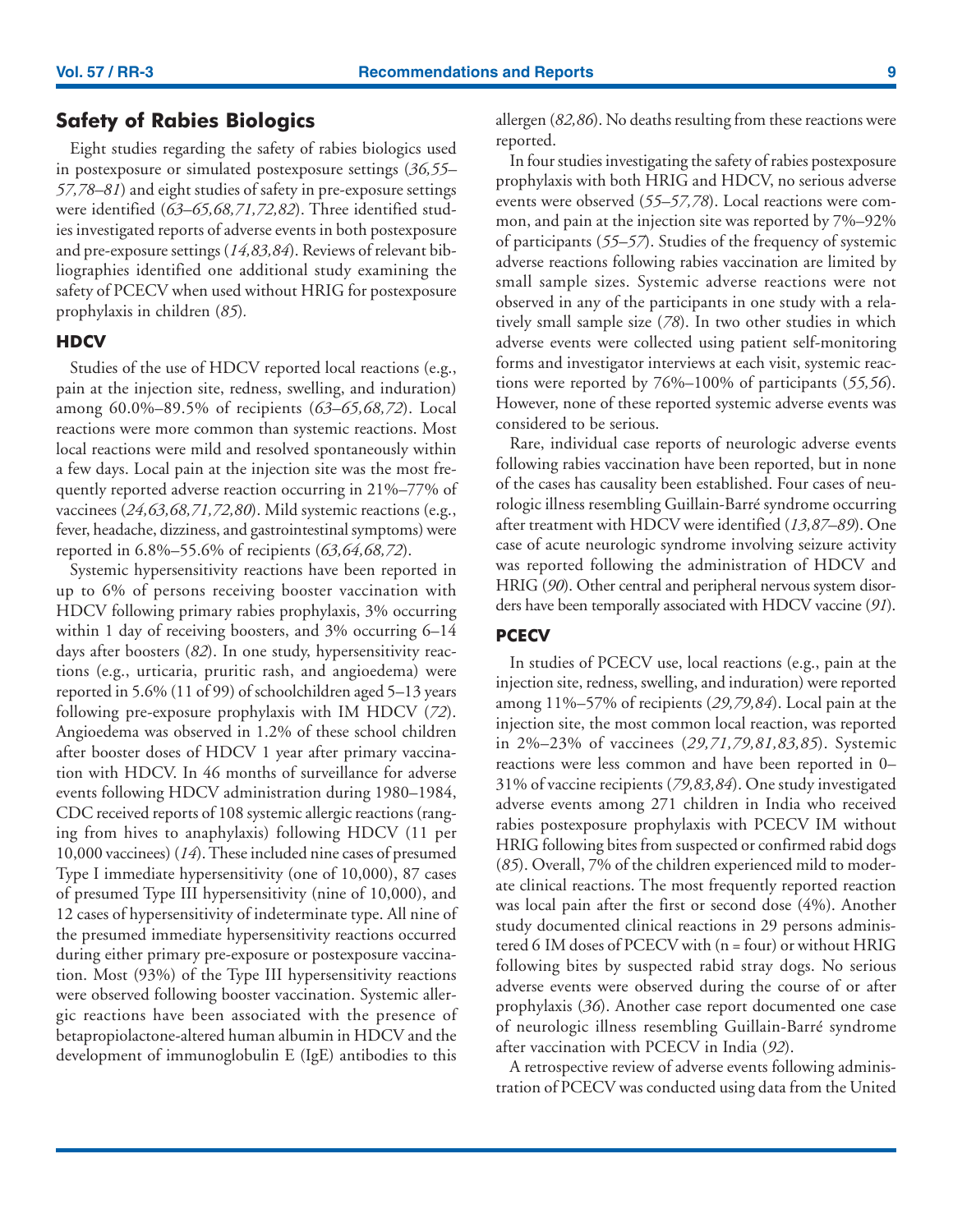States Vaccine Adverse Events Reporting System (VAERS) (*93*). During 1997–2005, approximately 1.1 million doses of PCECV were distributed in the United States and 336 reports describing adverse events following PCECV administration were received by VAERS (30 events per 100,000 doses distributed and three serious events per 100,000 doses distributed). A total of 199 reported adverse events (4% serious [i.e., adverse events that involve hospitalization, lifethreatening illness, disability, or death]) occurred following administration of PCECV alone, and 137 (12% serious) occurred following PCECV administered concomitantly with another vaccine or following postexposure prophylaxis (PCECV co-administered with HRIG). Among the 312 nonserious adverse events, the most frequently reported were headache, fever, myalgia, nausea, and weakness. A limitation of VAERS is that causality between vaccine administration and reported adverse events cannot be established (*94*). No deaths or rabies cases were reported following administration of PCECV.

### **HRIG**

In a clinical trial involving 16 volunteers in each group, participants receiving HRIG plus placebo (administered to mimic vaccine) commonly reported local reactions (100% in conventionally produced HRIG group, 75% in heat-treated HRIG group), including pain/tenderness (100% conventional HRIG, 50% heat-treated HRIG), erythema (63% conventional, 25% heat-treated), and induration (50% conventional, 31% heat-treated) (*56*). Systemic reactions were reported in 75% of participants in the conventional HRIG group and 81% in the heat-treated group. Headache was the most commonly reported systemic reaction (50% conventional, 69% heat-treated). The majority of the reported local and systemic reactions were mild, and no significant differences were observed in the frequency of adverse events between treatment groups. No serious adverse events, including immediate hypersensitivity reactions or immune-complex-like disease, were reported.

# **Cost-Effectiveness of Rabies Postexposure Prophylaxis**

ACIP's charter requires the committee, when deliberating recommendations for vaccine use in the United States, to consider the cost and benefits of potential recommendations. Cost-effectiveness studies combine different types of data (e.g., epidemiologic, clinical, cost, and vaccine effectiveness), and the results from such studies allow public health officials, medical practitioners, and the public to make more informed decisions when evaluating the risk for disease against the cost of the vaccine, including vaccine-related side effects.

CDC analyzed the cost-effectiveness of rabies postexposure prophylaxis for each of eight contact (risk of transmission) scenarios, with the outcome being the net cost (in dollars) per life saved (in 2004 dollars). The perspective was societal, which means that all costs and all benefits were included, regardless of who pays and who benefits. For each risk-oftransmission scenario, three cost-effectiveness ratios were calculated: average, most, and least cost-effective. Average cost-effective ratios were calculated using median transmission risk values (Table 2) and average cost of postexposure prophylaxis. Most cost-effective ratios were calculated using greatest (largest) transmission risk values and least cost of postexposure prophylaxis. Least cost-effective ratios were calculated using lowest transmission risk and greatest cost of postexposure prophylaxis. The analysis assumed that the direct medical costs associated with postexposure prophylaxis included 1 dose of HRIG (\$326–\$1,434), 5 doses of HDCV (\$113–\$679 each), hospital charges (\$289–\$624), and physician charges (\$295–\$641) (*95*). Indirect costs included travel, lost wages, alternative medicine, and other costs (\$161– \$2,161) (*96*). A societal perspective requires the valuation of the loss of productivity to society caused by premature death. Therefore, human life lost was valued using the average present value, in 2004 dollars, of expected future lifetime earnings and housekeeping services (\$1,109,920) (*97*). All costs were adjusted to 2004 dollars using the medical care price index. The study also assumed that rabies postexposure prophylaxis, when administered according to these recommendations, was essentially 100% effective in preventing a clinical case of human rabies. The probabilities of rabies transmission to a human following possible contact with different species of potentially rabid animals was assessed by a panel of experts using the Delphi methodology, except for "animal tests positive for rabies" when probabilities were obtained from a previous study (*98*) (Table 2).

Under all three cost-effectiveness scenarios, the analysis determined that it is always cost saving to administer postexposure prophylaxis if a patient is bitten by a rabid animal that has tested positive for rabies or if a patient is bitten by a reservoir or vector species (e.g. skunk, raccoon, bat, or fox bite in the United States or dog bite in countries with dog variant rabies), even if the animal is not available for testing. For all other transmission risk situations, the average net cost effectiveness ratio was always a net cost per life saved (range: \$2.9 million per life saved following a bite from an untested cat to \$4 billion per life saved following a lick from an untested dog). The wide range of probabilities of risk for trans-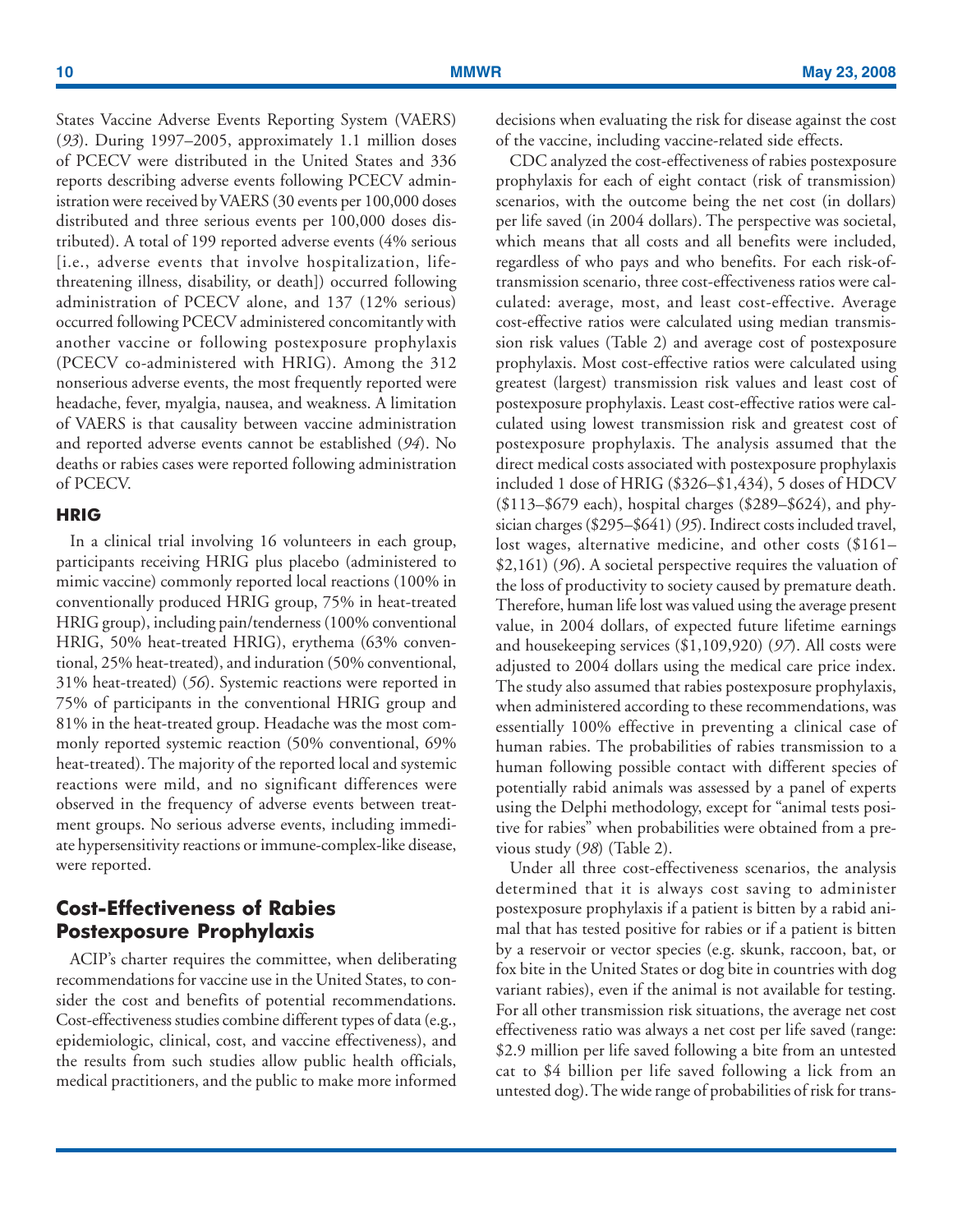| Contact scenario                               | Probability of rabies <sup>t</sup><br><b>Median</b><br>(minimum–maximum) | Baseline cost scenario <sup>§</sup><br>Average cost effectiveness<br>(most cost-effective-least cost-effective) |
|------------------------------------------------|--------------------------------------------------------------------------|-----------------------------------------------------------------------------------------------------------------|
| Animal tests positive for rabies               | $(0.01 - 0.7)$                                                           | <b>Cost Saving</b>                                                                                              |
| Skunk bite <sup>1</sup>                        | 0.05<br>$(0.01 - 0.1)$                                                   | <b>Cost Saving</b>                                                                                              |
| Possible bat bite <sup>¶**</sup>               | 0.001<br>$(0.000001 - 0.01)$                                             | \$2.9 million<br>(Cost saving-\$8.4 billion)                                                                    |
| Dog bite <sup>1</sup>                          | 0.00001<br>$(0.00001 - 0.001)$                                           | \$403 million<br>(\$524,080-\$840 million)                                                                      |
| Dog lick <sup>1</sup>                          | 0.000001<br>$(0.000001 - 0.00001)$                                       | \$4 billion<br>(\$162 million-\$8.4 billion)                                                                    |
| Cat bite <sup>1</sup>                          | 0.001<br>$(0.00001 - 0.01)$                                              | \$2.9 million<br>(Cost saving-\$840 million)                                                                    |
| Cat lick <sup>1</sup>                          | 0.000001<br>$(0.000001 - 0.0001)$                                        | \$4 billion<br>$($15$ million-\$8.4 billion)                                                                    |
| Contact with rabid human in clinical setting** | 0.000001<br>$(0.000001 - 0.00001)$                                       | \$4 billion<br>$($162$ million-\$8.4 billion)                                                                   |

#### **TABLE 2. Cost-effectiveness ratios (cost/life saved) for rabies postexposure prophylaxis, by different scenarios of potential exposure\* — United States**

\* Contact with a potentially rabid animal does not necessarily constitute an exposure. A bite exposure is defined as "any penetration of the skin by teeth." A nonbite exposure is defined as "contamination of open wounds, abrasions (including scratches) or mucous membranes with saliva or other potentially infectious material (e.g., neural tissue)."

<sup>†</sup> Probabilities of rabies transmission to a human were obtained from a panel of experts, except for "animal tests positive for rabies" when probabilities

obtained from a previous study.<br>§ Estimates of the direct medical costs of rabies postexposure prophylaxis (PEP) were converted into 2004 dollars using the medical care price index. The cost-effectiveness of PEP under each contact scenario is calculated using the median probability of becoming clinically ill with rabies and the average cost of PEP. The most cost-effective ratio is calculated using the minimum cost of PEP and the maximum probability of becoming clinically ill with rabies. The least cost-effective ratio is calculated using the maximum cost of PEP and the minimum probability of becoming clinically ill with rabies.

¶ Animals not available for testing. The skunk bite data are considered applicable to bites from other rabies reservoir species (e.g., bats, raccoons, and foxes in the United States and dog bites occurring in countries with dog variant rabies).

\*\* No recognized bite or saliva exposure.

mission for the bat bite scenario resulted in the widest range of cost-effectiveness ratios (Table 2). Until more precise estimates of risk for transmission are obtained, these estimates illustrate the difficulty clinicians and public health officials will continue to encounter in unequivocally determining the cost-effectiveness of providing PEP.

# **Rabies Postexposure Prophylaxis**

# **Rationale for Prophylaxis**

ACIP (*26*) and WHO (*25*) recommend that prophylaxis for the prevention of rabies in humans exposed to rabies virus should include prompt and thorough wound cleansing followed by passive vaccination with HRIG and vaccination with cell culture rabies vaccines. Administration of rabies postexposure prophylaxis is a medical urgency, not a medical emergency. Because rabies biologics are valuable resources that are periodically in short supply, a risk assessment weighing potential adverse consequences associated with administering postexposure prophylaxis along with their severity and likelihood versus the actual risk for the person acquiring rabies should be conducted in each situation involving a possible rabies exposure. Because the balance of benefit and harm will differ among exposed persons on the basis of the risk for infection, recommendations regarding rabies postexposure prophylaxis are dependent upon associated risks including 1) type of exposure, 2) epidemiology of animal rabies in the area where the contact occurred and species of animal involved, and 3) circumstances of the exposure incident. The reliability of this information should be assessed for each incident. The decision of whether to initiate rabies postexposure prophylaxis also depends on the availability of the exposing animal for observation or rabies testing (Table 3). Because the epidemiology and pathogenesis of rabies are complex, these recommendations cannot be specific for every possible circumstance. Clinicians should seek assistance from local or state public health officials for evaluating exposures or determining the need for postexposure management in situations that are not routine. State and local officials have access to CDC rabies experts for particularly rare situations or difficult decisions.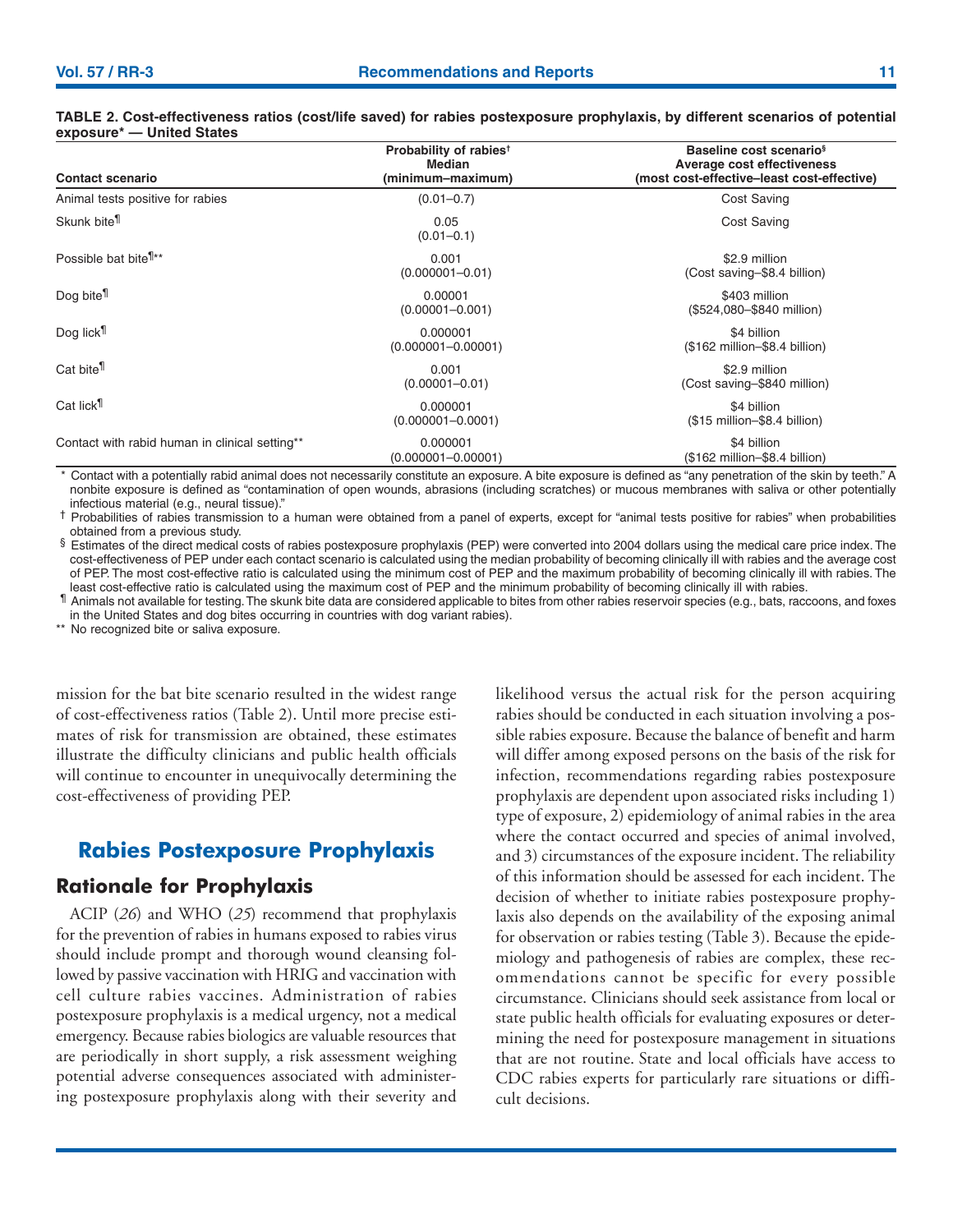| <b>Animal type</b>                                                                                            | <b>Evaluation and</b><br>disposition of animal                                         | Postexposure prophylaxis<br>recommendations                                                                                                                                                                                 |
|---------------------------------------------------------------------------------------------------------------|----------------------------------------------------------------------------------------|-----------------------------------------------------------------------------------------------------------------------------------------------------------------------------------------------------------------------------|
| Dogs, cats, and ferrets                                                                                       | Healthy and available for<br>10 days observation                                       | Persons should not begin prophylaxis unless<br>animal develops clinical signs of rabies.*                                                                                                                                   |
|                                                                                                               | Rabid or suspected rabid                                                               | Immediately begin prophylaxis.                                                                                                                                                                                              |
|                                                                                                               | Unknown (e.g., escaped)                                                                | Consult public health officials.                                                                                                                                                                                            |
| Skunks, raccoons, foxes, and most<br>other carnivores: bats <sup>t</sup>                                      | Regarded as rabid unless<br>animal proven negative by<br>laboratory tests <sup>§</sup> | Consider immediate prophylaxis.                                                                                                                                                                                             |
| Livestock, small rodents (rabbits and<br>hares), large rodents (woodchucks<br>and beavers), and other mammals | Consider individually                                                                  | Consult public health officials. Bites from<br>squirrels, hamsters, guinea pigs, gerbils,<br>chipmunks, rats, mice, other small rodents,<br>rabbits, and hares almost never require<br>antirabies postexposure prophylaxis. |

#### **TABLE 3. Rabies postexposure prophylaxis guide — United States, 2008**

\* During the 10-day observation period, begin postexposure prophylaxis at the first sign of rabies in a dog, cat, or ferret that has bitten someone. If the animal exhibits clinical signs of rabies, it should be euthanized immediately and tested.

†Postexposure prophylaxis should be initiated as soon as possible following exposure to such wildlife unless the animal is available for testing and public health authorities are facilitating expeditious laboratory testing or it is already known that brain material from the animal has tested negative. Other factors that might influence the urgency of decision-making regarding initiation of postexposure prophylaxis before diagnostic results are known include the species of the animal, the general appearance and behavior of the animal, whether the encounter was provoked by the presence of a human, and the severity and location of bites. Discontinue vaccine if appropriate laboratory diagnostic test (i.e., the direct fluorescent antibody test) is negative.  $§$  The animal should be euthanized and tested as soon as possible. H

### **Types of Exposure**

 When an exposure has occurred, the likelihood of rabies infection varies with the nature and extent of that exposure. Under most circumstances, two categories of exposure (bite and nonbite) should be considered. The most dangerous and common route of rabies exposure is from the bite of a rabid mammal. An exposure to rabies also might occur when the virus, from saliva or other potentially infectious material (e.g., neural tissue), is introduced into fresh, open cuts in skin or onto mucous membranes (nonbite exposure). Indirect contact and activities (e.g., petting or handling an animal, contact with blood, urine or feces, and contact of saliva with intact skin) do not constitute exposures; therefore, postexposure prophylaxis should not be administered in these situations. Exposures to bats deserve special assessment because bats can pose a greater risk for infecting humans under certain circumstances that might be considered inconsequential from a human perspective (i.e., a minor bite or lesion). Human-to-human transmission occurs almost exclusively as a result of organ or tissue transplantation. Clinicians should contact local or state public health officials for assistance in determining the likelihood of a rabies exposure in a specific situation.

**Bite exposures.** Any penetration of the skin by teeth constitutes a bite exposure. All bites, regardless of body site or evidence of gross trauma, represent a potential risk. The risk for transmission varies in part with the species of biting animal, the anatomic site of the bite, and the severity of the wound (*98*). Although risk for transmission might increase with wound severity, rabies transmission also occurs from bites by some animals (e.g., bats) that inflict rather minor injury compared with larger-bodied carnivores, resulting in lesions that are difficult to detect under certain circumstances (*8,99–103*).

**Nonbite exposures.** Nonbite exposures from animals very rarely cause rabies. However, occasional reports of nonbite transmission suggest that such exposures require assessment to determine if sufficient reasons exist to consider postexposure prophylaxis (*104*). The nonbite exposures of highest risk appear to be among surgical recipients of corneas, solid organs, and vascular tissue transplanted from patients who died of rabies and persons exposed to large amounts of aerosolized rabies virus. Two cases of rabies have been attributed to probable aerosol exposures in laboratories, and two cases of rabies have been attributed to possible airborne exposures in caves containing millions of free-tailed bats (*Tadarida brasiliensis*) in the Southwest. However, alternative infection routes can not be discounted (*105–109*). Similar airborne incidents have not occurred in approximately 25 years, probably because of elevated awareness of such risks resulting in increased use of appropriate preventive measures.

The contamination of open wounds or abrasions (including scratches) or mucous membranes with saliva or other potentially infectious material (e.g., neural tissue) from a rabid animal also constitutes a nonbite exposure. Rabies virus is inactivated by desiccation, ultraviolet irradiation, and other factors and does not persist in the environment. In general, if the suspect material is dry, the virus can be considered noninfectious. Nonbite exposures other than organ or tissue trans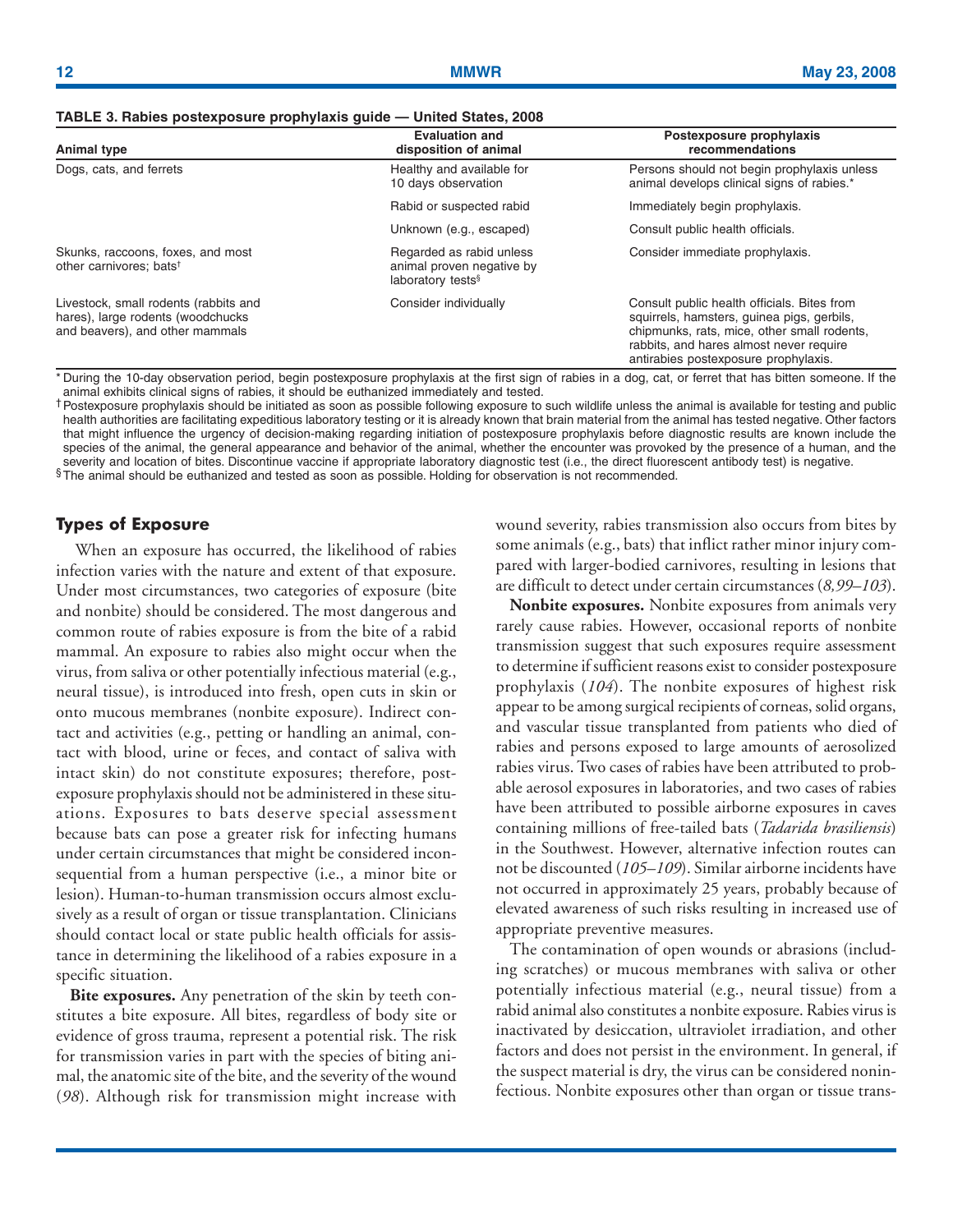plants have almost never been proven to cause rabies, and postexposure prophylaxis is not indicated unless the nonbite exposure met the definition of saliva or other potentially infectious material being introduced into fresh, open cuts in skin or onto mucous membranes.

**Bat Exposures.** The most common rabies virus variants responsible for human rabies in the United States are batrelated; therefore, any potential exposure to a bat requires a thorough evaluation. If possible, bats involved in potential human exposures should be safely collected and submitted for rabies diagnosis. Most submitted bats (approximately 94%) (*110*) will not be rabid and such timely diagnostic assessments rule out the need for large investments in risk assessments and unnecessary prophylaxis.

The risk for rabies resulting from an encounter with a bat might be difficult to determine because of the limited injury inflicted by a bat bite (compared with more obvious wounds caused by the bite of terrestrial carnivores), an inaccurate recall of a bat encounter that might have occurred several weeks or months earlier, and evidence that some bat-related rabies viruses might be more likely to result in infection after inoculation into superficial epidermal layers (*111*). For these reasons, any direct contact between a human and a bat should be evaluated for an exposure. If the person can be reasonably certain a bite, scratch, or mucous membrane exposure did not occur, or if the bat is available for testing and is negative for presence of rabies virus, postexposure prophylaxis is not necessary. Other situations that might qualify as exposures include finding a bat in the same room as a person who might be unaware that a bite or direct contact had occurred (e.g., a deeply sleeping person awakens to find a bat in the room or an adult witnesses a bat in the room with a previously unattended child, mentally disabled person, or intoxicated person). These situations should not be considered exposures if rabies is ruled out by diagnostic testing of the bat, or circumstances suggest it is unlikely that an exposure took place. Other household members who did not have direct contact with the bat or were awake and aware when in the same room as the bat should not be considered as having been exposed to rabies. Circumstances that make it less likely that an undetected exposure occurred include the observation of bats roosting or flying in a room open to the outdoors, the observation of bats outdoors or in a setting where bats might normally be present, or situations in which the use of protective covers (e.g., mosquito netting) would reasonably be expected to preclude unnoticed contact. Because of the complexity of some of these situations, consultation with state and local health departments should always be sought. If necessary, further guidance can be sought from CDC and experts in bat ecology.

During 1990–2007, a total of 34 naturally acquired batassociated human cases of rabies was reported in the United States. In six cases, a bite was reported; in two cases, contact with a bat and a probable bite were reported; in 15 cases, physical contact was reported (e.g., the removal of a bat from the home or workplace or the presence of a bat in the room where the person had been sleeping), but no bite was documented; and in 11 cases, no bat encounter was reported. In these cases, an unreported or undetected bat bite remains the most plausible hypothesis because the genetic sequences of the human rabies viruses closely matched those of specific species of bats. Clustering of human cases associated with bat exposures has never been reported in the United States (e.g., within the same household or among a group of campers where bats were observed during their activities) (*8,101,110*).

**Human-to-Human Exposures.** Human-to-human transmission can occur in the same way as animal-to-human transmission (i.e., the virus is introduced into fresh open cuts in skin or onto mucous membranes from saliva or other potentially infectious material such as neural tissue). Organ and tissue transplantation resulting in rabies transmission has occurred among 16 transplant recipients from corneas  $(n = eight)$ , solid organs  $(n = seven)$ , and vascular tissue  $(n = one)$ . Each of the donors died of an illness compatible with or proven to be rabies (*10,112–123*). The 16 cases occurred in five countries: the United States (five cases: one corneal transplant transmission, three solid organ transmissions, and one vascular graft transmission), Germany (four cases), Thailand (two cases), India (two cases), Iran (two cases), and France (one case).

No documented laboratory-diagnosed cases of human-tohuman rabies transmission have been documented from a bite or nonbite exposure other than the transplant cases (*124*). At least two cases of human-to-human rabies transmission in Ethiopia have been suggested, but rabies as the cause of death was not confirmed by laboratory testing (*125*). The reported route of exposure in both cases was direct salivary contact from another human (i.e., a bite and a kiss). Routine delivery of health care to a patient with rabies is not an indication for postexposure prophylaxis unless the health-care worker is reasonably certain that he or she was bitten by the patient or that his or her mucous membranes or nonintact skin was exposed directly to potentially infectious saliva or neural tissue. Adherence to standard precautions for all hospitalized patients as outlined by the Hospital Infection Control Practices Advisory Committee will minimize the need for postexposure prophylaxis in such situations (*126*). Staff should wear gowns, goggles, masks, and gloves, particularly during intubation and suctioning (*25*).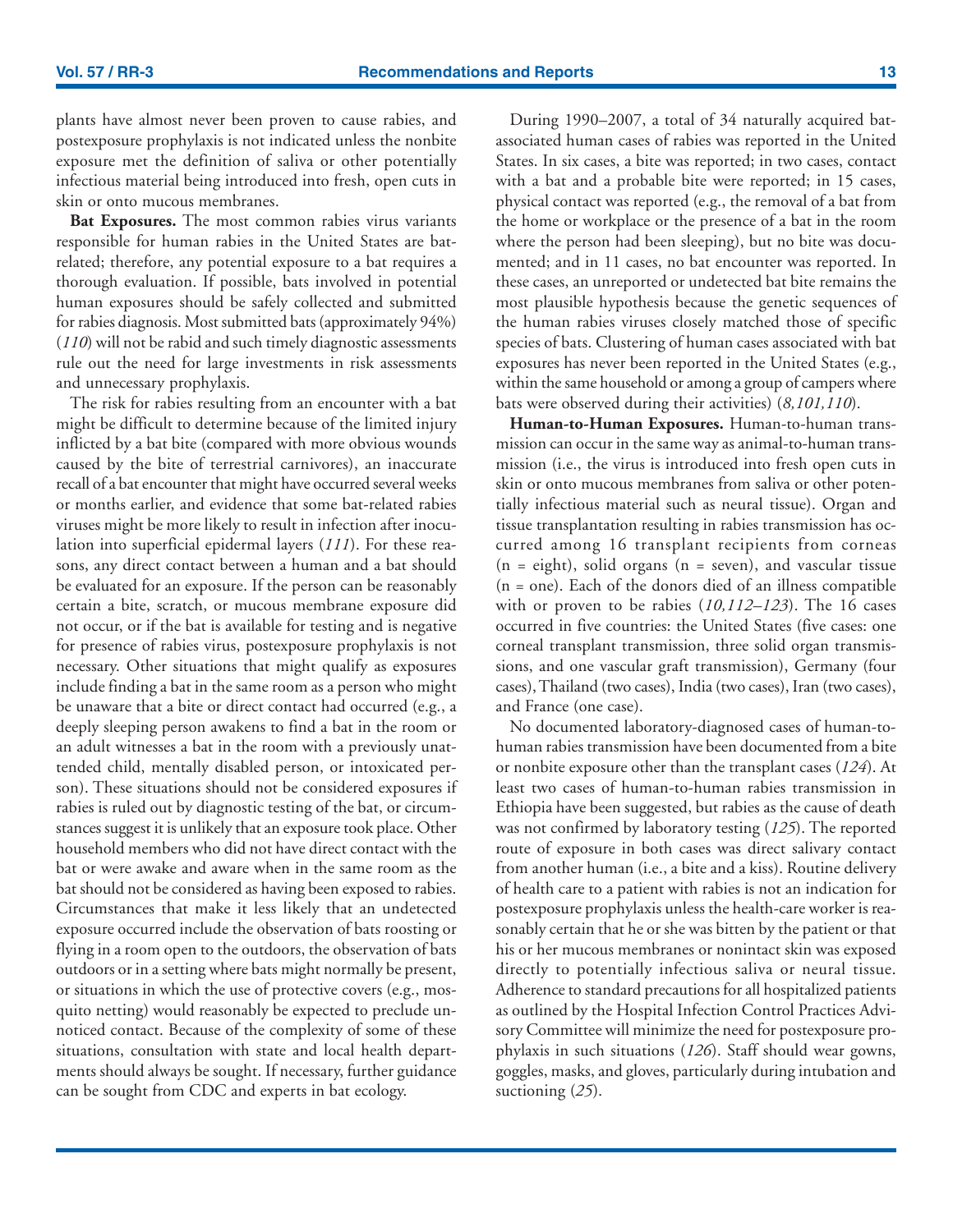### **Animal Rabies Epidemiology**

**Bats.** Rabid bats have been documented in the 49 continental states, and bats are increasingly implicated as important wildlife reservoirs for variants of rabies virus transmitted to humans (*5,101,102,110*). Transmission of rabies virus can occur from minor, seemingly underappreciated or unrecognized bites from bats (*8,99–103*). Laboratory data support a hypothesis that bat rabies virus variants associated with silver-haired bats (*Lasionycteris noctivagans*) and eastern pipistrelles (*Pipistrellus subflavus*) have biologic characteristics that might allow a higher likelihood of infection after superficial inoculation, such as into cells of epidermal origin (*127*). Human and domestic animal contact with bats should be minimized, and bats should never be handled by untrained and unvaccinated persons or be kept as pets (*128*).

**Wild Terrestrial Carnivores.** Raccoons, skunks, and foxes are the terrestrial carnivores most often infected with rabies in the United States (*5*). Suggestive clinical signs of rabies among wildlife cannot be interpreted reliably. All bites by such wildlife should be considered possible exposures to rabies virus. Postexposure prophylaxis should be initiated as soon as possible following exposure to such wildlife, unless the animal is available for diagnosis and public health authorities are facilitating expeditious laboratory testing, or if the brain tissue from the animal has already tested negative. Wild terrestrial carnivores that are available for diagnostic testing should be euthanized as soon as possible (without unnecessary damage to the head), and the brain should be submitted for rabies diagnosis (*129,130*). If the results of testing are negative by immunofluorescence, human rabies postexposure prophylaxis is not necessary. Other factors that might influence the urgency of decision-making regarding the initiation of postexposure prophylaxis before diagnostic results are known include the species of the animal, the general appearance and behavior of the animal, whether the encounter was provoked by the presence of a human, and the severity and location of bites.

**Other Wild Animals.** Rodents are not reservoirs of rabies virus. Small rodents (e.g., squirrels, chipmunks, rats, mice, hamsters, guinea pigs, and gerbils) and lagomorphs (including rabbits and hares) are rarely infected with rabies and have not been known to transmit rabies to humans (*131,132*). During 1990–1996, in areas of the country where raccoon rabies was enzootic, woodchucks accounted for 93% of the 371 cases of rabies among rodents reported to CDC (*5,133,134*). In all cases involving rodents, the state or local health department should be consulted before a decision is made to initiate postexposure prophylaxis (*135*).

The offspring of wild animals crossbred to domestic dogs and cats (wild animal hybrids) are considered wild animals by the National Association of State and Public Health Veterinarians and CSTE. Because the period of rabies virus shedding in wild animal hybrids is unknown, when such animals bite humans euthanasia and rabies testing of the hybrid animal is the safest course of action. Vaccination should be discontinued if diagnostic tests of the involved animal are negative for rabies infection. However, because wolves and dogs have very similar genetic makeup and many animals that are advertised as "wolf-dogs" might actually be dogs, each wolf hybrid bite situation should be evaluated individually, taking into account the likelihood that it is a hybrid, the severity of the wound, and the assessment by the bite victim and his or her health-care provider. State or local health departments should be consulted before a decision is made to euthanize and test an animal. Wild animals and wild animal hybrids should not be kept as pets (*128*) or be publicly accessible. Humans who work with wild animals maintained in United States Department of Agriculture-licensed research facilities or accredited zoological parks should be educated on preventing bites and should receive rabies pre-exposure vaccinations. Rabies exposures of these animal handlers might require booster postexposure vaccinations in lieu of euthanasia and testing of the animal depending on employment requirements.

**Domestic Dogs, Cats, and Ferrets.** The likelihood of rabies in a domestic animal varies regionally, and the need for postexposure prophylaxis also varies on the basis of regional epidemiology. The number of reported cases of rabies in domestic dogs has decreased substantially in the United States, primarily because of improved canine vaccination and stray animal control programs (*5*). In the continental United States, rabies among dogs has been reported sporadically along the United States-Mexico border and in areas of the United States with enzootic wildlife rabies (*5*). During 2000–2006, more cats than dogs were reported rabid in the United States (*6*). The majority of these cases were associated with the epizootic of rabies among raccoons in the eastern United States. The large number of rabid cats compared with other domestic animals might be attributed to a lower vaccination rate among cats because of less stringent cat vaccination laws; fewer confinement or leash laws; and the nocturnal activity patterns of cats placing them at greater risk for exposure to infected raccoons, skunks, foxes, and bats. In certain developing countries, dogs remain the major reservoir and vector of rabies and represent an increased risk for rabies exposure in such countries (*136*).

A healthy domestic dog, cat, or ferret that bites a person should be confined and observed for 10 days (*128,137,138*).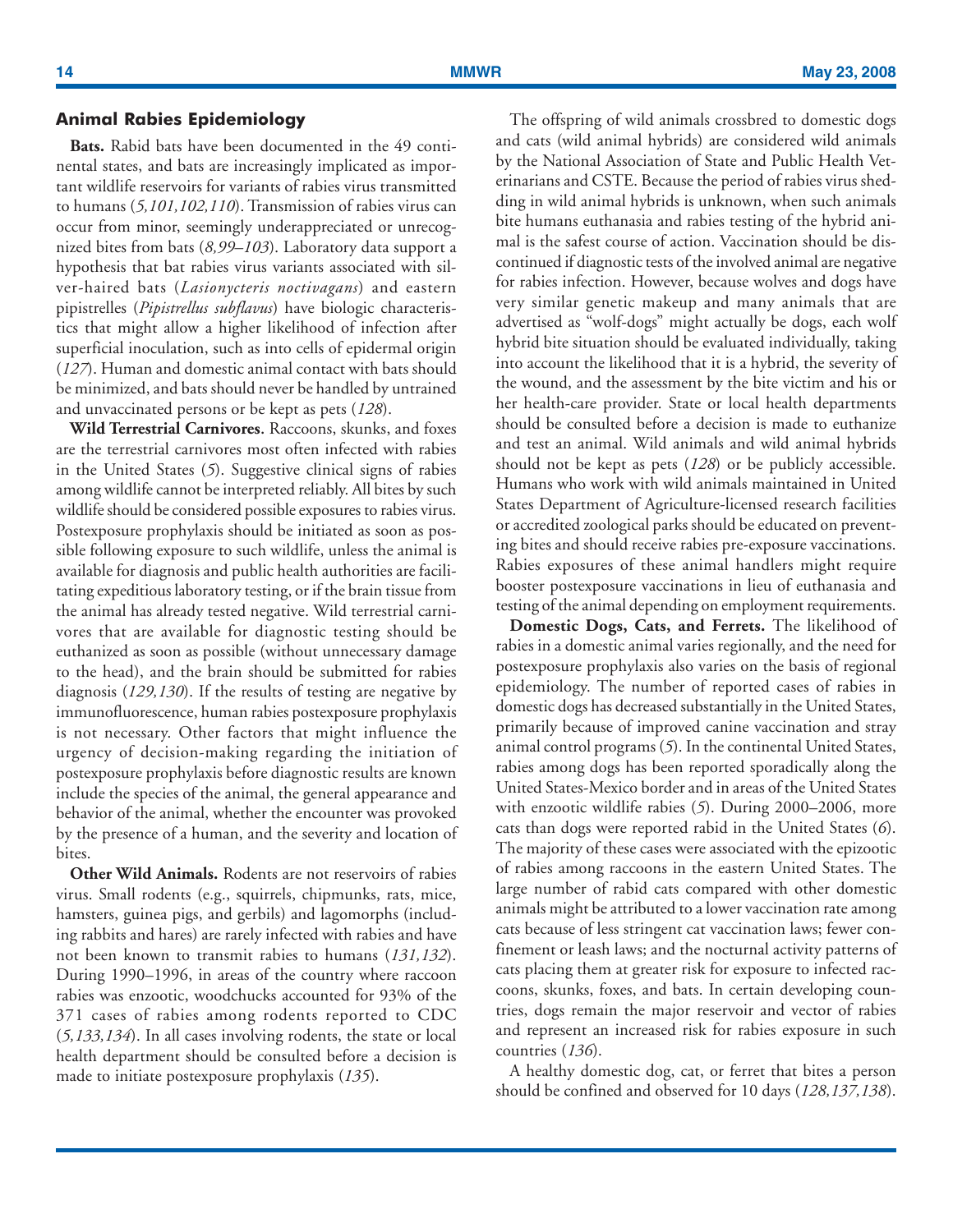Those that remain alive and healthy 10 days after a bite would not have been shedding rabies virus in their saliva and would not have been infectious at the time of the bite (*25*). All domestic dogs, cats, and ferrets kept as pets should be vaccinated against rabies. Even if they are not, such animals might still be confined and observed for 10 days after a bite to reliably determine the risk for rabies exposure for the person who was bitten. Any illness in the animal during the confinement period before release should be evaluated by a veterinarian and reported immediately to the local public health department. If signs suggestive of rabies develop, postexposure prophylaxis of the bite victim should be initiated. The animal should be euthanized and its head removed and shipped, under refrigeration, for examination by a qualified laboratory. If the biting animal is stray or unwanted, it should either be confined and observed for 10 days or euthanized immediately and submitted for rabies diagnosis (*128*).

**Other Domestic Animals.** In all instances of exposure to other domestic animal species, local or state health department should be consulted before a decision is made to euthanize and test the animal or initiate postexposure prophylaxis (*128*).

### **Circumstances of Biting Incident and Vaccination Status of Exposing Animal**

An unprovoked attack by an animal might be more likely than a provoked attack to indicate that the animal is rabid. Bites inflicted on a person attempting to feed or handle an apparently healthy animal should generally be regarded as provoked. Other factors to consider when evaluating a potential rabies exposure include the epidemiology of rabies in the area, the biting animal's history and health status (e.g., abnormal behavior and signs of illness), and the potential for the animal to be exposed to rabies (e.g., presence of an unexplained wound or history of exposure to a rabid animal). A dog, cat, or ferret with a history of continuously current vaccination (i.e., no substantial gaps in vaccination coverage) is unlikely to become infected with rabies (*128,137,139–141*). Even after an initial rabies vaccination, young or naïve animals remain at risk for rabies because of the potential exposures preceding vaccination or before adequate induction of immunity during the 28 days after primary vaccination (*128*).

# **Treatment of Wounds and Vaccination**

The essential components of rabies postexposure prophylaxis are wound treatment and, for previously unvaccinated persons, the administration of both HRIG and vaccine (Table 4) (*142*). Administration of rabies postexposure prophylaxis is a medical urgency, not a medical emergency, but decisions must not be delayed. Incubation periods of more than 1 year have been reported in humans (*143*). Therefore, when a documented or likely exposure has occurred, postexposure prophylaxis should be administered regardless

| <b>Vaccination status</b>          | <b>Treatment</b>                | Regimen*                                                                                                                                                                                                                                                                                                                                                                                                                                                      |
|------------------------------------|---------------------------------|---------------------------------------------------------------------------------------------------------------------------------------------------------------------------------------------------------------------------------------------------------------------------------------------------------------------------------------------------------------------------------------------------------------------------------------------------------------|
| Not previously vaccinated          | Wound cleansing                 | All postexposure prophylaxis should begin with immediate thorough<br>cleansing of all wounds with soap and water. If available, a virucidal agent<br>such as povidine-iodine solution should be used to irrigate the wounds.                                                                                                                                                                                                                                  |
|                                    | Rabies immune<br>globulin (RIG) | Administer 20 IU/kg body weight. If anatomically feasible, the full dose<br>should be infiltrated around the wound(s) and any remaining volume should<br>be administered intramuscularly (IM) at an anatomical site distant from<br>vaccine administration. Also, RIG should not be administered in the same<br>syringe as vaccine. Because RIG might partially suppress active production<br>of antibody, no more than the recommended dose should be given. |
|                                    | Vaccine                         | Human diploid cell vaccine (HDCV) or purified chick embryo cell vaccine<br>(PCECV) 1.0 mL, IM (deltoid area <sup>§</sup> ), one each on days 0 <sup>1</sup> , 3, 7, 14, and 28.                                                                                                                                                                                                                                                                               |
| Previously vaccinated <sup>†</sup> | Wound cleansing                 | All postexposure prophylaxis should begin with immediate thorough<br>cleansing of all wounds with soap and water. If available, a virucidal agent<br>such as povidine-iodine solution should be used to irrigate the wounds.                                                                                                                                                                                                                                  |
|                                    | <b>RIG</b>                      | RIG should not be administered.                                                                                                                                                                                                                                                                                                                                                                                                                               |
|                                    | Vaccine                         | HDCV or PCECV 1.0 mL, IM (deltoid area <sup>§</sup> ), one each on days $01$ and 3.                                                                                                                                                                                                                                                                                                                                                                           |

**TABLE 4. Rabies postexposure prophylaxis schedule — United States, 2008**

\* These regimens are applicable for all age groups, including children.

†Any person with a history of a complete pre-exposure or postexposure vaccination regimen with HDCV, PCECV, or rabies vaccine adsorbed, or previous vaccination with any other type of rabies vaccine and a documented history of antibody response to the prior vaccination.

§The deltoid area is the only acceptable site of vaccination for adults and older children. For younger children, the outer aspect of the thigh can be used. Vaccine should never be administered in the gluteal area.

¶Day 0 is the day the first dose of vaccine is administered.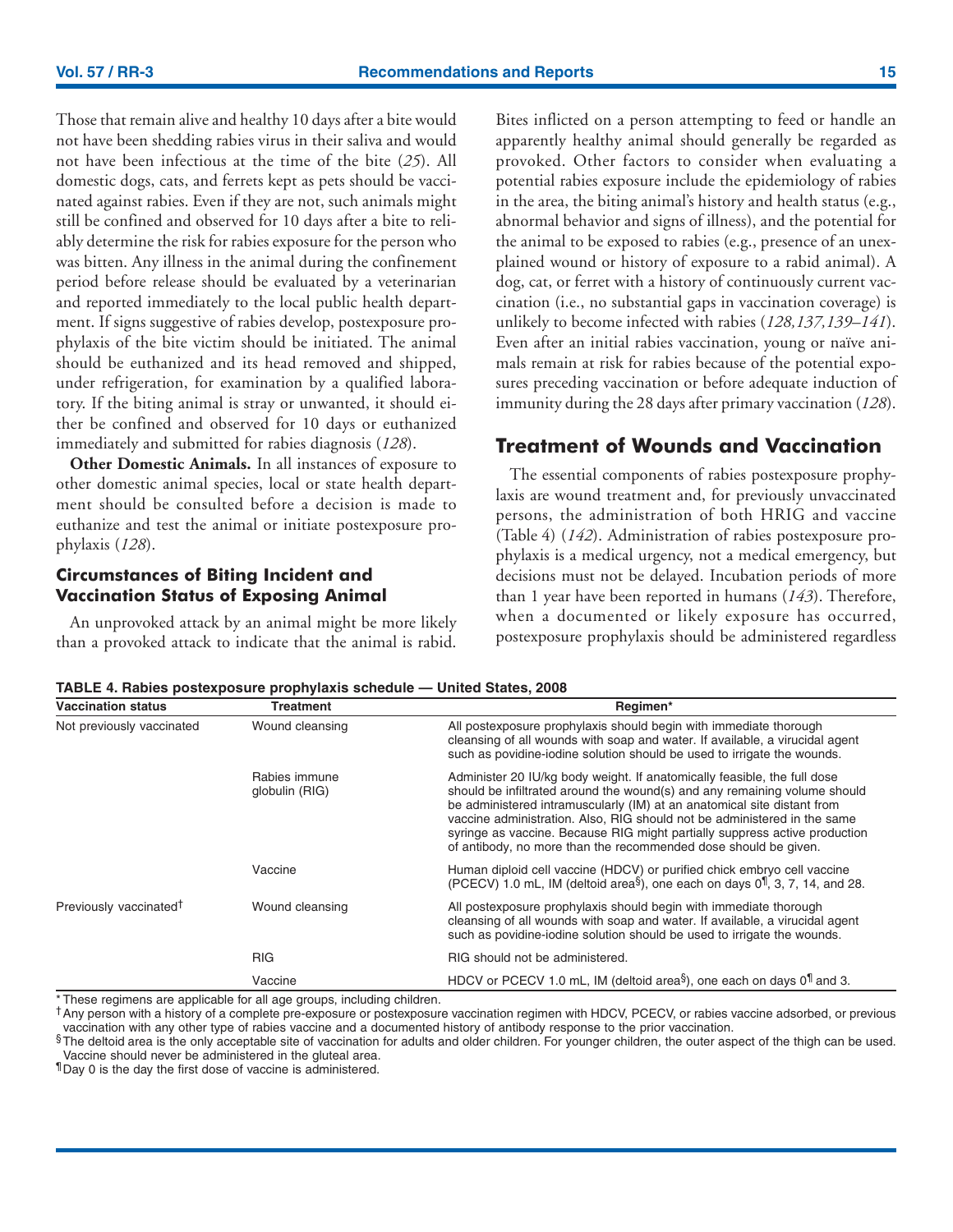of the length of the delay, provided that compatible clinical signs of rabies are not present in the exposed person. The administration of postexposure prophylaxis to a clinically rabid human patient has demonstrated consistent ineffectiveness (*25*).

In 1977, WHO recommended a regimen of RIG and 6 doses of HDCV over a 90-day period. This recommendation was based on studies in Germany and Iran (*19,21*). When used in this manner, the vaccine was safe and effective in persons bitten by animals proven to be rabid and induced an adequate antibody response in all recipients (*19*)*.* Studies conducted in the United States by CDC have documented that a regimen of 1 dose of HRIG and 5 doses of HDCV over a 28-day period was safe and induced an adequate antibody response in all recipients (*18*). Clinical trials with PCECV have demonstrated immunogenicity equivalent to that of HDCV (*144*)*.*

Cell culture vaccines have been used effectively with HRIG or RIG of equine origin (ERIG) worldwide to prevent rabies in persons bitten by various rabid animals (*18,19*). Worldwide, WHO estimates that postexposure prophylaxis is initiated on 10–12 million persons annually (*144*). An estimated 16,000–39,000 persons in the United States receive a full postexposure course each year (*11*). Although postexposure prophylaxis has not always been properly administered in the United States, no failures have been documented since current biologics have been licensed.

## **Treatment of Wounds**

Regardless of the risk for rabies, the optimal medical treatment of animal bite wounds includes the recognition and treatment of serious injury (e.g., nerve or tendon laceration), avoidance or management of infection (both local and systemic), and approaches that will yield the best possible cosmetic results (*145*). For many types of bite wounds, immediate gentle irrigation with water or a dilute water povidone-iodine solution markedly decrease the risk for bacterial infection (*146*). Care should be taken not to damage skin or tissues. Wound cleansing is especially important in rabies prevention because thorough wound cleansing alone without other postexposure prophylaxis markedly reduce the likelihood of rabies in animal studies (*147,148*). Consideration should be given to the need for a booster dose of tetanus vaccine (*149,150*). Decisions regarding the use of antibiotic prophylaxis (*151*) and primary wound closure (*152*) should be individualized on the basis of the exposing animal species, size and location of the wound(s), and time interval since the bite. Suturing should be avoided, when possible.

### **Vaccination**

Postexposure antirabies vaccination should always include administration of both passive antibody and vaccine, with the exception of persons who have ever previously received complete vaccination regimens (pre-exposure or postexposure) with a cell culture vaccine or persons who have been vaccinated with other types of vaccines and have previously had a documented rabies virus neutralizing antibody titer. These persons should receive only vaccine (i.e., postexposure for a person previously vaccinated). The combination of HRIG and vaccine is recommended for both bite and nonbite exposures reported by persons who have never been previously vaccinated for rabies, regardless of the interval between exposure and initiation of prophylaxis. If postexposure prophylaxis has been initiated and appropriate laboratory diagnostic testing (i.e., the direct fluorescent antibody test) indicates that the exposing animal was not rabid, postexposure prophylaxis can be discontinued.

**Rabies IgG Use.** HRIG is administered only once (i.e., at the beginning of antirabies prophylaxis) to previously unvaccinated persons to provide immediate, passive, rabies virusneutralizing antibody coverage until the patient responds to HDCV or PCECV by actively producing antibodies. If HRIG was not administered when vaccination was begun (i.e., day 0), it can be administered up to and including day 7 of the postexposure prophylaxis series (*153*). Beyond the seventh day, HRIG is not indicated because an antibody response to cell culture vaccine is presumed to have occurred. Because HRIG can partially suppress active production of antibody, the dose administered should not exceed the recommended dose (*154*). The recommended dose of HRIG is 20 IU/kg (0.133 mL/kg) body weight. This formula is applicable to all age groups, including children. If anatomically feasible, the full dose of HRIG should be thoroughly infiltrated in the area around and into the wounds. Any remaining volume should be injected IM at a site distant from vaccine administration. This recommendation for HRIG administration is based on reports of rare failures of postexposure prophylaxis when less than the full amount of HRIG was infiltrated at the exposure sites (*155*). HRIG should never be administered in the same syringe or in the same anatomical site as the first vaccine dose. However, subsequent doses of vaccine in the 5-dose series can be administered in the same anatomic location where the HRIG dose was administered, if this is the preferable site for vaccine administration (i.e., deltoid for adults or anterolateral thigh for infants and small children).

**Vaccine Use.** Two rabies vaccines are available for use in the United States (Table 1); either can be administered in conjunction with HRIG at the beginning of postexposure pro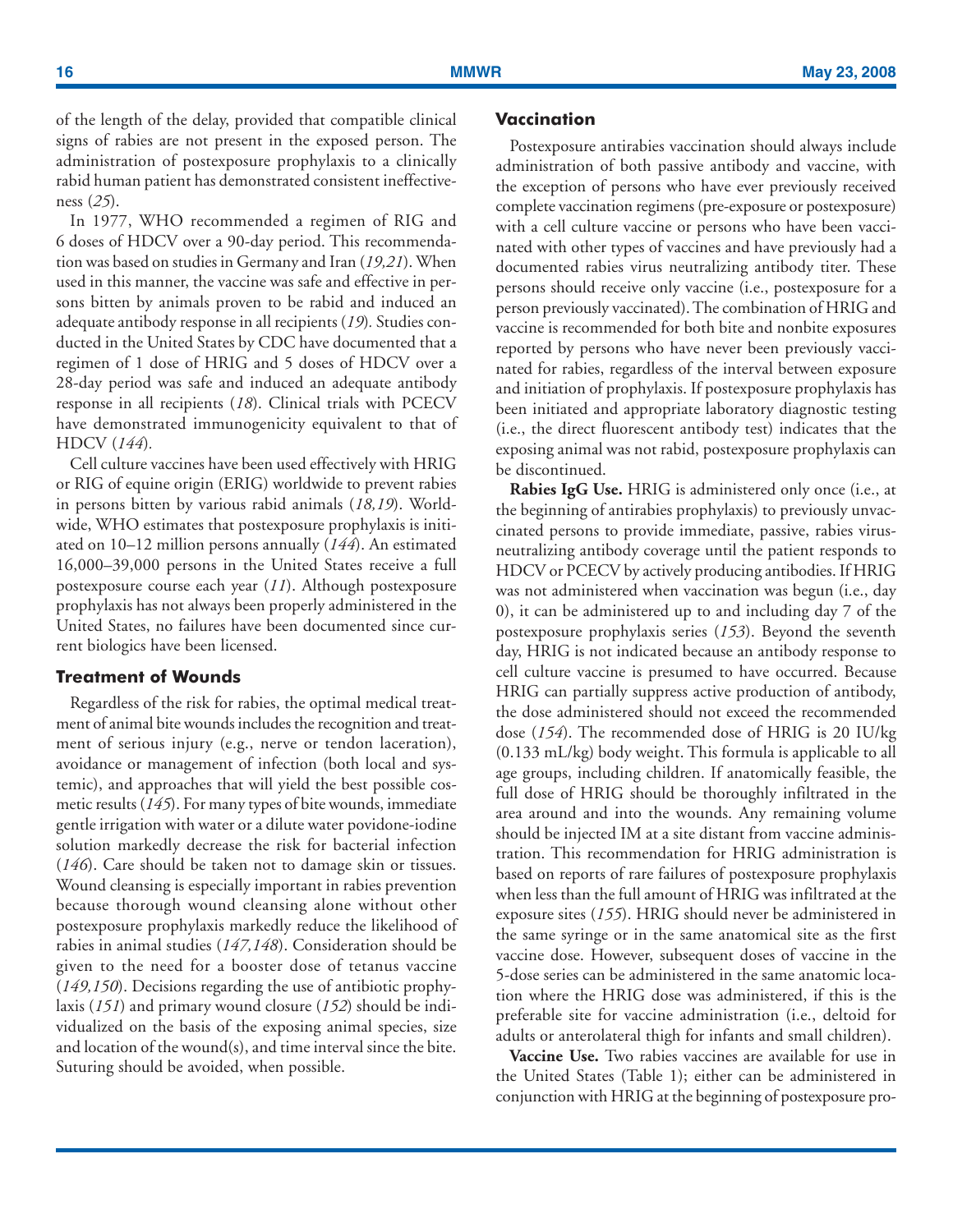phylaxis. A regimen of 5 one-mL doses of HDCV or PCECV should be administered IM to previously unvaccinated persons. The first dose of the 5-dose course should be administered as soon as possible after exposure. This date is then considered day 0 of the postexposure prophylaxis series. Additional doses should then be administered on days 3, 7, 14, and 28 after the first vaccination. For adults, the vaccination should always be administered IM in the deltoid area. For children, the anterolateral aspect of the thigh is also acceptable. The gluteal area should never be used for HDCV or PCECV injections because administration of HDCV in this area results in lower neutralizing antibody titers (*156*).

### **Deviations from Recommended Postexposure Vaccination Schedules**

Every attempt should be made to adhere to the recommended vaccination schedules. Once vaccination is initiated, delays of a few days for individual doses are unimportant, but the effect of longer lapses of weeks or more is unknown (*157*). Most interruptions in the vaccine schedule do not require reinitiation of the entire series (*158*). For most minor deviations from the schedule, vaccination can be resumed as though the patient were on schedule. For example, if a patient misses the dose scheduled for day 7 and presents for vaccination on day 10, the day 7 dose should be administered that day and the schedule resumed, maintaining the same interval between doses. In this scenario, the remaining doses would be administered on days 17 and 31. When substantial deviations from the schedule occur, immune status should be assessed by performing serologic testing 7–14 days after administration of the final dose in the series.

# **Postexposure Prophylaxis Outside the United States**

Persons exposed to rabies outside the United States in countries where rabies is enzootic might receive postexposure prophylaxis with regimens or biologics that are not used in the United States, including purified vero cell rabies vaccine (Verorab™, Imovax – Rabies vero™, TRC Verorab™), purified duck embryo vaccine (Lyssavac N™), and different formulations of PCECV (Rabipur®) or HDCV (Rabivac<sup>™)</sup>. This information is provided to familiarize physicians with some of the regimens used more widely abroad. These regimens have not been submitted for approval by the U.S. Food and Drug Administration (FDA) for use in the United States (*37,74,159–168*). If postexposure prophylaxis is initiated outside the United States using one of these regimens or vaccines of nerve tissue origin, additional prophylaxis might be necessary when the patient presents for care in the United States. State or local health departments should be contacted for specific advice in such cases. Rabies virus neutralizing antibody titers from specimens collected 1–2 weeks after preexposure or postexposure prophylaxis would be considered adequate if complete neutralization of challenge virus at a 1:5 serum dilution by RFFIT occurs.

Purified ERIG or fractions of ERIG have been used in developing countries where HRIG might not have been available. The incidence of adverse reactions after ERIG administration has been low (0.8%–6.0%), and most of those that occurred were minor (*169–171*). In addition, unpurified antirabies serum of equine origin might still be used in some countries where neither HRIG nor ERIG are available. The use of this antirabies serum is associated with higher rates of serious adverse reactions, including anaphylaxis (*172*).

Although no postexposure prophylaxis failures have occurred in the United States since cell culture vaccines and HRIG have been routinely used, failures have occurred abroad when less than potent biologics were used, if some deviation was made from the recommended postexposure prophylaxis protocol, or when less than the recommended amount of RIG was administered (*155,173–175*). Specifically, patients who contracted rabies after postexposure prophylaxis might not have had adequate local wound cleansing, might not have received rabies vaccine injections in the deltoid area (i.e., vaccine was administered in the gluteal area), or might not have received appropriate infiltration of RIG around the wound site. Substantial delays between exposure and initiation of prophylaxis are of concern, especially with severe wounds to the face and head, which might provide access to the central nervous system through rapid viral neurotropism.

## **Rabies Pre-Exposure Prophylaxis**

Pre-exposure rabies prophylaxis is administered for several reasons. First, although pre-exposure vaccination does not eliminate the need for additional medical evaluation after a rabies exposure, it simplifies management by eliminating the need for RIG and decreasing the number of doses of vaccine needed. This is particularly important for persons at high risk for being exposed to rabies in areas where modern immunizing products might not be available or where cruder, less safe biologics might be used, placing the exposed person at increased risk for adverse events. Second, pre-exposure prophylaxis might offer partial immunity to persons whose postexposure prophylaxis is delayed. Finally, pre-exposure prophylaxis might provide some protection to persons at risk for unrecognized exposures to rabies.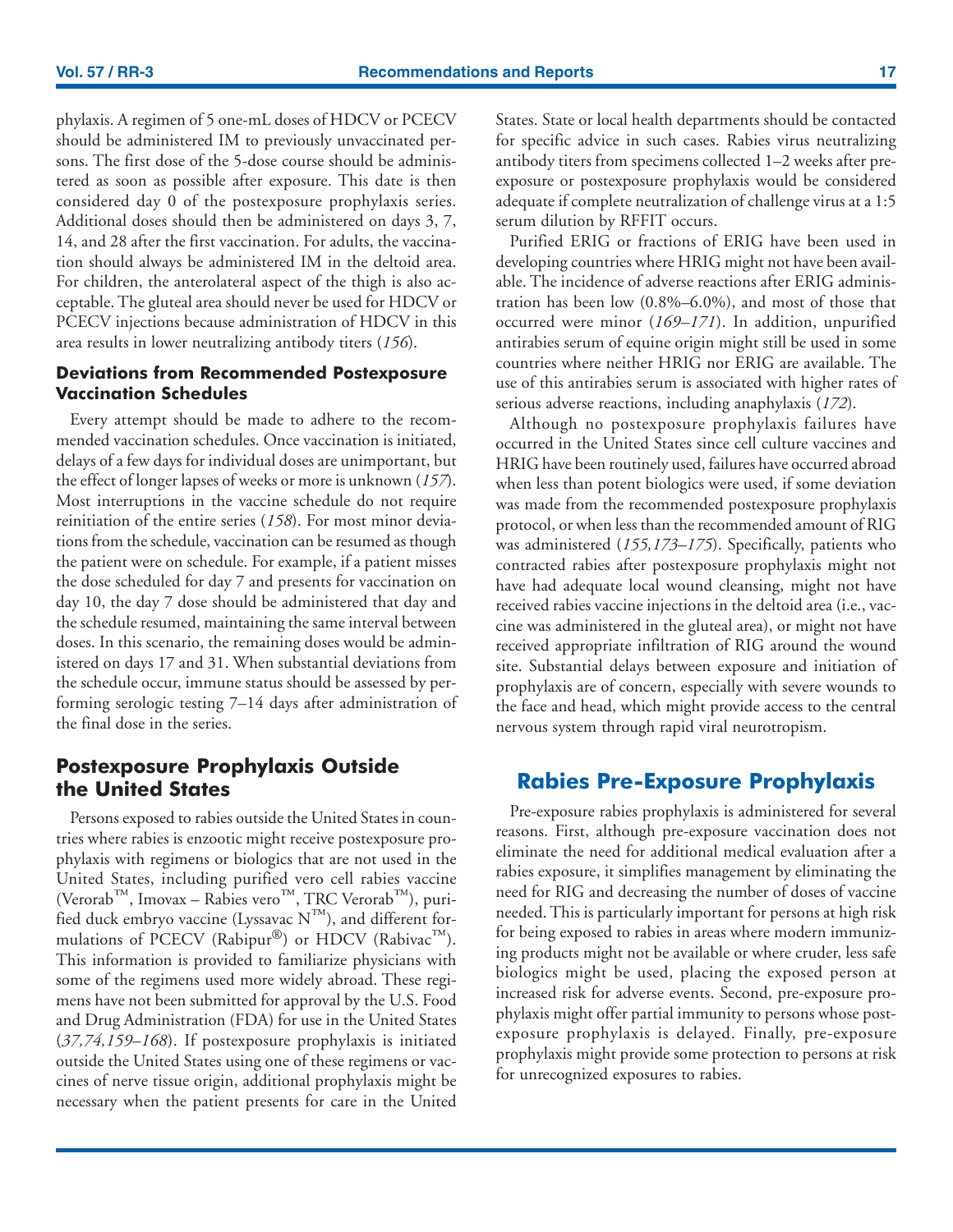Pre-exposure vaccination should be offered to persons in high-risk groups, such as veterinarians and their staff, animal handlers, rabies researchers, and certain laboratory workers. Pre-exposure vaccination also should be considered for persons whose activities bring them into frequent contact with rabies virus or potentially rabid bats, raccoons, skunks, cats, dogs, or other species at risk for having rabies. In addition, some international travelers might be candidates for pre-exposure vaccination if they are likely to come in contact with animals in areas where dog or other animal rabies is enzootic and immediate access to appropriate medical care, including rabies vaccine and immune globulin, might be limited. Routine pre-exposure prophylaxis for the general U.S. population or routine travelers to areas where rabies is not enzootic is not recommended (*176,177*).

# **Primary Vaccination**

Three 1.0-mL injections of HDCV or PCECV should be administered IM (deltoid area), one injection per day on days 0, 7, and 21 or 28 (Table 5). The immunogenicity of IM primary vaccination with PCECV and HDCV has been reviewed. Vaccine preparations for ID administration are no longer available in the United States.

## **Pre-Exposure Booster Doses of Vaccine**

Persons who work with rabies virus in research laboratories or vaccine production facilities (continuous risk category [Table 6]) (*178*) are at the highest risk for inapparent exposures. Such persons should have a serum sample tested for rabies virus neutralizing antibody every 6 months. An IM booster dose (Table 5) of vaccine should be administered if the serum titer falls to maintain a serum titer corresponding to a value of at least complete neutralization at a 1:5 serum dilution by the RFFIT. The frequent-risk category includes other laboratory workers (e.g., those performing rabies diagnostic testing), cavers, veterinarians and staff, and animalcontrol and wildlife officers in areas where animal rabies is enzootic. The frequent-risk category also includes persons who frequently handle bats, regardless of location in the United States or throughout the world, because of the existence of

lyssaviruses on all continents except Antarctica. Persons in the frequent-risk group should have a serum sample tested for rabies virus neutralizing antibody every 2 years. If the titer is less than complete neutralization at a 1:5 serum dilution by the RFFIT, the person also should receive a single booster dose of vaccine. Veterinarians, veterinary students, and terrestrial animal-control and wildlife officers working in areas where rabies is uncommon to rare (infrequent exposure group) and certain at-risk international travelers who have completed a full pre-exposure vaccination series with licensed vaccines and according to schedule do not require routine serologic verification of detectable antibody titers or routine pre-exposure booster doses of vaccine. If they are exposed to rabies in the future, they are considered immunologically primed against rabies and simply require postexposure prophylaxis for a person previously vaccinated (i.e., days 0 and 3 vaccination).

# **Postexposure Prophylaxis for Previously Vaccinated Persons**

If a person is exposed to rabies, local wound care remains an important part of postexposure prophylaxis, even for previously vaccinated persons. Previously vaccinated persons are those who have received one of the recommended pre-exposure or postexposure regimens of HDCV, PCECV, or RVA or those who received another vaccine and had a documented rabies virus neutralizing antibody titer. These persons should receive 2 IM doses (1.0 mL each in the deltoid) of vaccine, one immediately and one 3 days later. Administration of RIG is unnecessary and should not be administered to previously vaccinated persons because the administration of passive antibody might inhibit the relative strength or rapidity of an expected anamnestic response (*77*). For previously vaccinated persons who are exposed to rabies, determining the rabies virus neutralizing antibody titer for decision-making about prophylaxis is inappropriate for at least three reasons. First, several days will be required to collect the serum and determine the test result. Second, no "protective" titer is known. Finally, although rabies virus neutralizing antibodies are important

**TABLE 5. Rabies pre-exposure prophylaxis schedule — United States, 2008**

| Type of vaccination                                            | Route         | Reaimen                                                                                                                                        |  |  |
|----------------------------------------------------------------|---------------|------------------------------------------------------------------------------------------------------------------------------------------------|--|--|
| Primary<br>Intramuscular                                       |               | Human diploid cell vaccine (HDCV) or purified chick embryo cell vaccine<br>(PCECV); 1.0 mL (deltoid area), one each on days 0,*7, and 21 or 28 |  |  |
| Booster <sup>†</sup>                                           | Intramuscular | HDCV or PCECV; 1.0 mL (deltoid area), day 0 only                                                                                               |  |  |
| $*$ Day 0 is the day the first dose of vaccine is administered |               |                                                                                                                                                |  |  |

 $\prime$  the first dose of vaccine is administered.

†Persons in the continuous-risk category should have a serum sample tested for rabies virus neutralizing antibody every 6 months, and persons in the frequent-risk category should be tested every 2 years. An intramuscular booster dose of vaccine should be administered if the serum titer falls to maintain a value of at least complete neutralization at a 1:5 serum dilution by rapid fluorescent focus inhibition test.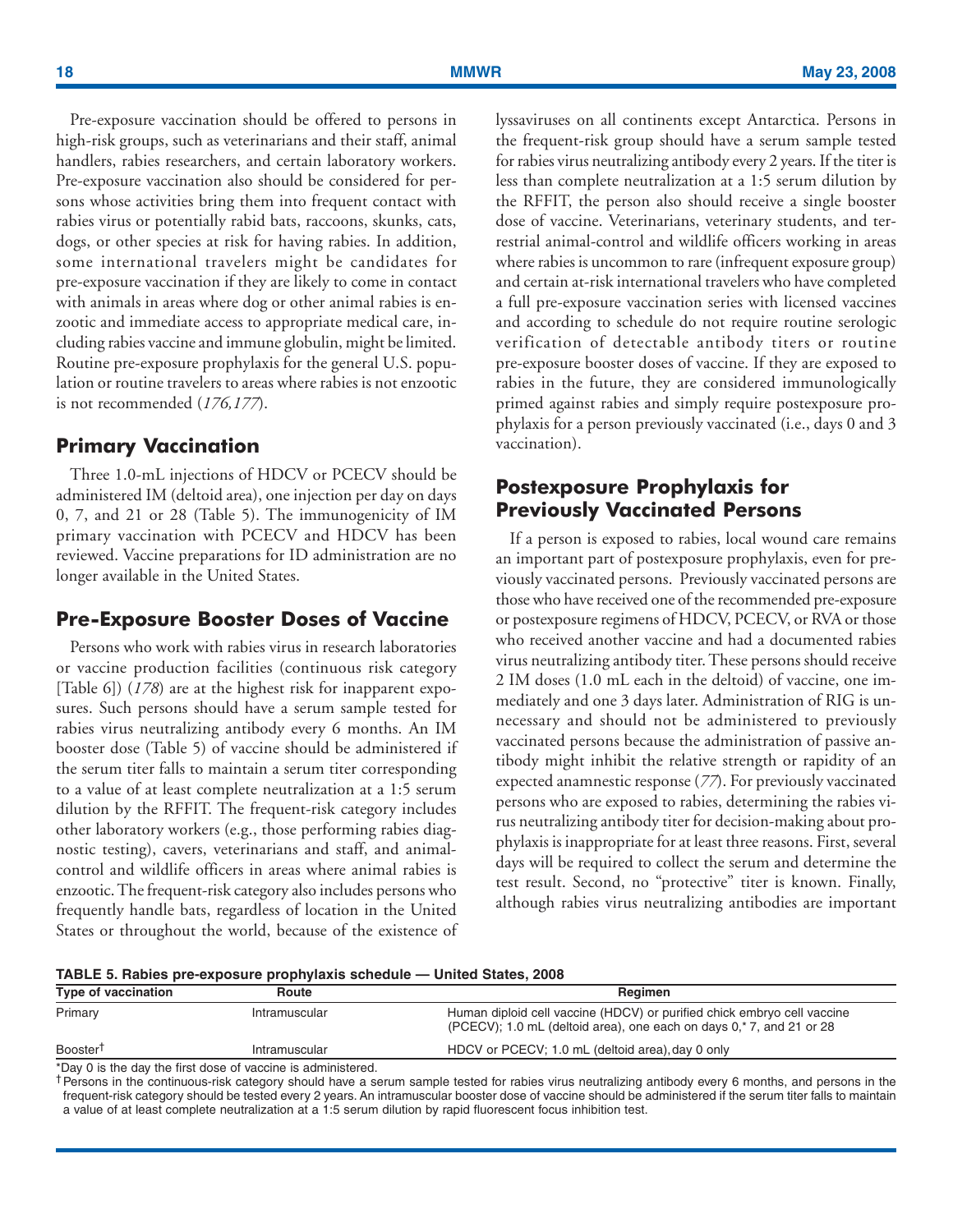| <b>Risk category</b>                             | Nature of risk                                                                                                                                          | <b>Typical populations</b>                                                                                                                                                                                                                                                                      | Pre-exposure<br>recommendations                                                                                                 |
|--------------------------------------------------|---------------------------------------------------------------------------------------------------------------------------------------------------------|-------------------------------------------------------------------------------------------------------------------------------------------------------------------------------------------------------------------------------------------------------------------------------------------------|---------------------------------------------------------------------------------------------------------------------------------|
| Continuous                                       | Virus present continuously,<br>often in high concentrations.<br>Specific exposures likely to go<br>unrecognized. Bite, nonbite, or<br>aerosol exposure. | Rabies research laboratory<br>workers; rabies biologics<br>production workers.                                                                                                                                                                                                                  | Primary course.<br>Serologic testing every 6<br>months; booster vaccination<br>if antibody titer is below<br>acceptable level.* |
| Frequent                                         | Exposure usually episodic,<br>with source recognized, but<br>exposure also might be<br>unrecognized. Bite, nonbite, or<br>aerosol exposure.             | Rabies diagnostic laboratory<br>workers, cavers, veterinarians<br>and staff, and animal-control and<br>wildlife workers in areas where<br>rabies is enzootic. All persons who<br>frequently handle bats.                                                                                        | Primary course.<br>Serologic testing every 2<br>years; booster vaccination if<br>antibody titer is below<br>acceptable level.*  |
| Infrequent (greater than<br>population at large) | Exposure nearly always<br>episodic with source<br>recognized. Bite or nonbite<br>exposure.                                                              | Veterinarians and animal-control<br>staff working with terrestrial animals<br>in areas where rabies is uncommon to<br>rare. Veterinary students. Travelers<br>visiting areas where rabies is<br>enzootic and immediate access to<br>appropriate medical care including<br>biologics is limited. | Primary course. No serologic<br>testing or booster vaccination.                                                                 |
| Rare (population<br>at large)                    | Exposure always episodic with<br>source recognized. Bite or<br>nonbite exposure.                                                                        | U.S. population at large, including<br>persons in areas where rabies is<br>epizootic.                                                                                                                                                                                                           | No vaccination necessary.                                                                                                       |

#### **TABLE 6. Rabies pre-exposure prophylaxis guide — United States, 2008**

\* Minimum acceptable antibody level is complete virus neutralization at a 1:5 serum dilution by the rapid fluorescent focus inhibition test. A booster dose should be administered if the titer falls below this level.

components, other immune effectors also are operative in disease prevention.

# **Vaccination and Serologic Testing**

# **Post-Vaccination Serologic Testing**

In CDC studies, all healthy persons tested 2–4 weeks after completion of pre-exposure and postexposure rabies prophylaxis in accordance with ACIP guidelines demonstrated an adequate antibody response to rabies (*18,73,179,180*). Therefore, no testing of patients completing pre-exposure or postexposure prophylaxis is necessary to document seroconversion unless the person is immunosuppressed. Patients who are immunosuppressed by disease or medications should postpone pre-exposure vaccinations and consider avoiding activities for which rabies pre-exposure prophylaxis is indicated. When that is not possible, immunosuppressed persons who are at risk for exposure to rabies should be vaccinated and their virus neutralizing antibody titers checked. In these cases, failures to seroconvert after the third dose should be managed in consultation with appropriate public health officials. When titers are obtained, specimens collected 1–2 weeks after pre-exposure or postexposure prophylaxis should completely neutralize challenge virus at a 1:5 serum dilution by the RFFIT. Antibody titers might decline over time since the last vaccination. Small differences (i.e., within one dilution of sera) in the reported values of rabies virus neutralizing antibody titer (most properly reported according to a standard as IU/mL) might occur among laboratories that provide antibody determination using the recommended RFFIT. Rabies antibody titer determination tests that are not approved by FDA are not appropriate for use as a substitute for RFFIT in suspect human rabies antemortem testing because discrepant results between such tests and measures of actual virus neutralizing activity by RFFIT have been observed (*181*).

# **Serologic Response and Pre-Exposure Booster Doses of Vaccine**

Although virus neutralizing antibody levels might not definitively determine a person's susceptibility or protection from a rabies virus exposure, titers in persons at risk for exposure are used to monitor the relative rabies immune status over time (*182*). To ensure the presence of a primed immune response over time among persons at higher than normal risk for exposure, titers should be checked periodically, with booster doses administered only as needed. Two years after primary pre-exposure vaccination, a complete neutralization of challenge virus at a dilution of 1:5 (by the RFFIT) was observed among 93%–98% of persons who received the 3-dose pre-exposure series intramuscularly and 83%–95% of persons who received the 3-dose series intradermally (*68*). If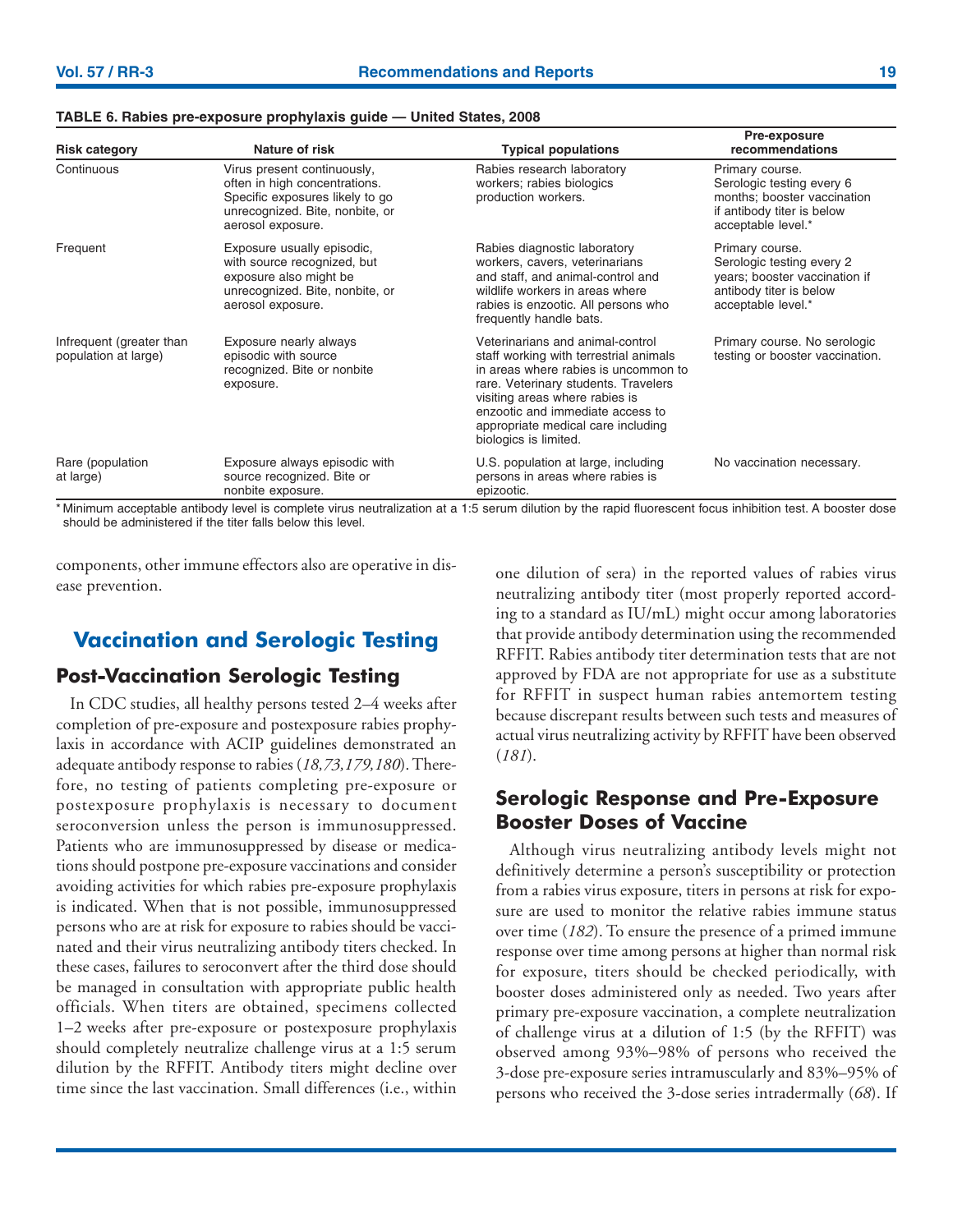the titer falls below the minimum acceptable antibody level of complete neutralization at a serum dilution of 1:5, a single pre-exposure booster dose of vaccine is recommended for persons at continuous or frequent risk for exposure to rabies (Table 6). The following guidelines are recommended for determining when serum testing should be performed after primary pre-exposure vaccination:

- A person in the continuous-risk category should have a serum sample tested for rabies virus neutralizing antibody every 6 months (*178*).
- A person in the frequent-risk category should have a serum sample tested for rabies virus neutralizing antibody every 2 years (*183*).

State or local health departments or CDC can provide the names and addresses of laboratories performing appropriate rabies virus neutralizing serologic testing.

# **Management and Reporting of Adverse Reactions to Rabies Biologics**

Once initiated, rabies prophylaxis should not be interrupted or discontinued because of local or mild systemic adverse reactions to rabies vaccine. Usually, such reactions can be successfully managed with anti-inflammatory, antihistaminic, and antipyretic agents.

When a person with a history of hypersensitivity to rabies vaccine must be revaccinated, empiric intervention such as pretreatment with antihistamines might be considered. Epinephrine should be readily available to counteract anaphylactic reactions, and the person should be observed carefully immediately after vaccination (*184*).

Although serious systemic, anaphylactic, or neuroparalytic reactions are rare during and after the administration of rabies vaccines, such reactions pose a serious dilemma for the patient and the attending physician (*14*). A patient's risk for acquiring rabies must be carefully considered before deciding to discontinue vaccination. Advice and assistance on the management of serious adverse reactions for persons receiving rabies vaccines can be sought from the state or local health department or CDC.

All clinically significant adverse events occurring following administration of rabies vaccine should be reported to VAERS, even if causal relation to vaccination is not certain. Although VAERS is subject to limitations common to passive surveillance systems, including underreporting and reporting bias, it is a valuable tool for characterizing the safety profile of vaccines and identifying risk factors for rare serious adverse reactions to vaccines (*94*). VAERS reporting forms and information are available at <http://www.vaers.hhs.gov>or by telephone (800-822-7967). Web-based reporting is available and health-care providers are encouraged to report electronically at [https://secure.vaers.org/VaersData Entryintro.htm.](https://secure.vaers.org/VaersDataEntryintro.htm) Clinically significant adverse events following HRIG administration should be reported to the Food and Drug Administration's MedWatch. Reports can be submitted electronically to [http://www.fda.gov/MedWatch.](http://www.fda.gov/MedWatch)

# **Precautions and Contraindications**

### **Immunosuppression**

Corticosteroids, other immunosuppressive agents, antimalarials, and immunosuppressive illnesses can interfere with the development of active immunity after vaccination (*185,186*). For persons with immunosuppression, pre-exposure prophylaxis should be administered with the awareness that the immune response might be inadequate. Patients who are immunosuppressed by disease or medications should postpone pre-exposure vaccinations and consider avoiding activities for which rabies pre-exposure prophylaxis is indicated. When this course is not possible, immunosuppressed persons who are at risk for rabies should have their virus neutralizing antibody titers checked after completing the pre-exposure series. A patient who fails to seroconvert after the third dose should be managed in consultation with their physician and appropriate public health officials. No cases of rabies postexposure prophylaxis failure have been documented among persons immunosuppressed because of human immunodeficiency virus infection.

Immunosuppressive agents should not be administered during postexposure prophylaxis unless essential for the treatment of other conditions. When postexposure prophylaxis is administered to an immunosuppressed person, one or more serum samples should be tested for rabies virus neutralizing antibody to ensure that an acceptable antibody response has developed. If no acceptable antibody response is detected, the patient should be managed in consultation with their physician and appropriate public health officials.

## **Pregnancy**

Because of the potential consequences of inadequately managed rabies exposure, pregnancy is not considered a contraindication to postexposure prophylaxis. Certain studies have indicated no increased incidence of abortion, premature births, or fetal abnormalities associated with rabies vaccination (*187– 189*). If the risk for exposure to rabies is substantial, pre-exposure prophylaxis also might be indicated during pregnancy. Rabies exposure or the diagnosis of rabies in the mother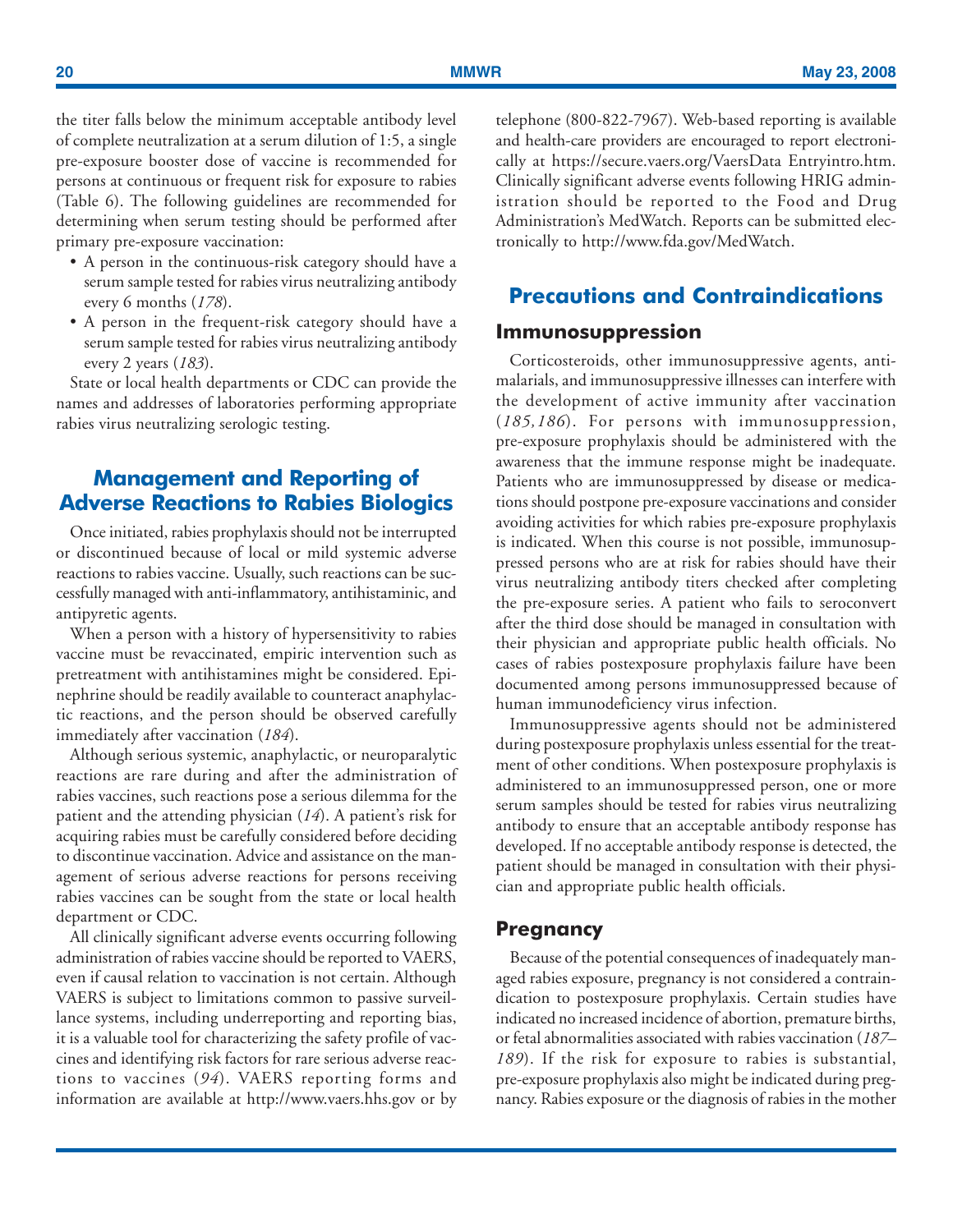should not be regarded as reasons to terminate the pregnancy (*157*).

# **Allergies**

Persons who have a history of serious hypersensitivity to components of rabies vaccine or to other vaccines with components that are also present in rabies vaccine should be revaccinated with caution (*184*).

# **Indigent Patient Programs**

Both rabies vaccine manufacturers have patient assistant programs that provide medications to uninsured or underinsured patients. Sanofi pasteur's Indigent Patient Program (providing Imogam® Rabies-HT and Imovax® Rabies) is administered through the National Organization for Rare Disorders. Information is available by telephone (877-798- 8716) or e-mail (nnadiq@rarediseases.org). Information on Novartis Pharmaceuticals Patient Assistance Program for RabAvert® is available at [http://www.corporatecitizenship.](http://www.corporatecitizenship.novartis.com/patients/drug-pricing/assistance-programs.shtml) [novartis.com/patients/drug-pricing/assistance-programs.shtml.](http://www.corporatecitizenship.novartis.com/patients/drug-pricing/assistance-programs.shtml)

# **Treatment of Human Rabies**

Rabies is associated with the highest case fatality rate of any infectious disease. No proven effective medical treatment is recognized after the development of clinical signs. Combined with intensive care, experimental measures have included administration of vidarabine, multisite ID vaccination with cell-culture vaccines, human leukocyte interferon, RIG by the intravenous and intrathecal routes, antithymocyte globulin, inosine pranobex, ribavirin, ketamine, and high doses of steroids (*190–197*). Initiation of rabies vaccination after onset of clinical symptoms in patients with confirmed rabies diagnoses is not recommended and might be detrimental.

Survival has been well documented for only six patients. In five of these cases, the persons had received rabies vaccination before the onset of disease (*198–202*). Only one patient has recovered from rabies without the institution of rabies vaccination (*9,203*). Despite these successes, rabies is not considered curable. Treatment of clinical rabies remains an extreme challenge. Rapid antemortem diagnosis is a priority. When a definitive diagnosis is obtained, primary health considerations should focus, at a minimum, on comfort care and adequate sedation of the patient in an appropriate medical facility. Sedation is often necessary because patients might become extremely agitated, especially in the presence of stimuli such as loud noises, air currents, and the sight or sound of running water, particularly during the acute neurologic phase of the disease (*25*). Beyond the overt clinical situation associated with progressive encephalitis, during fluctuating periods of lucidity, patient stress might be compounded by the psychological trauma resulting from a sense of personal isolation and hopelessness from the prognosis. As new potential treatments become available, medical staff at specialized tertiary care hospitals might consider institution of an aggressive approach to experimental therapies, especially in confirmed cases in young healthy persons at an early stage of clinical disease, after in depth discussions and informed consent by the patient, family or legal representatives [\(http://](http://www.mcw.edu/display/router.asp?DocID=11655) [www.mcw.edu/display/router.asp?DocID=11655\).](http://www.mcw.edu/display/router.asp?DocID=11655) Parties authorized to give permission for such treatment also should be aware of the high probability for treatment failure, the anticipated expenses, and that in the rare instances of patient survival, the recovery might be associated with a variety of neurologic deficits requiring a lengthy period of rehabilitation (*204*). Continued efforts focusing on the elimination of exposure to sources of virus and the institution of appropriate and timely prophylaxis after exposure occurs remain the most effective public health measures to prevent human rabies.

# **Precautions for Safe Clinical Management of Human Rabies Patients**

Human rabies patients do not pose any greater infection risk to health-care personnel than do patients with more common bacterial and viral infections (*25*). Medical staff should adhere to standard precautions as outlined by the Hospital Infection Control Practices Advisory Committee (*126*). Staff should wear gowns, goggles, masks, and gloves, particularly during intubation and suctioning (*25*). Postexposure prophylaxis is indicated only when the patient has bitten another person or when the patient's saliva or other potentially infectious material such as neural tissue has contaminated an open wound or mucous membrane.

#### **References**

- 1. Botvinkin AD, Poleschuk EM, Kuzmin IV, et al. Novel lyssaviruses isolated from bats in Russia. Emerg Infect Dis 2003;9:1623–5.
- 2. Fooks AR, Brookes SM, Johnson N, McElhinney LM, Hutson AM. European bat lyssaviruses: an emerging zoonosis. Epidemiol Infect 2003;131:1029–39.
- 3. Hanna JN, Carney IK, Smith GA, et al. Australian bat lyssavirus infection: a second human case, with a long incubation period. Med J Aust 2000;172:597–9.
- 4. King AA, Meredith CD, Thomson GR. The biology of southern African lyssavirus variants. Curr Top Microbiol Immunol 1994;187:267–95.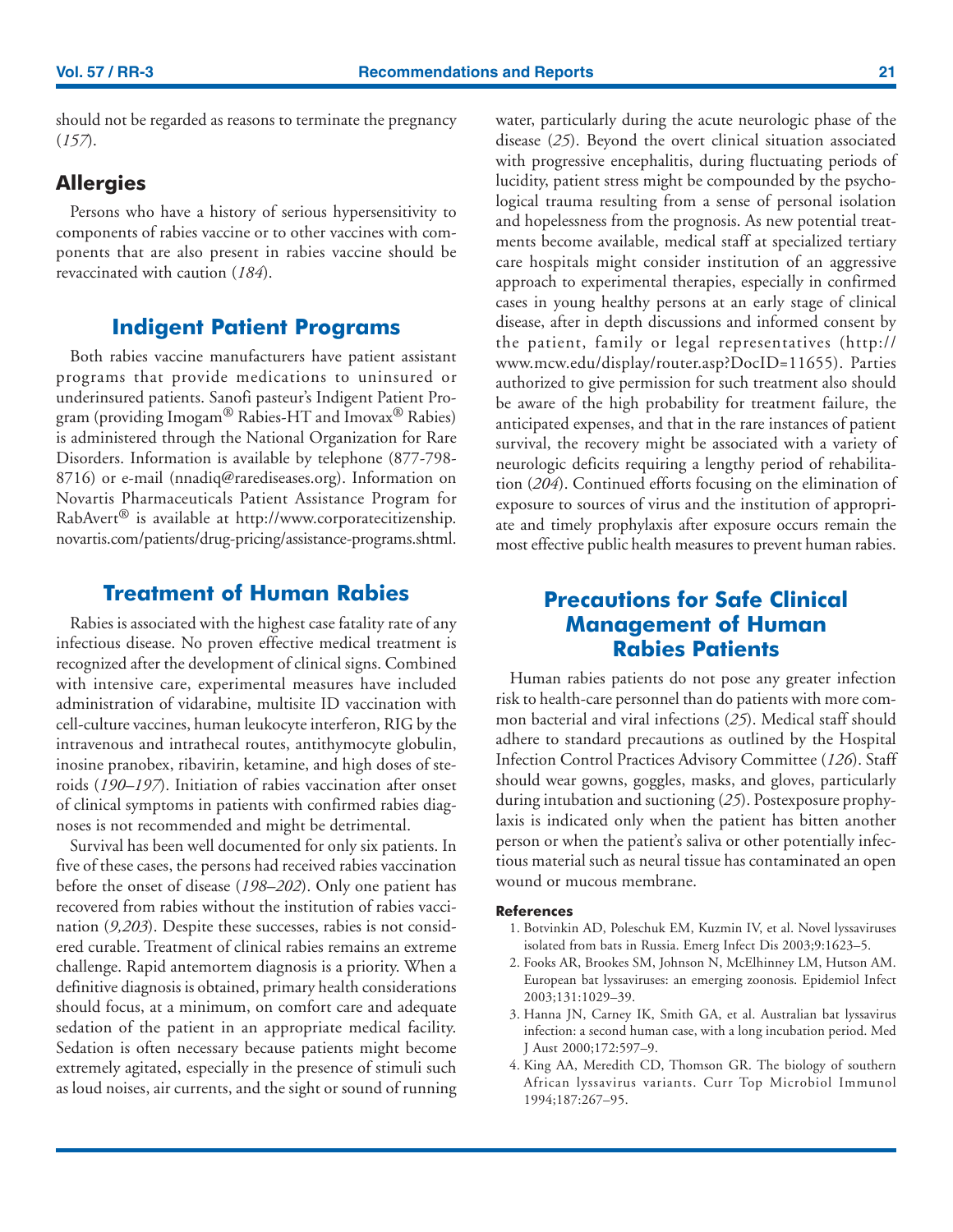- 5. Krebs JW, Mandel EJ, Swerdlow DL, Rupprecht CE. Rabies surveillance in the United States during 2004. J Am Vet Med Assoc 2005;227:1912–25.
- 6. Blanton JD, Hanlon CA, Rupprecht CE. Rabies surveillance in the United States during 2006. J Am Vet Med Assoc 2007;231:540–56.
- 7. Noah DL, Drenzek CL, Smith JS, et al. Epidemiology of human rabies in the United States, 1980 to 1996. Ann Intern Med 1998;128:922–30.
- 8. CDC. Human rabies**—**Mississippi, 2005. MMWR 2006;55:207–8.
- 9. Willoughby RE Jr, Tieves KS, Hoffman GM, et al. Survival after treatment of rabies with induction of coma. N Engl J Med 2005;352:2508–14.
- 10. Srinivasan A, Burton EC, Kuehnert MJ, et al. Transmission of rabies virus from an organ donor to four transplant recipients. N Engl J Med 2005;352:1103–11.
- 11. Krebs JW, Long-Marin SC, Childs JE. Causes, costs, and estimates of rabies postexposure prophylaxis treatments in the United States. J Public Health Manag Pract 1998;4:56–62.
- 12. Aoki FY, Tyrrell DA, Hill LE. Immunogenicity and acceptability of a human diploid cell culture rabies vaccine in volunteers. Lancet 1975;1:660–2.
- 13. Bernard KW, Smith PW, Kader FJ, Moran MJ. Neuroparalytic illness and human diploid cell rabies vaccine. JAMA 1982;248:3136–8.
- 14. CDC. Systemic allergic reactions following immunization with human diploid cell rabies vaccine. MMWR 1984;33:185–7.
- 15. Cox JH, Schneider LG. Prophylactic immunization of humans against rabies by intradermal inoculation of human diploid cell culture vaccine. J Clin Microbiol 1976;3:96–101.
- 16. Dreesen DW, Bernard KW, Parker RA, Deutsch AJ, Brown J. Immune complex-like disease in 23 persons following a booster dose of rabies human diploid cell vaccine. Vaccine 1986;4:45–9.
- 17. World Health Organization. WHO expert committee on rabies. World Health Organ Tech Rep Ser 1984;709:1–104.
- 18. Anderson LJ, Sikes RK, Langkop CW, et al. Postexposure trial of a human diploid cell strain rabies vaccine. J Infect Dis 1980;142:133–8.
- 19. Bahmanyar M, Fayaz A, Nour-Salehi S, Mohammadi M, Koprowski H. Successful protection of humans exposed to rabies infection. Postexposure treatment with the new human diploid cell rabies vaccine and anti-rabies serum. JAMA 1976;236:2751–4.
- 20. Hattwick MAW. Human rabies. Public Health Rev 1974;3:229–74.
- 21. Kuwert EK, Werner J, Marcus I, Cabasso VJ. Immunization against rabies with rabies immune globulin, human (RIGH) and a human diploid cell strain (HDCS) rabies vaccine. J Biol Stand 1978;6:211–9.
- 22. Wiktor TJ, Plotkin SA, Koprowski H. Development and clinical trials of the new human rabies vaccine of tissue culture (human diploid cell) origin. Dev Biol Stand 1978;40:3–9.
- 23. Bernard KW, Fishbein DB, Miller KD, et al. Pre-exposure rabies immunization with human diploid cell vaccine: decreased antibody responses in persons immunized in developing countries. Am J Trop Med Hyg 1985;34:633–47.
- 24. Bunn TO. Canine and feline vaccines, past and present. In: Baer GM, ed. Natural history of rabies. 2nd ed. Boca Raton, FL:CRC Press;1991:415.
- 25. World Health Organization. WHO expert committee on rabies. World Health Organ Tech Rep Ser 2005;931:1–121.
- 26. CDC. Human rabies prevention**—**United States, 1999. Recommendations of the Advisory Committee on Immunization Practices (ACIP). MMWR 1999;48(No. RR-1).
- 27. World Health Organization. WHO Expert Committee on Rabies. World Health Organ Tech Rep Ser 1992;824:1–84.
- 28. Cabasso VJ, Loofbourow JC, Roby RE, Anuskiewicz W. Rabies immune globulin of human origin: preparation and dosage determination in non-exposed volunteer subjects. Bull World Health Organ 1971;45:303–15.
- 29. Dreesen DW, Fishbein DB, Kemp DT, Brown J. Two-year comparative trial on the immunogenicity and adverse effects of purified chick embryo cell rabies vaccine for pre-exposure immunization. Vaccine 1989;7:397–400.
- 30. Aoki FY, Rubin ME, Fast MV. Rabies neutralizing antibody in serum of children compared to adults following postexposure prophylaxis. Biologicals 1992;20:283–7.
- 31. Benjavongkulchai M, Kositprapa C, Limsuwun K, et al. An immunogenicity and efficacy study of purified chick embryo cell culture rabies vaccine manufactured in Japan. Vaccine 1997;15:1816–9.
- 32. Bijok U, Vodopija I, Smerdel S, et al. Purified chick embryo cell (PCEC) rabies vaccine for human use: clinical trials. Behring Inst Mitt 1984:155–64.
- 33. Harverson G, Wasi C. Use of postexposure intradermal rabies vaccination in a rural mission hospital. Lancet 1984;2:313–5.
- 34. Madhusudana SN, Anand NP, Shamsundar R. Economical multisite intradermal regimen with purified chick embryo cell vaccine (Rabipur) prevents rabies in people bitten by confirmed rabid animals. Int J Infect Dis 2002;6:210–4.
- 35. Quiambao BP, Dimaano EM, Ambas C, Davis R, Banzhoff A, Malerczyk C. Reducing the cost of postexposure rabies prophylaxis: efficacy of 0.1 ml PCEC rabies vaccine administered intradermally using the Thai Red Cross postexposure regimen in patients severely exposed to laboratory-confirmed rabid animals. Vaccine 2005;23:1709–14.
- 36. Selvakumar R, John TJ. Immune response to purified chick embryo cell culture rabies vaccine (Rabipur) in dog-bite victims. Indian J Med Res 1989;89:217–20.
- 37. Warrell MJ, Nicholson KG, Warrell DA, et al. Economical multiplesite intradermal immunization with human diploid cell-strain vaccine is effective for postexposure rabies prophylaxis. Lancet 1985;1:1059–62.
- 38. Wasi C, Chaiprasithikul P, Chavanich L, Puthavathana P, Thongcharoen P, Trishanananda M. Purified chick embryo cell rabies vaccine. Lancet 1986;1:40.
- 39. Wasi C, Chaiprasithikul P, Auewarakul P, Puthavathana P, Thongcharoen P, Trishnananda M. The abbreviated 2-1-1 schedule of purified chick embryo cell rabies vaccination for rabies postexposure treatment. Southeast Asian J Trop Med Public Health 1993;24:461–6.
- 40. Baltazard M, Bahmanyar M. Field trials with rabies vaccine on persons bitten by rabid wolves. Bull World Health Organ 1955;13:747–72.
- 41. Cornwall JW. Statistics of anti-rabic inoculations in India. Br Med J 1923;298.
- 42. Fangtao L, Shubeng C, Yinzhon W, Chenze S, Fanzhen Z, Guanfu W. Use of serum and vaccine in combination for prophylaxis following exposure to rabies. Rev Infect Dis 1988;10:S766–70.
- 43. Habel K, Koprowski H. Laboratory data supporting the clinical trial of anti-rabies serum in persons bitten by a rabid wolf. Bull World Health Organ 1955;13:773–9.
- 44. Sitthi-Amorn C, Jiratanavattana V, Keoyoo J, Sonpunya N. The diagnostic properties of laboratory tests for rabies. Int J Epidemiol 1987;16:602–5.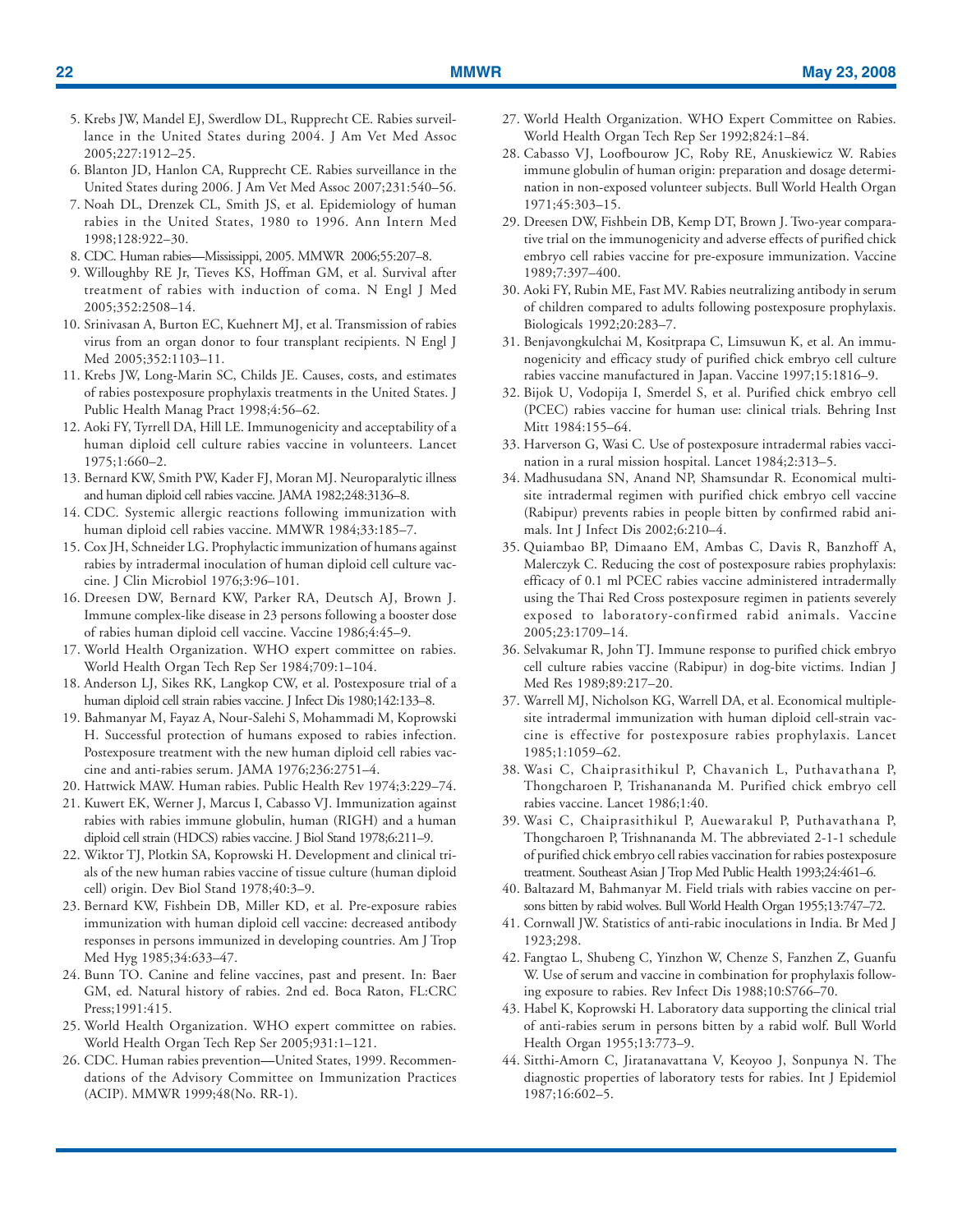- 45. Tanphaichitra D, Siristonpun Y. Study of the efficacy of a purified chick embryo cell vaccine in patients bitten by rabid animals. Intern Med J 1987;3:158–60.
- 46. Veerararghavan N. Phenolized vaccine treatment of people exposed to rabies in Southern India. Bull World Health Organ 1954;10:789–96.
- 47. Sikes RK, Cleary WF, Koprowski H, Wiktor TJ, Kaplan MM. Effective protection of monkeys against death from street virus by postexposure administration of tissue-culture rabies vaccine. Bull World Health Organ 1971;45:1–11.
- 48. Umoh JU, Blenden DC. Postexposure immunoprophylaxis of goats against rabies. Int J Zoonoses 1981;8:127–34.
- 49. Basheer AM, Ramakrishna J, Manickam R. Evaluation of postexposure vaccination against rabies in cattle. New Microbiol 1997;20:289–94.
- 50. Blancou J, Baltazar RS, Molli I, Stoltz JF. Effective postexposure treatment of rabies-infected sheep with rabies immune globulin and vaccine. Vaccine 1991;9:432–7.
- 51. Cho HC, Lawson KF. Protection of dogs against death from experimental rabies by postexposure administration of rabies vaccine and hyper immune globulin (human). Can J Vet Res 1989;53:434–7.
- 52. Kuzmin IV, Orciari LA, Arai YT, et al. Bat lyssaviruses (Aravan and Khujand) from Central Asia: phylogenetic relationships according to N, P and G gene sequences. Virus Res 2003;97:65–79.
- 53. Kuzmin IV, Hughes GJ, Botvinkin AD, Orciari LA, Rupprecht CE. Phylogenetic relationships of Irkut and west caucasian bat viruses within the lyssavirus genus and suggested quantitative criteria based on the N gene sequence for lyssavirus genotype definition. Virus Res 2005;111:28–43.
- 54. Hanlon CA, Kuzmin IV, Blanton JD, Weldon WC, Manangan JS, Rupprecht CE. Efficacy of rabies biologics against new lyssaviruses from Eurasia. Virus Res 2005;111:44–54.
- 55. Jones RL, Froeschle JE, Atmar RL, et al. Immunogenicity, safety and lot consistency in adults of a chromatographically purified vero-cell rabies vaccine: a randomized, double-blind trial with human diploid cell rabies vaccine. Vaccine 2001;19:4635–43.
- 56. Lang J, Gravenstein S, Briggs D, et al. Evaluation of the safety and immunogenicity of a new, heat-treated human rabies immune globulin using a sham, postexposure prophylaxis of rabies. Biologicals 1998;26:7–15.
- 57. Navarrete-Navarro S, Aguilar-Setien A, Arila-Figueroa C, Hernandez-Sierra F, Santos-Preciado JI. Improved serological response to human diploid cell rabies vaccine when given simultaneously with anti-rabies hyper immune globulin. Arch Med Res 1999;30:332–7.
- 58. Barth R, Gruschkau H, Jaeger O, Milcke L, Weinmann E. Purified chick embryo cell (PCEC) rabies vaccine for human use (Laboratory data). Behring Inst Mitt 1984;142–54.
- 59. Brookes SM, Parsons G, Johnson N, McElhinney LM, Fooks AR. Rabies human diploid cell vaccine elicits cross-neutralizing and crossprotecting immune responses against European and Australian bat lyssaviruses. Vaccine 2005;23:4101–9.
- 60. Lodmell DL, Ray NB, Parnell MJ, et al. DNA immunization protects nonhuman primates against rabies virus. Nat Med 1998;4:949–52.
- 61. Lodmell DL, Ewalt LC. Rabies vaccination: comparison of neutralizing antibody responses after priming and boosting with different combinations of DNA, inactivated virus, or recombinant vaccinia virus vaccines. Vaccine 2000;18:2394–8.
- 62. Tollis M, Dietzschold B, Volia CB, Koprowski H. Immunization of monkeys with rabies ribonucleoprotein (RNP) confers protective immunity against rabies. Vaccine 1991;9:134–6.
- 63. Ajjan N, Pilet C. Comparative study of the safety and protective value, in pre-exposure use, of rabies vaccine cultivated on human diploid cells (HDCV) and of the new vaccine grown on vero cells. Vaccine 1989;7:125–8.
- 64. Arora A, Moeller L, Froeschle J. Safety and immunogenicity of a new chromatographically purified rabies vaccine in comparison to the human diploid cell vaccine. J Travel Med 2004;11:195–200.
- 65. Bernard KW, Roberts MA, Sumner J, et al. Human diploid cell rabies vaccine. Effectiveness of immunization with small intradermal or subcutaneous doses. JAMA 1982;247:1138–42.
- 66. Briggs DJ, Dreesen DW, Nicolay U, et al. Purified chick embryo cell culture rabies vaccine: interchangeability with human diploid cell culture rabies vaccine and comparison of one versus two-dose postexposure booster regimen for previously immunized persons. Vaccine 2001;19:1055–60.
- 67. Fishbein DB, Pacer RE, Holmes DF, Ley AB, Yager P, Tong TC. Rabies pre-exposure prophylaxis with human diploid cell rabies vaccine: a dose-response study. J Infect Dis 1987;156:50–5.
- 68. Fishbein DB, Dreesen DW, Holmes DF, et al. Human diploid cell rabies vaccine purified by zonal centrifugation: a controlled study of antibody response and side effects following primary and booster preexposure immunizations. Vaccine 1989;7:437–42.
- 69. Kitala PM, Lindqvist KJ, Koimett E, et al. Comparison of human immune responses to purified vero cell and human diploid cell rabies vaccines by using two different antibody titration methods. J Clin Microbiol 1990;28:1847–50.
- 70. Lumbiganon P, Chaiprasithikul P, Sookpranee T, Paholpak S, Wasi C. Pre-exposure vaccination with purified chick embryo cell rabies vaccines in children. Asian Pac J Allergy Immunol 1989;7:99–101.
- 71. Nicholson KG, Farrow PR, Bijok U, Barth R. Pre-exposure studies with purified chick embryo cell culture rabies vaccine and human diploid cell vaccine: serological and clinical responses in man. Vaccine 1987;5:208–10.
- 72. Sabchareon A, Lang J, Attanath P, et al. A new vero cell rabies vaccine: results of a comparative trial with human diploid cell rabies vaccine in children. Clin Infect Dis 1999;29:141–9.
- 73. Strady A, Lang J, Lienard M, Blondeau C, Jaussaud R, Plotkin SA. Antibody persistence following pre-exposure regimens of cell-culture rabies vaccines: 10-year follow-up and proposal for a new booster policy. J Infect Dis 1998;177:1290–5.
- 74. Vodopija I, Sureau P, Lafon M, et al. An evaluation of second generation tissue culture rabies vaccines for use in man: a four-vaccine comparative immunogenicity study using a pre-exposure vaccination schedule and an abbreviated 2-1-1 postexposure schedule. Vaccine 1986;4:245–8.
- 75. Bernard KW, Mallonee J, Wright JC, et al. Pre-exposure immunization with intradermal human diploid cell rabies vaccine. Risks and benefits of primary and booster vaccination. JAMA 1987;257:1059–63.
- 76. Furlong J, Lea G. Rabies prophylaxis simplified. Lancet 1981;1:1311.
- 77. Fishbein DB, Bernard KW, Miller KD, et al. The early kinetics of the neutralizing antibody response after booster immunizations with human diploid cell rabies vaccine. Am J Trop Med Hyg 1986;35:663-70.
- 78. Aoki FY, Rubin ME, Friesen AD, Bowman JM, Saunders JR. Intravenous human rabies immunoglobulin for post-exposure prophylaxis: serum rabies neutralizing antibody concentrations and side-effects. J Biol Stand 1989;17:91–104.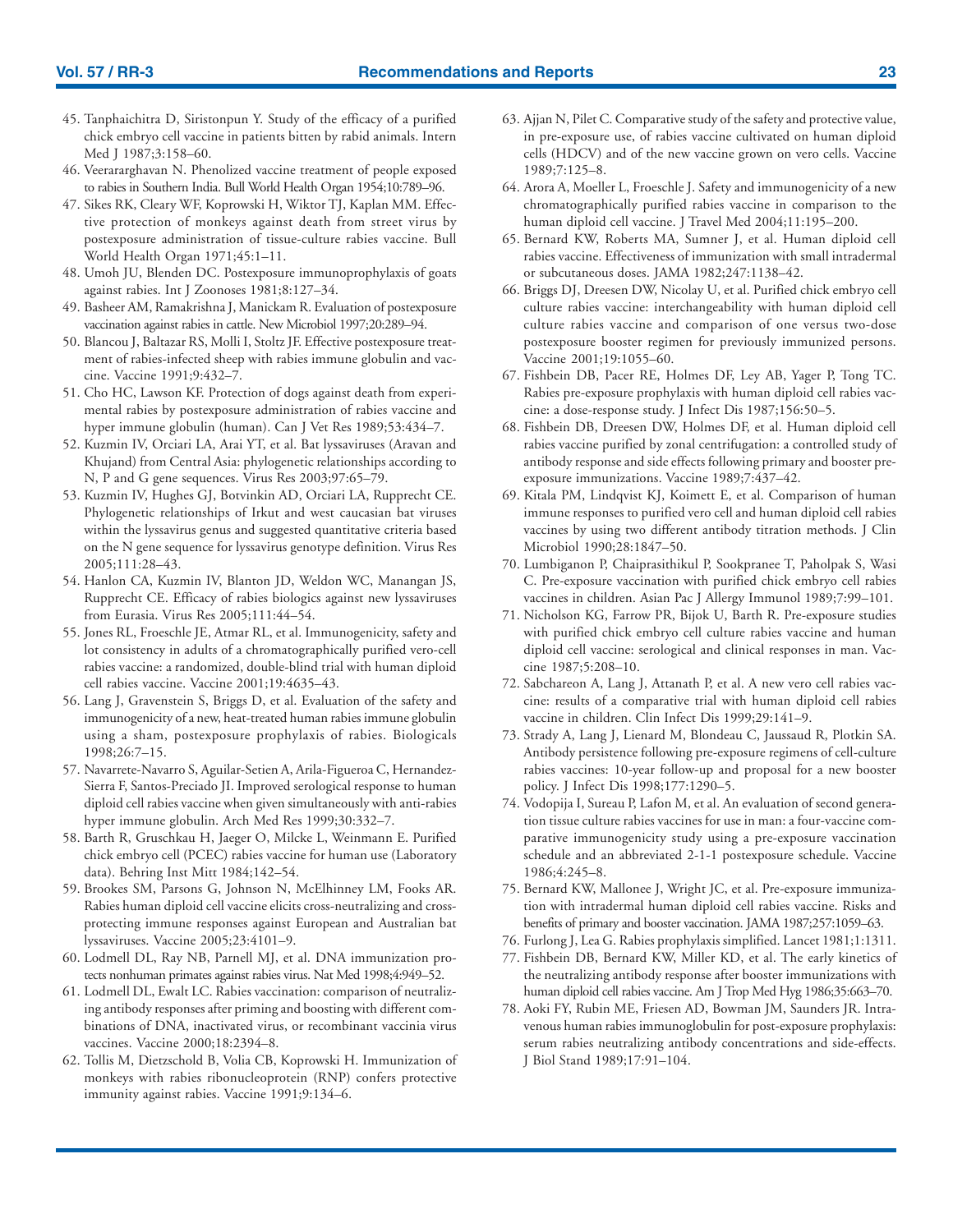- 79. Deshpande AK, Londhe VA, Akarte S, Briggs D. Comparative evaluation of immunogenicity, reactogenicity and safety of purified chick embryo cell rabies vaccine and neural tissue rabies vaccine. J Assoc Physicians India 2003;51:655–8.
- 80. Gerichter CB, Shtark J, Braunstein I. Clinical trail with an anti-rabies human diploid cell vaccine (HDCV). Dev Biol Stand 1978;41:241–4.
- 81. Sehgal S, Bhattacharya D, Bhardwaj M. Ten year longitudinal study of efficacy and safety of purified chick embryo cell vaccine for preand post-exposure prophylaxis of rabies in Indian population. J Comm Dis 1995;27:36–43.
- 82. Fishbein DB, Yenne KM, Dreesen DW, Teplis CF, Mehta N, Briggs DJ. Risk factors for systemic hypersensitivity reactions after booster vaccinations with human diploid cell rabies vaccine: a nationwide prospective study. Vaccine 1993;11:1390–4.
- 83. Bijok U, Barth R, Gruschkau H, et al. Clinical trials in healthy volunteers with the new purified chick embryo cell rabies vaccine for man. J Commun Dis 1984;16:61–9.
- 84. Scheiermann N, Baer J, Hifenhaus J, Marcus I, Zoulek G. Reactogenicity and immunogenicity of the newly developed purified chick embryo cell (PCEC)-rabies vaccine in man. Zentralbl Bakleriol Midrobiol Hyg 1987;265:439–50.
- 85. Sehgal S, Bhardwaj M, Bhattacharya D. Immunogencity and feasibility of purified chick embryo cell vaccine. Indian Pediatr 1994;31:133–7.
- 86. Anderson MC, Baer H, Frazier DJ, Quinnan GV. The role of specific IgE and beta-propiolactone in reactions resulting from booster doses of human diploid cell rabies vaccine. J Allergy Clin Immunol 1987;80:861–8.
- 87. Boe E, Nyland H. Guillain-Barré syndrome after vaccination with human diploid cell rabies vaccine. Scand J Infect Dis 1980;12:231–2.
- 88. Knittel T, Ramadori G, Mayet WJ, Lohr H, Meyer zum Buschenfelde KH. Guillain-Barré syndrome and human diploid cell rabies vaccine. Lancet 1989;1:1334–5.
- 89. Noah DL, Smith MG, Gotthardt JC, Krebs JW, Green D, Childs JE. Mass human exposure to rabies in New Hampshire: exposures, treatment, and cost. Am J Public Health 1996;86:1149–51.
- 90. Mortiere MD, Falcone AL. An acute neurologic syndrome temporally associated with postexposure treatment of rabies. Pediatrics 1997;100:720–1.
- 91. Tornatore CS, Richert JR. CNS demyelination associated with diploid cell rabies vaccine. Lancet 1990;335:1346–7.
- 92. Chakravarty A. Neurologic illness following postexposure prophylaxis with purified chick embryo cell anti-rabies vaccine. J Assoc Physicians India 2001;49:927–8.
- 93. Dobardzic A, Izurieta H, Woo EJ, et al. Safety review of the purified chick embryo cell rabies vaccine: data from the Vaccine Adverse Event Reporting System (VAERS), 1997–2005. Vaccine 2007;25:4244–51.
- 94. Varricchio F, Iskander J, Destefano F, et al. Understanding vaccine safety information from the Vaccine Adverse Event Reporting System. Pediatr Infect Dis J 2004;23:287–94.
- 95. Kreindel SM, McGuill M, Meltzer M, Rupprecht C, DeMaria A Jr. The cost of rabies postexposure prophylaxis: one state's experience. Public Health Rep 1998;113:247–51.
- 96. Shwiff SA, Sterner RT, Jay MT, et al. Direct and indirect costs of rabies exposure: A retrospective study in Southern California (1998– 2002). J Wildl Dis 2007;43:251–7.
- 97. Grosse SD. Present value in 2000 of earnings and household production: Total for men and women (Table I.2d, Appendix I). In: Haddix AC, Teutsch SM, Corso PS, eds. Prevention effectiveness: A guide to decision analysis and economic evaluation. New York, NY: Oxford University Press; 2003.
- 98. Babes V. Traite de la rage [French]. Paris, France: JB Bailliere et Fils; 1912:81–119.
- 99. CDC. Human rabies—Montana and Washington, 1997. MMWR 1997;46:770–4.
- 100. CDC. Human rabies—Texas and New Jersey, 1997. MMWR 1998;47:1–5.
- 101. Messenger SL, Smith JS, Rupprecht CE. Emerging epidemiology of bat-associated cryptic cases of rabies in humans in the United States. Clin Infect Dis 2002;35:738–47.
- 102. Messenger SL, Smith JS, Orciari LA, Yager PA, Rupprecht CE. Emerging pattern of rabies deaths and increased viral infectivity. Emerg Infect Dis 2003;9:151–4.
- 103. Smith JS, Orciari LA, Yager PA, Seidel HD, Warner CK. Epidemiologic and historical relationships among 87 rabies virus isolates as determined by limited sequence analysis. J Infect Dis 1992;166:296–307.
- 104. Afshar A. A review of non-bite transmission of rabies virus infection. Br Vet J 1979;135:142–8.
- 105. CDC. Rabies in a laboratory worker—New York. MMWR 1977;26:183–4.
- 106. Conomy JP, Leibovitz A, McCombs W, Stinson J. Airborne rabies encephalitis: demonstration of rabies virus in the human central nervous system. Neurology 1977;27:67–9.
- 107. Constantine DG. Rabies transmission by non-bite route. Public Health Rep 1962;77:287–9.
- 108. Winkler WG, Baker EF Jr, Hopkins CC. An outbreak of non-bite transmitted rabies in a laboratory animal colony. Am J Epidemiol 1972;95:267–77.
- 109. Winkler WG, Fashinell TR, Leffingwell L, Howard P, Conomy P. Airborne rabies transmission in a laboratory worker. JAMA 1973;226:1219–21.
- 110. Mondul AM, Krebs JW, Childs JE. Trends in national surveillance for rabies among bats in the United States (1993-2000). J Am Vet Med Assoc 2003;222:633–9.
- 111. Feder HM Jr, Nelson R, Reiher HW. Bat bite? Lancet 1997;350:1300.
- 112. Baer GM, Shaddock JH, Houff SA, Harrison AK, Gardner JJ. Human rabies transmitted by corneal transplant. Arch Neurol 1982;39:103–7.
- 113. Burton EC, Burns DK, Opatowsky MJ, et al. Rabies encephalomyelitis: clinical, neuroradiological, and pathological findings in 4 transplant recipients. Arch Neurol 2005;62:873–82.
- 114. CDC. Human-to-human transmission of rabies via a corneal transplant—France. MMWR 1980;29:25–6.
- 115. CDC. Human-to-human transmission of rabies via corneal transplant—Thailand. MMWR 1981;30:473–4.
- 116. Anonymous. Update: investigation of rabies infections in organ donor and transplant recipients—Alabama, Arkansas, Oklahoma, and Texas, 2004. Can Commun Dis Rep 2004;30:184.
- 117. CDC. Update: investigation of rabies infections in organ donor and transplant recipients—Alabama, Arkansas, Oklahoma, and Texas, 2004. MMWR 2004;53:615–6.
- 118. CDC. Investigation of rabies infections in organ donor and transplant recipients—Alabama, Arkansas, Oklahoma, and Texas, 2004. MMWR 2004;53:586–9.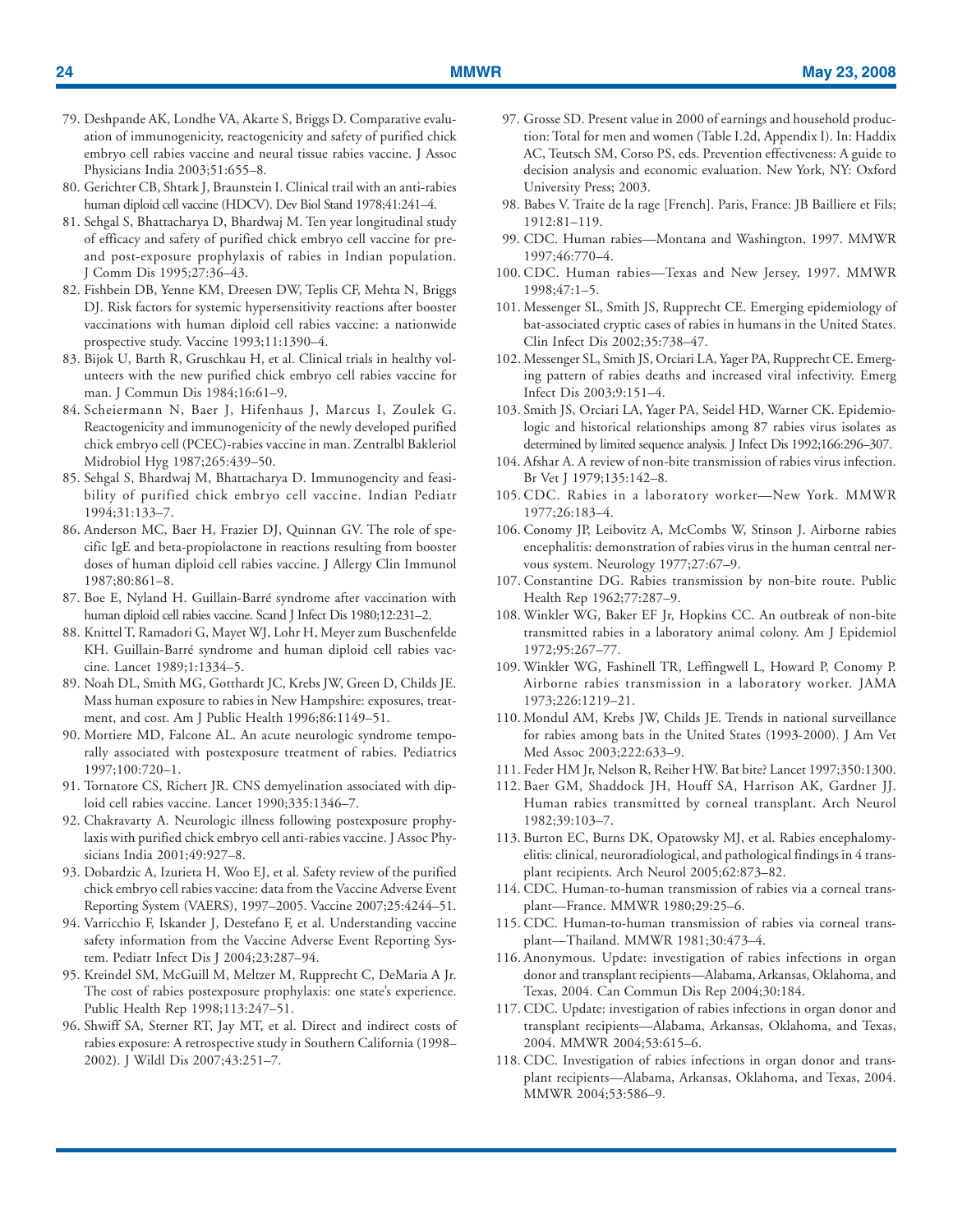- 119. Gode GR, Bhide NK. Two rabies deaths after corneal grafts from one donor. Lancet 1988;2:791.
- 120. Hellenbrand W, Meyer C, Rasch G, Steffens I, Ammon A. Cases of rabies in Germany following organ transplantation. Euro Surveill 2005;10:E050224.
- 121. Houff SA, Burton RC, Wilson RW, et al. Human-to-human transmission of rabies virus by corneal transplant. N Engl J Med 1979;300:603–4.
- 122. Javadi MA, Fayaz A, Mirdehghan SA, Ainollahi B. Transmission of rabies by corneal graft. Cornea 1996;15:431–3.
- 123. World Health Organization (WHO). Two rabies cases following corneal transplantation. Weekly Epidemiol Rec 1994;69:330.
- 124. Helmick CG, Tauxe RV, Vernon AA. Is there a risk to contacts of patients with rabies? Rev Infect Dis 1987;9:511–8.
- 125. Fekadu M, Endeshaw T, Alemu W, Bogale Y, Teshager T, Olson JG. Possible human-to-human transmission of rabies in Ethiopia. Ethiop Med J 1996;34:123-7.
- 126. Garner JS. Guideline for isolation precautions in hospitals. Infect Control Hosp Epidemiol 1996;17:53–80.
- 127. Morimoto K, Patel M, Corisdeo S, et al. Characterization of a unique variant of bat rabies virus responsible for newly emerging human cases in North America. Proc Natl Acad Sci USA 1996;93:5653–8.
- 128. National Association of State Public Health Veterinarians. Compendium of animal rabies prevention and control, 2006. J Am Vet Med Assoc 2007;230:833–40.
- 129. American Veterinary Medical Association (AVMA). Panel on Euthanasia. 2000 Report of the AVMA panel on euthanasia. Jam Vet Med Assoc 2001;218:669–96.
- 130. CDC. Rabies learning series: the removal of animal brains for rabies diagnosis [Videocassette]. Atlanta, GA: CDC;1997.
- 131. CDC. Rabies in a beaver—Florida, 2001. MMWR 2002;51:481–2.
- 132. Eidson M, Matthews SD, Willsey AL, Cherry B, Rudd RJ, Trimarchi CV. Rabies virus infection in a pet guinea pig and seven pet rabbits. J Am Vet Med Assoc 2005;227:932–5, 918.
- 133. Childs JE, Colby L, Krebs JW, et al. Surveillance and spatiotemporal associations of rabies in rodents and lagomorphs in the United States, 1985-1994. J Wildl Dis 1997;33:20–7.
- 134. Krebs JW, Strine TW, Smith JS, Noah DL, Rupprecht CE, Childs JE. Rabies surveillance in the United States during 1995. J Am Vet Med Assoc 1996;209:2031–44.
- 135. Fishbein DB, Belotto AJ, Pacer RE, et al. Rabies in rodents and lagomorphs in the United States, 1971-1984: increased cases in the woodchuck (Marmota monax) in mid-Atlantic states. J Wildl Dis 1986;22:151–5.
- 136. CDC. Health information for international travel 2005-2006. Atlanta, GA: U.S. Department of Health and Human Services, Public Health Service; 2005.
- 137. Niezgoda M, Briggs DJ, Shaddock J, Dreesen DW, Rupprecht CE. Pathogenesis of experimentally induced rabies in domestic ferrets. Am J Vet Res 1997;58:1327–31.
- 138. Tepsumethanon V, Lumlertdacha B, Mitmoonpitak C, Sitprija V, Meslin FX, Wilde H. Survival of naturally infected rabid dogs and cats. Clin Infect Dis 2004;39:278–80.
- 139. CDC. Imported dog and cat rabies—New Hampshire, California. MMWR 1988;37:559–60.
- 140. Clark KA, Neill SU, Smith JS, Wilson PJ, Whadford VW, McKirahan GW. Epizootic canine rabies transmitted by coyotes in south Texas. J Am Vet Med Assoc 1994;204:536–40.
- 141. Eng TR, Fishbein DB. Epidemiologic factors, clinical findings, and vaccination status of rabies in cats and dogs in the United States in 1988. National Study Group on Rabies. J Am Vet Med Assoc 1990;197:201–9.
- 142. Griego RD, Rosen T, Orengo IF, Wolf JE. Dog, cat, and human bites: a review. J Am Acad Dermatol 1995;33:1019–29.
- 143. Smith JS, Fishbein DB, Rupprecht CE, Clark K. Unexplained rabies in three immigrants in the United States. A virologic investigation. N Engl J Med 1991;324:205–11.
- 144. Dreesen DW. A global review of rabies vaccines for human use. Vaccine 1997;15(Suppl):S2–S6.
- 145. Lewis LM, Dribben WH, Levine MD. Interdisciplinary medicine, bites and stings. ACP Medicine 2006.
- 146. Callaham ML. Treatment of common dog bites: infection risk factors. JACEP 1978;7:83–7.
- 147. Dean DJ, Baer GM, Thompson WR. Studies on the local treatment of rabies-infected wounds. Bull World Health Organ 1963;28:477–86.
- 148. Kaplan MM, Cohen D, Koprowski H, Dean D, Ferrigan L. Studies on the local treatment of wounds for the prevention of rabies. Bull World Health Organ 1962;26:765–75.
- 149. CDC. Preventing tetanus, diphtheria, and pertussis among adolescents: use of tetanus toxoid, reduced diphtheria toxoid and acellular pertussis vaccines. Recommendations of the Advisory Committee on Immunization Practices (ACIP). MMWR 2006;55 (No. RR-3).
- 150. CDC. Diphtheria, tetanus, and pertussis: recommendations for vaccine use and other preventive measures. Recommendations of the Immunization Practices Advisory committee (ACIP). MMWR 1991;40(No. RR-10).
- 151. Turner TW. Evidence-based emergency medicine/systematic review abstract. Do mammalian bites require antibiotic prophylaxis? Ann Emerg Med 2004;44:274–6.
- 152. Maimaris C, Quinton DN. Dog-bite lacerations: a controlled trial of primary wound closure. Arch Emerg Med 1988;5:156–61.
- 153. Khawplod P, Wilde H, Chomchey P, et al. What is an acceptable delay in rabies immune globulin administration when vaccine alone had been given previously? Vaccine 1996;14:389–91.
- 154. Helmick CG, Johnstone C, Sumner J, Winkler WG, Fager S. A clinical study of Merieux human rabies immune globulin. J Biol Stand 1982;10:357–67.
- 155. Wilde H, Sirikawin S, Sabcharoen A, et al. Failure of postexposure treatment of rabies in children. Clin Infect Dis 1996;22:228–32.
- 156. Fishbein DB, Sawyer LA, Reid-Sanden FL, Weir EH. Administration of human diploid cell rabies vaccine in the gluteal area. N Engl J Med 1988;318:124–5.
- 157. Rupprecht CE, Gibbons RV. Clinical practice. Prophylaxis against rabies. N Engl J Med 2004;351:2626–35.
- 158. Atkinson WL, Pickering LK, Schwartz B, Weniger BG, Iskander JK, Watson JC. General recommendations on immunization. Recommendations of the Advisory Committee on Immunization Practices (ACIP) and the American Academy of Family Physicians (AAFP). MMWR 2002;51(No. RR-2).
- 159. Anderson LJ, Baer GM, Smith JS, Winkler WG, Holman RC. Rapid antibody response to human diploid rabies vaccine. Am J Epidemiol 1981;113:270–5.
- 160. Charanasri U, Meesomboon V, Kingnate D, Samuthananont P, Chaeychomsri W. Intradermal simulated rabies postexposure prophylaxis using purified chick embryo rabies vaccine. J Med Assoc Thai 1994;77:157–60.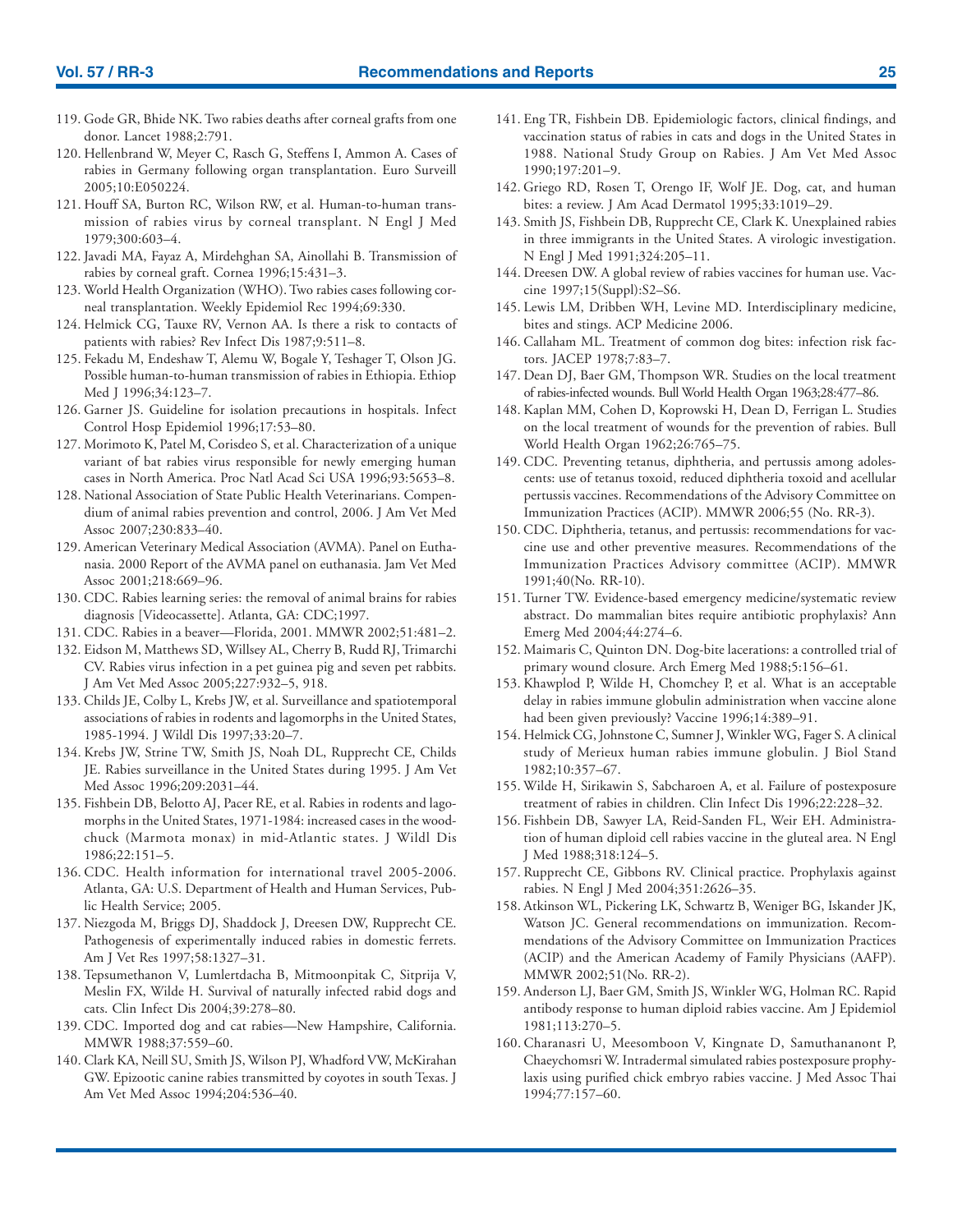- 161. Chutivongse S, Wilde H, Supich C, Baer GM, Fishbein DB. Postexposure prophylaxis for rabies with antiserum and intradermal vaccination. Lancet 1990;335:896–8.
- 162. Khawplod P, Glueck R, Wilde H, et al. Immunogenicity of purified duck embryo rabies vaccine (Lyssavac-N) with use of the WHO-approved intradermal postexposure regimen. Clin Infect Dis 1995;20:646–51.
- 163. Kositprapa C, Limsuwun K, Wilde H, et al. Immune response to simulated postexposure rabies booster vaccinations in volunteers who received pre-exposure vaccinations. Clin Infect Dis 1997;25:614–6.
- 164. Nicholson KG. Modern vaccines. Rabies. Lancet 1990;335:1201–5.
- 165. Seghal S, Bhattacharya D, Bhardwaj M. Five-year longitudinal study of efficacy and safety of purified vero cell rabies vaccine for postexposure prophylaxis of rabies in Indian population. J Commun Dis 1997;29:23–8.
- 166. Suntharasamai P, Chaiprasithikul P, Wasi C, et al. A simplified and economical intradermal regimen of purified chick embryo cell rabies vaccine for postexposure prophylaxis. Vaccine 1994;12:508–12.
- 167. Vodopija I, Sureau P, Smerdel S, et al. Interaction of rabies vaccine with human rabies immunoglobulin and reliability of a 2-1-1 schedule application for postexposure treatment. Vaccine 1988;6:283–6.
- 168. Vodopija I, Sureau P, Smerdel S, et al. Comparative study of two human diploid rabies vaccines administered with anti-rabies globulin. Vaccine 1988;6:489–90.
- 169. Wilde H, Chomchey P, Prakongsri S, Puyaratabandhu P, Chutivongse S. Adverse effects of equine rabies immune gobulin. Vaccine 1989;7:10–11.
- 170. Wilde H, Chomchey P, Punyaratabandhu P, Phanupak P, Chutivongse S. Purified equine rabies immune globulin: a safe and affordable alternative to human rabies immune globulin. Bull World Health Organ 1989;67:731–6.
- 171. Wilde H, Chutivongse S. Equine rabies immune globulin: a product with an undeserved poor reputation. Am J Trop Med Hyg 1990;42:175–8.
- 172. Karliner JS, Belaval GS. Incidence of reactions following administration of anti-rabies serum; study of 526 cases. JAMA 1965;193:359–62.
- 173. CDC. Human rabies despite treatment with rabies immune globulin and human diploid cell rabies vaccine—Thailand. MMWR 1987;36:759–60, 765.
- 174. Shill M, Baynes RD, Miller SD. Fatal rabies encephalitis despite appropriate postexposure prophylaxis. A case report. N Engl J Med 1987;316:1257–8.
- 175. Wilde H, Choomkasien P, Hemachudha T, Supich C, Chutivongse S. Failure of rabies postexposure treatment in Thailand. Vaccine 1989;7:49–52.
- 176. Fishbein DB, Arcangeli S. Rabies prevention in primary care. A fourstep approach. Post grad Med 1987;82:83–95.
- 177. LeGuerrier P, Pilon PA, Deshaies D, Allard R. Pre-exposure rabies prophylaxis for the international traveler: a decision analysis. Vaccine 1996;14:167–76.
- 178. CDC, NIH. Biosafety in microbiological and biomedical laboratories. 4th ed.Washington, DC: US Department of Health and Human Services; 1999.
- 179. CDC. Recommendation of the Immunization Practices Advisory Committee (ACIP): Supplementary statement on pre-exposure rabies prophylaxis by the intradermal route. MMWR 1982; 31:279-80, 285.
- 180. Kuwert EK, Marcus I, Werner J, et al. Postexposure use of human diploid cell culture rabies vaccine. Dev Biol Stand 1976;37:273–86.
- 181. Conti L. Available ELISA test not recommended for rabies pre-exposure titer or antemortum evaluation. Florida Department of Health EPI Update 2001.
- 182. Thraenhart O, Kreuzfelder E, Hillebrandt M, et al. Long-term humoral and cellular immunity after vaccination with cell culture rabies vaccines in man. Clin Immunol Immunopathol 1994;71:287–92.
- 183. Briggs DJ, Schwenke JR. Longevity of rabies antibody titre in recipients of human diploid cell rabies vaccine. Vaccine 1992;10:125–9.
- 184. Kroger AT, Atkinson WL, Marcuse EK, Pickering LK. General recommendations on immunization: recommendations of the Advisory Committee on Immunization Practices (ACIP). MMWR 2006;55: (No. RR-16).
- 185. Enright JB, Franti CE, Frye FL, Behymer DE. The effects of corticosteroids on rabies in mice. Can J Microbiol 1970;16:667–75.
- 186. Pappaioanou M, Fishbein DB, Dreesen DW, et al. Antibody response to pre-exposure human diploid cell rabies vaccine given concurrently with chloroquine. N Engl J Med 1986;314:280–4.
- 187. Chutivongse S, Wilde H, Benjavongkulchai M, Chomchey P, Punthawong S. Postexposure rabies vaccination during pregnancy: effect on 202 women and their infants. Clin Infect Dis 1995;20:818–20.
- 188. Sudarshan MK, Madhusudana SN, Mahendra BJ, Ashwathnarayana DH, Jayakumary M, Gangaboriah. Postexposure rabies prophylaxis with purified verocell rabies vaccine: a study of immunoresponse in pregnant women and their matched controls. Indian J Public Health 1999;43:76–8.
- 189. Varner MW, McGuinness GA, Galask RP. Rabies vaccination in pregnancy. Am J Obstet Gynecol 1982;143:717–8.
- 190. Case records of the Massachusetts General Hospital. (Case 21-1998). N Engl J Med 1998;339:105–12.
- 191. CDC. Human death associated with bat rabies—California, 2003. MMWR 2004;53:33–5.
- 192. Emmons RW, Leonard LL, DeGenaro F Jr, et al. A case of human rabies with prolonged survival. Intervirology 1973;1:60–72.
- 193. Hattwick MA, Corey L, Creech WB. Clinical use of human globulin immune to rabies virus. J Infect Dis 1976;133(Suppl):A266–A72.
- 194. Jackson AC, Warrell MJ, Rupprecht CE, et al. Management of rabies in humans. Clin Infect Dis 2003;36:60–3.
- 195. Kureishi A, Xu LZ, Wu H, Stiver HG. Rabies in China: recommendations for control. Bull World Health Organ 1992;70:443–50.
- 196. Merigan TC, Baer GM, Winkler WG, et al. Human leukocyte interferon administration to patients with symptomatic and suspected rabies. Ann Neurol 1984;16:82–7.
- 197. Warrell MJ, White NJ, Looareesuwan S, et al. Failure of interferon alfa and tribavirin in rabies encephalitis. BMJ 1989;299:830–3.
- 198. Alvarez L, Fajardo R, Lopez E, et al. Partial recovery from rabies in a nine-year-old boy. Pediatr Infect Dis J 1994;13:1154–5.
- 199. CDC. Follow-up on rabies—New York. MMWR 1977;26:249–50.
- 200. Hattwick MA, Weis TT, Stechschulte CJ, Baer GM, Gregg MB. Recovery from rabies. A case report. Ann Intern Med 1972;76:931–42.
- 201. Madhusudana SN, Nagaraj D, Uday M, Ratnavalli E, Kumar MV. Partial recovery from rabies in a six-year-old girl. Int J Infect Dis 2002;6:85–6.
- 202. Porras C, Barboza JJ, Fuenzalida E, Adaros HL, Oviedo AM, Furst J. Recovery from rabies in man. Ann Intern Med 1976;85:44–8.
- 203. CDC. Recovery of a patient from clinical rabies—Wisconsin, 2004. MMWR 2004;53:1171–3.
- 204. Hu WT, Willoughby RE Jr., Dhonau H, Mack KJ. Long-term follow-up after treatment of rabies by induction of coma. N Engl J Med 2007;357:945–6.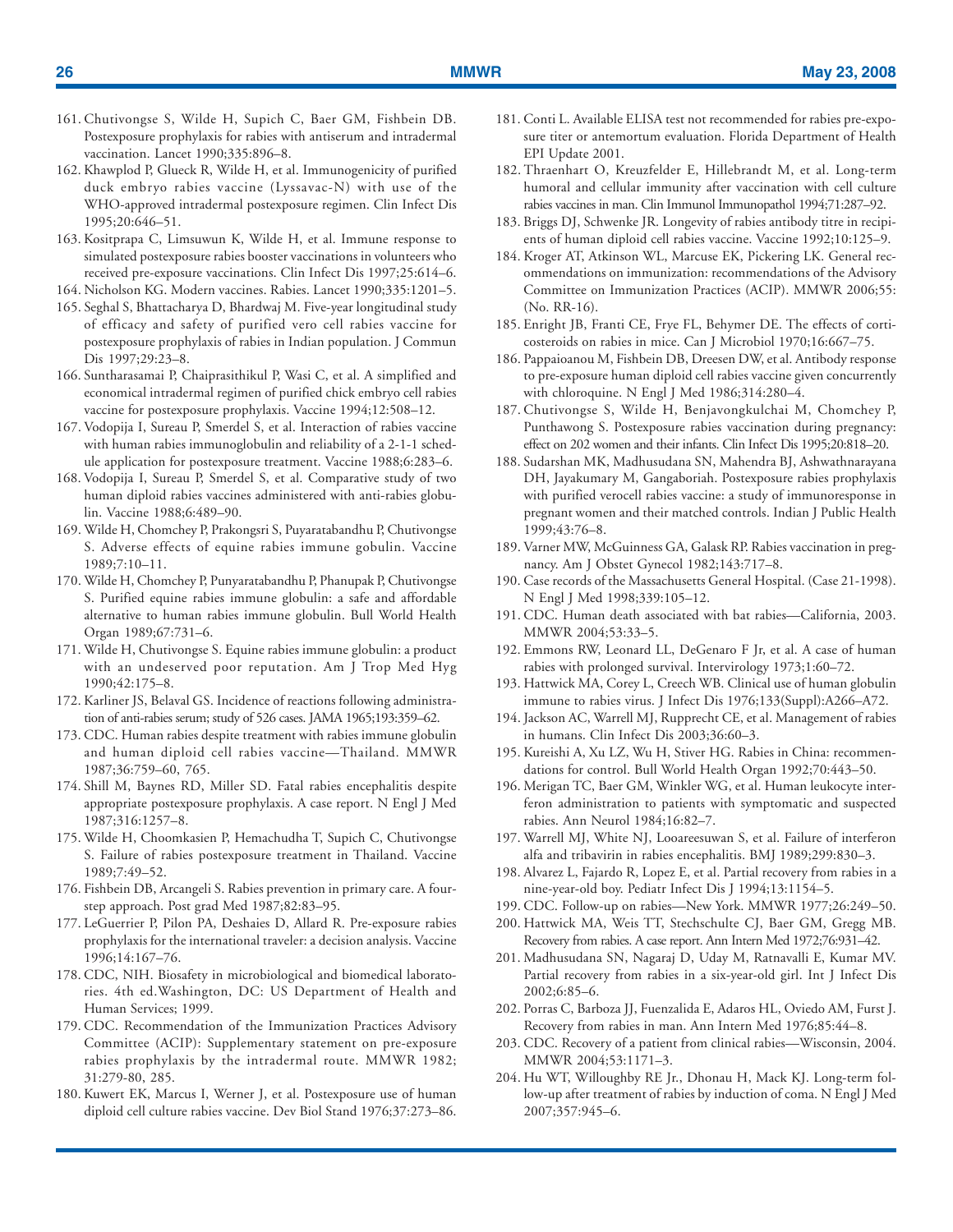# **Appendix**

# **Abbreviations Used in This Report**

| <b>ABL</b>   | Australian bat lyssavirus                             |
|--------------|-------------------------------------------------------|
| <b>ACIP</b>  | Advisory Committee on Immunization Practices          |
| <b>ARAV</b>  | Aravan bat virus                                      |
| <b>CPRV</b>  | Chromatographically purified Vero-cell rabies vaccine |
| <b>CSTE</b>  | Council of State and Territorial Epidemiologists      |
| <b>CVS</b>   | Challenge standard virus                              |
| <b>EBL</b>   | European bat lyssavirus                               |
| <b>FDA</b>   | Food and Drug Administration                          |
| <b>GMT</b>   | Geometric mean titer                                  |
| <b>HDCV</b>  | Human diploid cell vaccine                            |
| <b>HRIG</b>  | Human rabies immune globulin                          |
| IgG          | Immune globulin                                       |
| IM           | Intramuscular                                         |
| <b>IRKV</b>  | Irkut bat virus                                       |
| <b>KHUV</b>  | Khujand bat virus                                     |
| <b>NTV</b>   | Nerve tissue rabies vaccine                           |
| <b>PCECV</b> | Purified chick embryo cell vaccine                    |
| <b>PHKC</b>  | Purified hamster kidney cell                          |
| <b>RFFIT</b> | Rapid fluorescent focus inhibition test               |
| <b>RIG</b>   | Rabies immune globulin                                |
| <b>RVA</b>   | Rabies vaccine adsorbed                               |
| <b>VAERS</b> | Vaccine Adverse Events Reporting System               |
| <b>WCBV</b>  | West Caucasian bat virus                              |
| <b>WHO</b>   | World Health Organization                             |
|              |                                                       |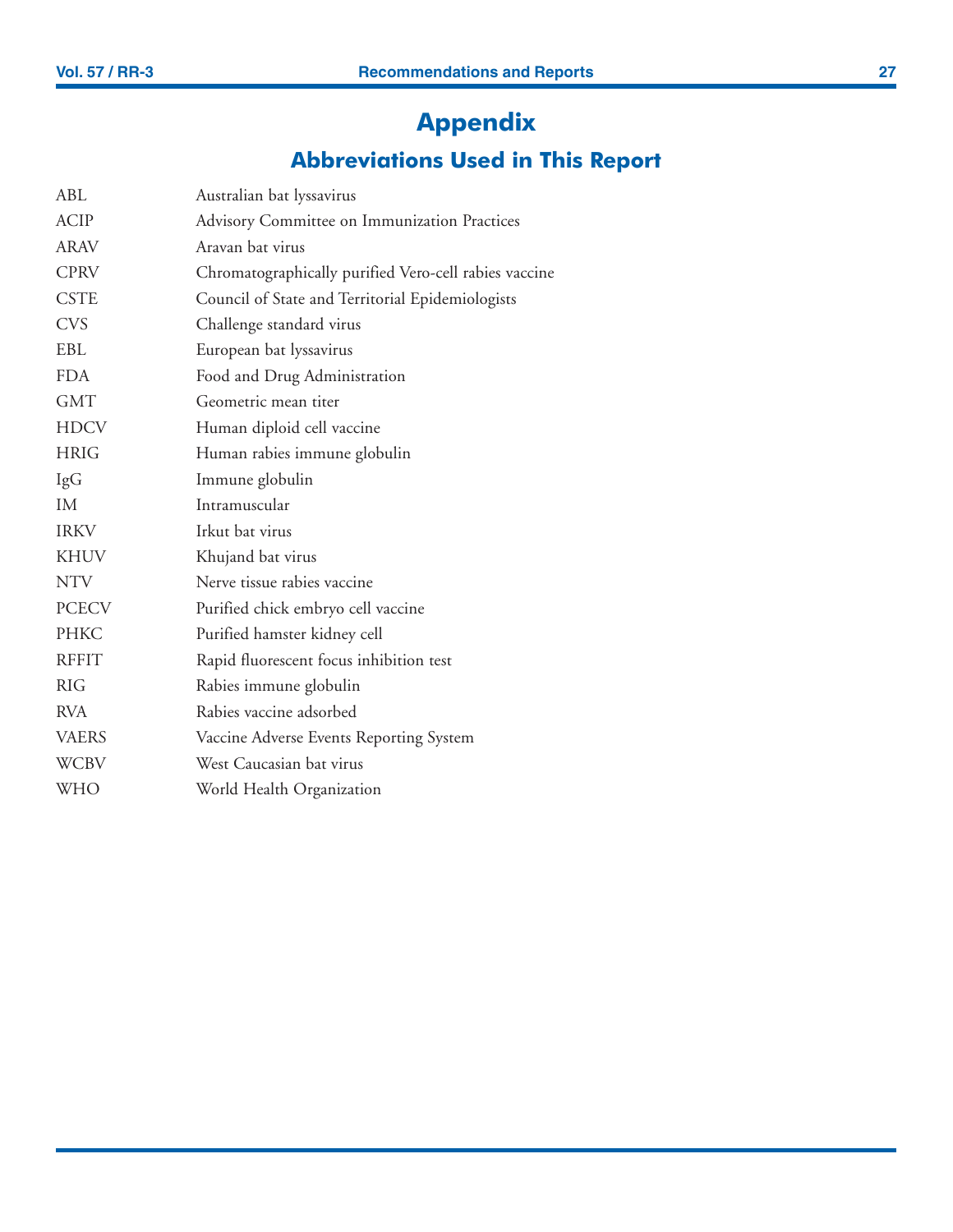### **Advisory Committee on Immunization Practices Membership List, June 24, 2006**

**Chairman:** Jon Abramson, MD, Wake Forest University School of Medicine, Winston-Salem, North Carolina.

**Executive Secretary:** Larry Pickering, MD, CDC, Atlanta, Georgia.

**Members**: Ban Mishu Allos, MD, Vanderbilt University School of Medicine, Nashville, Tennessee; Carol Baker, MD, Baylor College of Medicine, Houston, Texas; Robert Beck, JD, Consumer Representative, Palmyra, Virginia; Janet Gilsdorf, MD, University of Michigan, Ann Arbor, Michigan; Harry Hull, MD, Minnesota Department of Health, St. Paul, Minnesota; Susan Lett, MD, MPH, Massachusetts Department of Public Health, Jamaica Plain, Massachusetts; Tracy Lieu, MD, Harvard Pilgrim Health Care and Harvard Medical School, Boston, Massachusetts; Dale Morse, MD, New York State Department of Health, Albany, New York; Julia Morita, MD, Chicago Department of Public Health, Chicago, Illinois; Kathleen Neuzil, MD, MPH, University of Washington, Seattle, Washington; Patricia Stinchfield, MSN, Children's Hospitals and Clinics of Minnesota, St. Paul, Minnesota; Ciro Sumaya, MD, MPH, Texas A&M University System Health Science Center, College Station, Texas; John J. Treanor, MD, University of Rochester, Rochester, New York; Robin Womeodu, MD, University Hospital, Memphis, Tennessee.

**Ex-Officio Members:** James E. Cheek, MD, Indian Health Services, Albuquerque, New Mexico; Wayne Hachey, DO, Department of Defense, Falls Church, Virginia; Geoffrey S. Evans, MD, Health Resources and Services Administration, Rockville, Maryland; Bruce Gellin, MD, National Vaccine Program Office, Washington, DC; Linda Murphy, Centers for Medicare and Medicaid Services, Baltimore, Maryland; George T. Curlin, MD, National Institutes of Health, Bethesda, Maryland; Kristin Lee Nichol, MD, Department of Veterans Affairs, Minneapolis, Minnesota.

**Liaison Representatives:** American Academy of Family Physicians, Jonathan Temte, MD, Madison, Wisconsin, and Doug Campos-Outcalt, MD, Phoenix, Arizona; American Academy of Pediatrics, Keith Powell, MD, Akron, Ohio, and Carol Baker, MD, Houston, Texas; America's Health Insurance Plans, Andrea Gelzer, MD, Hartford, Connecticut; American College Health Association, James C. Turner, MD, Charlottesville, Virginia; American College of Obstetricians and Gynecologists, Stanley Gall, MD, Louisville, Kentucky; American College of Physicians, Kathleen M. Neuzil, MD, Seattle, Washington; American Medical Association, Litjen Tan, PhD, Chicago, Illinois; American Pharmacists Association, Stephan L. Foster, PharmD, Memphis, Tennessee; Association of Teachers of Preventive Medicine, W. Paul McKinney, MD, Louisville, Kentucky; Biotechnology Industry Organization, Clement Lewin, PhD, Cambridge, Massachusetts; Canadian National Advisory Committee on Immunization, Monica Naus, MD, Vancouver, British Columbia; Healthcare Infection Control Practices Advisory Committee, Steve Gordon, MD, Cleveland, Ohio; Infectious Diseases Society of America, Samuel L. Katz, MD, Durham, North Carolina; London Department of Health, David Salisbury, MD, London, United Kingdom; National Association of County and City Health Officials, Nancy Bennett, MD, Rochester, New York, and Jeffrey S. Duchin, MD, Seattle, Washington; National Coalition for Adult Immunization, David A. Neumann, PhD, Alexandria, Virginia; National Foundation for Infectious Diseases, William Schaffner, MD, Nashville, Tennessee; National Immunization Council and Child Health Program, Romeo S. Rodriquez, Mexico City, Mexico; National Medical Association, Patricia Whitley-Williams, MD, New Brunswick, New Jersey; National Vaccine Advisory Committee, Gary Freed, MD, Swiftwater, Pennsylvania, and Peter Paradiso, PhD, Collegeville, Pennsylvania; Society for Adolescent Medicine, Amy B. Middleman, MD, Houston, Texas; Pharmaceutical Research and Manufacturers of America, Damian A. Araga, Swiftwater, Pennsylvania.

### **Rabies Workgroup**

**Chair:** Harry F. Hull, MD, Minnesota Department of Pubic Health, St. Paul, Minnesota

**Members:** Charles E. Rupprecht, VMD, MS, PhD, CDC, Atlanta, Georgia; Susan E. Manning, MD, MPH, CDC, Atlanta, Georgia; Judith Campbell, MD, Baylor College of Medicine, Houston, Texas; Praveen Dhankhar, MA, PhD, CDC, Atlanta, Georgia; Daniel Fishbein, MD,CDC, Atlanta, Georgia; Marta Guerra, DVM, MPH, PhD,CDC, Atlanta, Georgia; Cathleen A. Hanlon, VMD, PhD, CDC, Atlanta, Georgia; Suzanne R. Jenkins, VMD, MPH, Richmond, VA; Boonlert Lumlertdacha, DVM, CDC, Atlanta, Georgia; Martin I. Meltzer, MS, PhD, CDC, Atlanta, Georgia; Ciro V. Sumaya, MD, MPH, Texas A&M University System Health Science Center, College Station, Texas; Benjamin Sun, DVM, MPVM, Sacramento, CA.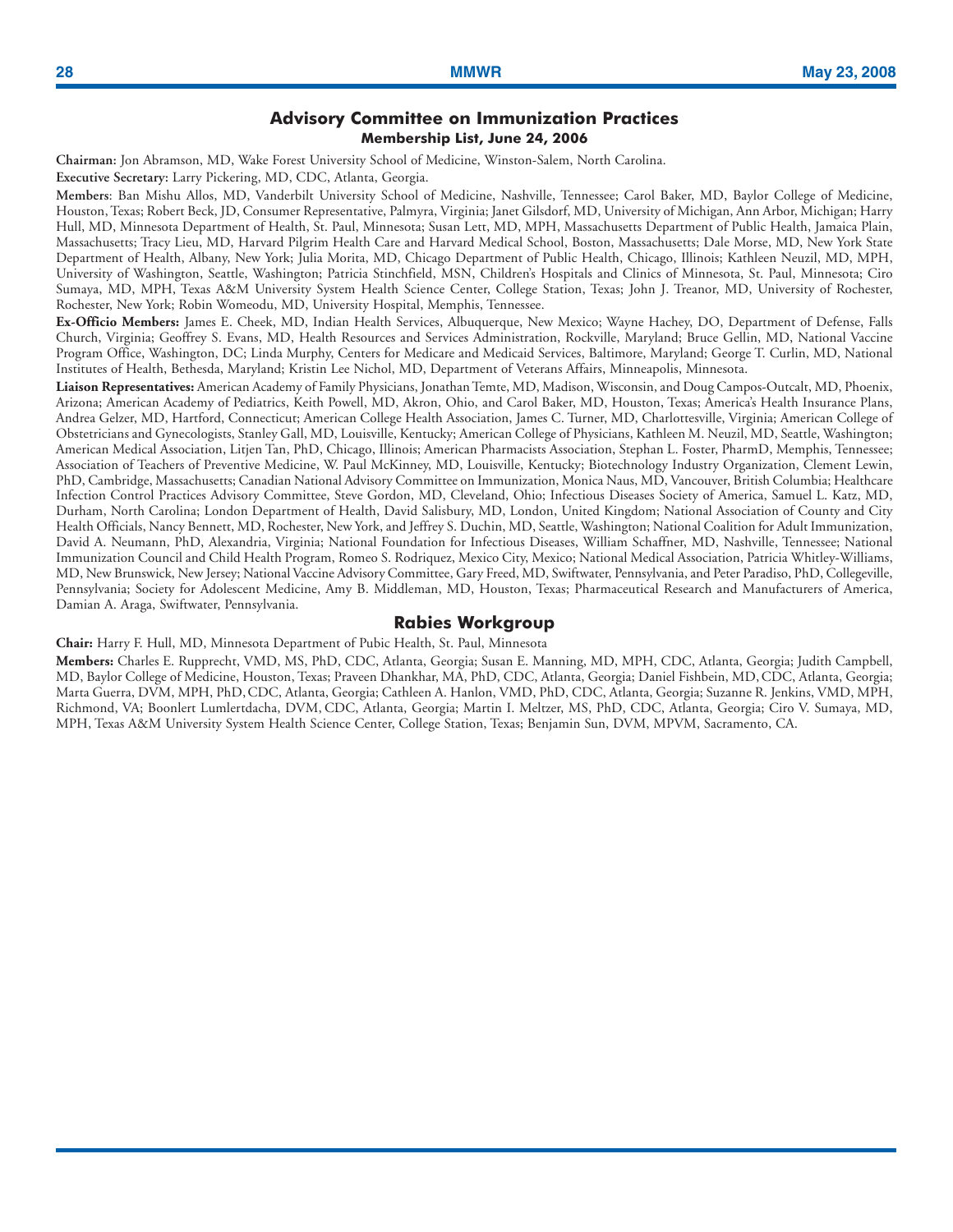



www.cdc.gov/mmwr

*Recommendations and Reports* May 23, 2008 / Vol. 57 / RR-3

# **Continuing Education Activity Sponsored by CDC**

## **Human Rabies Prevention — United States, 2008 Recommendations of the Advisory Committee on Immunization Practices**

### **EXPIRATION — May 23, 2010**

You must complete and return the response form electronically or by mail by **May 23, 2010,** to receive continuing education credit. If you answer all of the questions, you will receive an award letter for 2.0 hours Continuing Medical Education (CME) credit; 0.2 Continuing Education Units (CEUs); 2.0 contact hours Continuing Nursing Education (CNE) credit; 2.0 contact hours Certified Health Education Specialist (CHES) credit; or 2.0 hours Continuing Veterinary Education (CVE) credit. If you return the form electronically, you will receive educational credit immediately. If you mail the form, you will receive educational credit in approximately 30 days. No fees are charged for participating in this continuing education activity.

### **INSTRUCTIONS**

#### **By Internet**

- 1. Read this *MMWR* (Vol. 57, RR-3), which contains the correct answers to the questions beginning on the next page.
- 2. Go to the *MMWR* Continuing Education Internet site at [http://](http://www.cdc.gov/mmwr/cme/conted.html) [www.cdc.gov/mmwr/cme/conted.html.](http://www.cdc.gov/mmwr/cme/conted.html)
- 3. Select which exam you want to take and select whether you want to register for CME, CEU, CNE, CHES, or CVE credit.
- 4. Fill out and submit the registration form.
- 5. Select exam questions. To receive continuing education credit, you must answer all of the questions. Questions with more than one correct answer will instruct you to "Indicate all that apply."
- 6. Submit your answers no later than **May 23, 2010.**
- 7. Immediately print your Certificate of Completion for your records.

**By Mail or Fax**

- 1. Read this *MMWR* (Vol. 57, RR-3), which contains the correct answers to the questions beginning on the next page.
- 2. Complete all registration information on the response form, including your name, mailing address, phone number, and e-mail address.
- 3. Indicate whether you are registering for CME, CEU, CNE, CHES, or CVE credit.
- 4. Select your answers to the questions, and mark the corresponding letters on the response form. To receive continuing education credit, you must answer all of the questions. Questions with more than one correct answer will instruct you to "Indicate all that apply."
- 5. Sign and date the response form or a photocopy of the form and send no later than **May 23, 2010,** to
	- Fax: 404-498-2388
	- Mail: MMWR CE Credit

CCHIS, Centers for Disease Control and Prevention

- 1600 Clifton Rd, N.E., MS E-90
- Atlanta, GA 30333
- 6. Your Certificate of Completion will be mailed to you within 30 days.

### **ACCREDITATION**

**Continuing Medical Education (CME).** CDC is accredited by the Accreditation Council for Continuing Medical Education to provide continuing medical education for physicians. CDC designates this educational activity for a maximum of 2.0 hours in category 1 credit toward the AMA Physician's Recognition Award. Each physician should claim only those hours of credit that he/she actually spent in the educational activity.

**Continuing Education Unit (CEU).** CDC has been reviewed and approved as an Authorized Provider by the International Association for Continuing Education and Training (IACET), 1620 I Street, N.W., Suite 615, Washington, DC 20006. CDC has awarded 0.2 CEUs to participants who successfully complete this program.

**Continuing Nursing Education (CNE).** CDC is accredited as a provider of continuing nursing education by the American Nurses Credentialing Center's Commission on Accreditation. CDC will award 2.0 contact hour(s) in CNE credit.

**Certified Health Education Specialist (CHES).** CDC is a designated provider of continuing education contact hours (CECH) in health education by the National Commission for Health Education Credentialing, Inc. This program is a designated event for CHESs to receive 2.0 category I contact hour(s) in health education. The CDC provider number is GA0082.

**Continuing Veterinary Education (CVE).** CDC has been approved as an authorized provider of veterinary credit by the American Association of Veterinary State Boards (AAVSB) RACE program. CDC will award 2.0 hours of continuing education credit to participants who successfully complete this activity.

# department of health and human services Centers for Disease Control and Prevention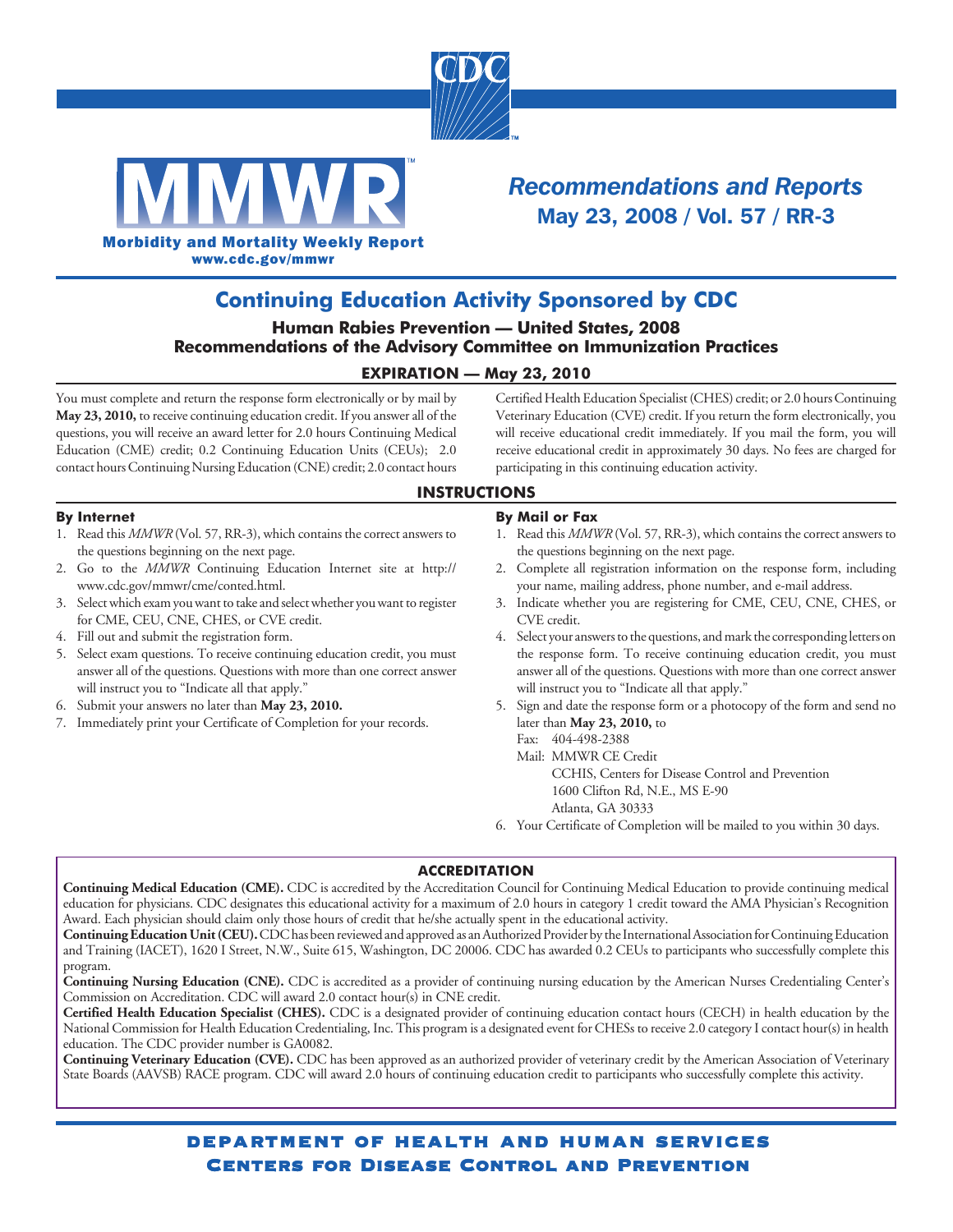### **Goal and Objectives**

This report provides recommendations for preventing rabies among humans. These recommendations were developed by CDC staff members and the Rabies Working Group of the Advisory Committee on Immunization Practices. The goal of this report is to guide clinical practice and policy development related to appropriate management of persons at risk for rabies. Upon completion of this educational activity, the reader should be able to1) describe groups for whom rabies pre-exposure prophylaxis are indicated, 2) describe groups for whom rabies serologic testing are indicated, 3) describe groups for whom booster dosing are indicated, 4) describe some of the common rabies reservoirs in the United States, and 5) describe the essential elements of rabies postexposure prophylaxis.

#### **To receive continuing education credits, please answer all of the following questions.**

**1. Evidence from controlled, double-blinded clinical studies among humans indicates that the administration of postexposure prophylaxis after an exposure to a virulent dose of rabies virus is an effective means of preventing a productive infection.**

A. True.

B. False.

**2. On the basis of available evidence from field observations or animal studies, postexposure prophylaxis is most likely to be beneficial when initiated as soon as possible after exposure, and in the majority of cases, should not be initiated if >\_\_\_\_ days have elapsed since the exposure.**

A. 2.

- B. 3.
- C. 7.
- D. 10.
- E. None of the above.
- **3. Contact of which of the following body sites with rabies virus-infected materials constitutes a legitimate exposure?**
	- A. Facial lesion.
	- B. Eye.
	- C. Intact skin.
	- D. Hand scratch.
	- E. A, B, and D.
- **4. In a rabid animal, potentially infectious material include...**
	- A. Brain.
	- B. Saliva.
	- C. Salivary glands.
	- D. All of the above.
	- E. None of the above.
- **5. Which of the following lists of potential exposure types by animals are correctly ordered from the likely greatest risk for rabies virus infection to the least risk for infection?**
	- A. Raccoon scratches are greater than licks to the skin, which are greater than bites.
	- B. Dog licks to the skin are greater than scratches, which are greater than bites.
	- C. Skunk scratches are greater than bites, which are greater than licks to the skin.
	- D. Bat licks to the skin are greater than scratches, which are greater than bites.
	- E. None of the above.

#### **6. The recommended duration of routine rabies postexposure prophylaxis in the naïve person is over a period of...**

- A. 3 days.
- B. 7 days.
- C. 14 days.
- D. 28 days.
- E. None of the above.
- **7. A runner reports an 'unprovoked bite' from a neighborhood dog. The dog was captured by local animal control authorities, and it appears healthy. What are the appropriate actions? (***Indicate all that are true***.)**
	- A. Confine and observe the dog for 10 days for signs suggestive of rabies.
	- B. Begin postexposure prophylaxis of the bitten person.
	- C. Immediately euthanize the dog.
	- D. Because canine rabies has been eliminated in the United States, dog bites are no longer an indication for postexposure prophylaxis, and no further action is needed.
	- E. None of the above.
- **8. Which of the following statements are true about rabies pre-exposure prophylaxis in the United States? (***Indicate all that are true***.)**
	- A. It is indicated for all international visitors if they will be in this country for  $>30$  days.
	- B. It consists of 5 doses of rabies vaccine administered intramuscularly or intradermally.
	- C. In the event of an exposure, persons who have received preexposure prophylaxis still require 2 booster doses of rabies vaccine, but no rabies immune globulin.
	- D. Veterinarians in areas where rabies is enzootic should have titers checked every 10 years.
	- E. None of the above.
- **9. Which of the following animals are commonly reported rabid in the United States? (***Indicate all that are true***.)**
	- A. Squirrels.
	- B. Raccoons.
	- C. Rabbits.
	- D. Swine.
	- E. Rats.
- **10. Which of the following statements about rabies are true? (***Indicate all that are true***.)**
	- A. Human rabies is a fatal disease <50% of the time.
	- B. During the previous 2 decades, the majority of indigenous human rabies cases in the United States have been associated with canine variants of the rabies virus.
	- C. U.S. citizens traveling abroad can be at serious risk for exposure to avian rabies.
	- D. Although human rabies cases in the United States are rare, exposure to rabid or potentially rabid animals remains a relatively common event.
	- E. Postexposure prophylaxis is effective after the onset of clinical illness in the majority of cases.

#### **11. Which best describes your professional activities?**

- A. Physician.
- B. Nurse.
- C. Health educator.
- D. Veterinarian.
- E. Other.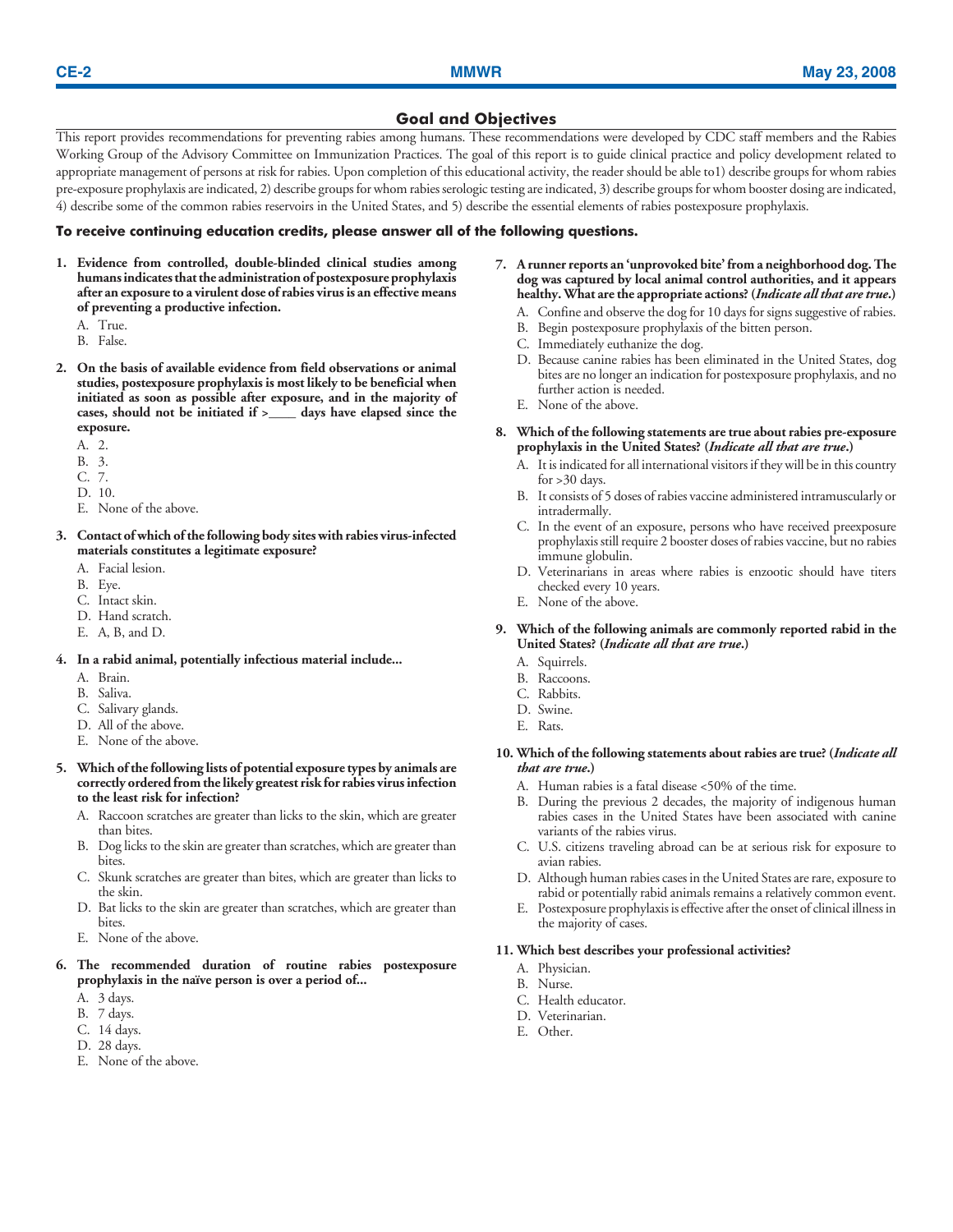#### **12. I plan to use these recommendations as the basis for . . . (***Indicate all that apply***.)**

- A. Health education materials.
- B. Insurance reimbursement policies.
- C. Local practice guidelines.
- D. Public policy.
- E. Other.

#### **13. Overall, the length of the journal report was…**

- A. Much too long.
- B. A little too long.
- C. Just right.
- D. A little too short.
- E. Much too short.

#### **14. After reading this report, I am confident I can describe groups for whom rabies preexposure prophylaxis is indicated.**

- A. Strongly agree.
- B. Agree.
- C. Neither agree nor disagree.
- D. Disagree.
- E. Strongly disagree.

#### **15. After reading this report, I am confident I can describe groups for whom rabies serologic testing and booster dosing are indicated.**

- A. Strongly agree.
- B. Agree.
- C. Neither agree nor disagree.
- D. Disagree.
- E. Strongly disagree.
- **16. After reading this report, I am confident I can describe groups for whom booster dosing are indicated.**
	- A. Strongly agree.
	- B. Agree.
	- C. Neither agree nor disagree.
	- D. Disagree.
	- E. Strongly disagree.

#### **17. After reading this report, I am confident I can describe some of the common rabies reservoirs in the United States.**

- A. Strongly agree.
- B. Agree.
- C. Neither agree nor disagree.
- D. Disagree.
- E. Strongly disagree.
- **18. After reading this report, I am confident I can describe the essential elements of rabies postexposure prophylaxis.**
	- A. Strongly agree.
	- B. Agree.
	- C. Neither agree nor disagree.
	- D. Disagree.
	- E. Strongly disagree.

#### **19. The learning outcomes (objectives) were relevant to the goal of this report.**

- A. Strongly agree.
- B. Agree.
- C. Neither agree nor disagree.
- D. Disagree.
- E. Strongly disagree.

(Continued on pg CE-4)

| Credit<br>Education<br><b>RR-3</b><br><b>MMWR Response Form for Continuing</b><br>57/No.<br>2008/Vol.<br>May 23, | 2008<br>Recommendations of the Advisory Committee<br>States,<br>on Immunization Practices<br>United<br>Human Rabies Prevention | indicate your choice of CME, CME for nonphysicians, CEU, CNE, CHES, or CVE credit;<br>Failure to complete these items can result in a delay or rejection of your application for<br>provide your contact information (please print or type);<br>To receive continuing education credit, you must<br>submit your answer form by May 23, 2010.<br>sign and date this form or a photocopy;<br>answer all of the test questions; | <b>OCME</b> Credit<br>Check One<br>CME for<br>٦<br>First Name | nonphysicians<br>CEU Credit<br>Credit<br>$\Box$<br>Suite<br>$\overline{5}$ | <b>OCHES Credit</b><br>CNE Credit<br><b>OCVE</b> Credit<br>Code<br>$\frac{p}{\overline{N}}$<br>State | Fax Number   | Remember, you must answer all<br>of the questions to receive continuing education credit!<br>answers.<br>Fill in the appropriate blocks to indicate your | Щ<br>$\overline{\phantom{0}}$<br>ш<br>шшшшшшшшшшш<br>$\overline{\phantom{0}}$<br>Ē,<br>$\begin{array}{cccccccccc} \multicolumn{4}{c}{} & \multicolumn{4}{c}{} & \multicolumn{4}{c}{} & \multicolumn{4}{c}{} & \multicolumn{4}{c}{} & \multicolumn{4}{c}{} & \multicolumn{4}{c}{} & \multicolumn{4}{c}{} & \multicolumn{4}{c}{} & \multicolumn{4}{c}{} & \multicolumn{4}{c}{} & \multicolumn{4}{c}{} & \multicolumn{4}{c}{} & \multicolumn{4}{c}{} & \multicolumn{4}{c}{} & \multicolumn{4}{c}{} & \multicolumn{4}{c}{} & \multicolumn{4}{c}{} & \multicolumn{4}{c}{} & \mult$<br>≏<br>≏<br>$\overline{\phantom{0}}$<br>00000000000<br>ပ<br>$\circ$<br>$\overline{\phantom{0}}$<br>ىب<br>മ<br>മ മ<br>മ<br>മമമ<br>≃<br>ണ<br>മ<br>≃<br>മ മ<br>ひとひひとひなくくち ひとひく<br>$\frac{1}{2}$<br>17.<br>$\frac{1}{2}$<br>$\overline{z}$<br>25.<br>Γņ.<br>$\frac{6}{1}$<br><u>ର୍ଥ୍</u><br>24.<br>20.<br>23.<br>26.<br>27.<br>28.<br>ш ш ш ш ш ш ш ш ш ш ш ш<br>@@@@@@@@@@@<br>മ മ<br>0000000000000<br>_ മ | Date I Completed Exam |
|------------------------------------------------------------------------------------------------------------------|--------------------------------------------------------------------------------------------------------------------------------|------------------------------------------------------------------------------------------------------------------------------------------------------------------------------------------------------------------------------------------------------------------------------------------------------------------------------------------------------------------------------------------------------------------------------|---------------------------------------------------------------|----------------------------------------------------------------------------|------------------------------------------------------------------------------------------------------|--------------|----------------------------------------------------------------------------------------------------------------------------------------------------------|----------------------------------------------------------------------------------------------------------------------------------------------------------------------------------------------------------------------------------------------------------------------------------------------------------------------------------------------------------------------------------------------------------------------------------------------------------------------------------------------------------------------------------------------------------------------------------------------------------------------------------------------------------------------------------------------------------------------------------------------------------------------------------------------------------------------------------------------------------------------------------------------------------------------------------------------------------------------------------------|-----------------------|
|                                                                                                                  |                                                                                                                                | continuing education credit.<br>$\overline{\mathsf{N}}$<br>က<br>$\vec{r}$<br>ယ္ပ                                                                                                                                                                                                                                                                                                                                             | Last Name (print or type)                                     | Street Address or P.O. Box<br>Apartment                                    | lÈ                                                                                                   | Phone Number | E-Mail Address                                                                                                                                           | ∢ ∢<br>RRRRRRRRRRR<br>4.5<br>$\phi \sim \phi$ வி<br>$\div$<br>က<br>$\overline{\tau}$<br>$\overline{\mathsf{N}}$<br>$\overline{Q}$<br>$\frac{\alpha}{\tau}$<br>$\tilde{5}$<br>$\overline{4}$                                                                                                                                                                                                                                                                                                                                                                                                                                                                                                                                                                                                                                                                                                                                                                                            | Signature             |

Detach or photocopy.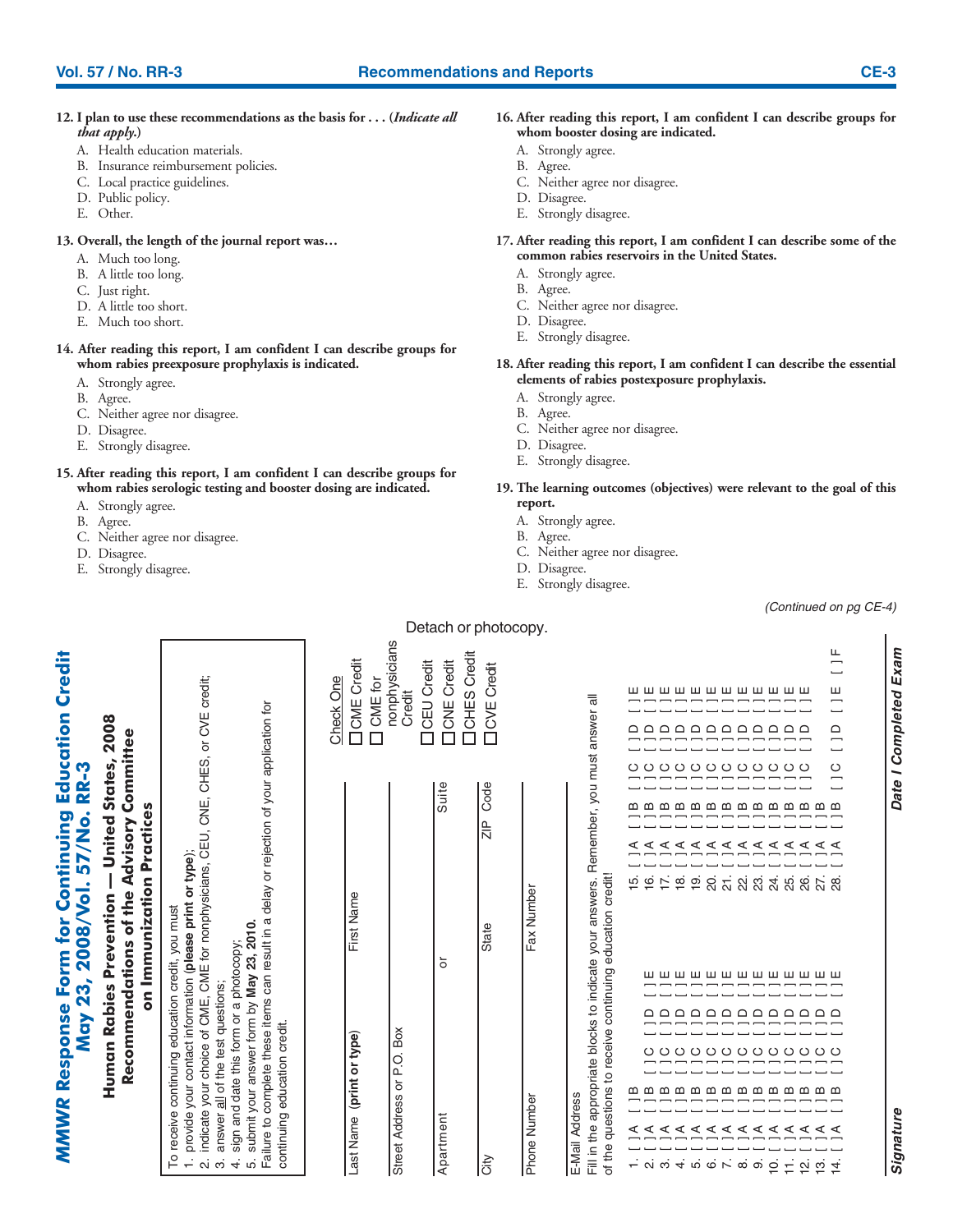#### **20. The instructional strategies used in this report (text, tables, and references) helped me learn the material.**

- A. Strongly agree.
- B. Agree.
- C. Neither agree nor disagree.
- D. Disagree.
- E. Strongly disagree.

#### **21. The content is appropriate given the stated objectives of the report.**

- A. Strongly agree.
- B. Agree.
- C. Neither agree nor disagree.
- D. Disagree.
- E. Strongly disagree.

### **22. The content expert(s) demonstrated expertise in the subject matter.**

- A. Strongly agree.
- B. Agree.
- C. Neither agree nor disagree.
- D. Disagree.
- E. Strongly disagree.

#### **23. Overall, the quality of the journal report was excellent.**

- A. Strongly agree.
- B. Agree.
- C. Neither agree nor disagree.
- D. Disagree.
- E. Strongly disagree.

#### **24. These recommendations will improve the quality of my practice.**

- A. Strongly agree.
- B. Agree.
- C. Neither agree nor disagree.
- D. Disagree.
- E. Strongly disagree.

#### **25. The availability of continuing education credit influenced my decision to read this report.**

- 
- A. Strongly agree. D. Disagree.<br>
B. Agree. E. Strongly E. Strongly disagree.
- C. Neither agree nor disagree.

#### **26. The** *MMWR* **format was conductive to learning the content.**

- A. Strongly agree. D. Disagree.
	-
- B. Agree. E. Strongly disagree.
- C. Neither agree nor disagree.
- **27. Do you feel this course was commercially biased? (***indicate yes or no; if yes, please explain in the space provided***)**
	- A. Yes B. No

#### **28. How did you learn about this continuing education activity?**

- A. Internet.
- B. Advertisement (e.g., fact sheet, *MMWR* cover, newsletter, or journal).
- C. Coworker/supervisor.
- D. Conference presentation.
- E. *MMWR* subscription.
- F. Other.

**Correct answers for questions 1–10.** 1B; 2E; 3E; 4D; 5E; 6D; 7A; 8C; 9B; 10D.